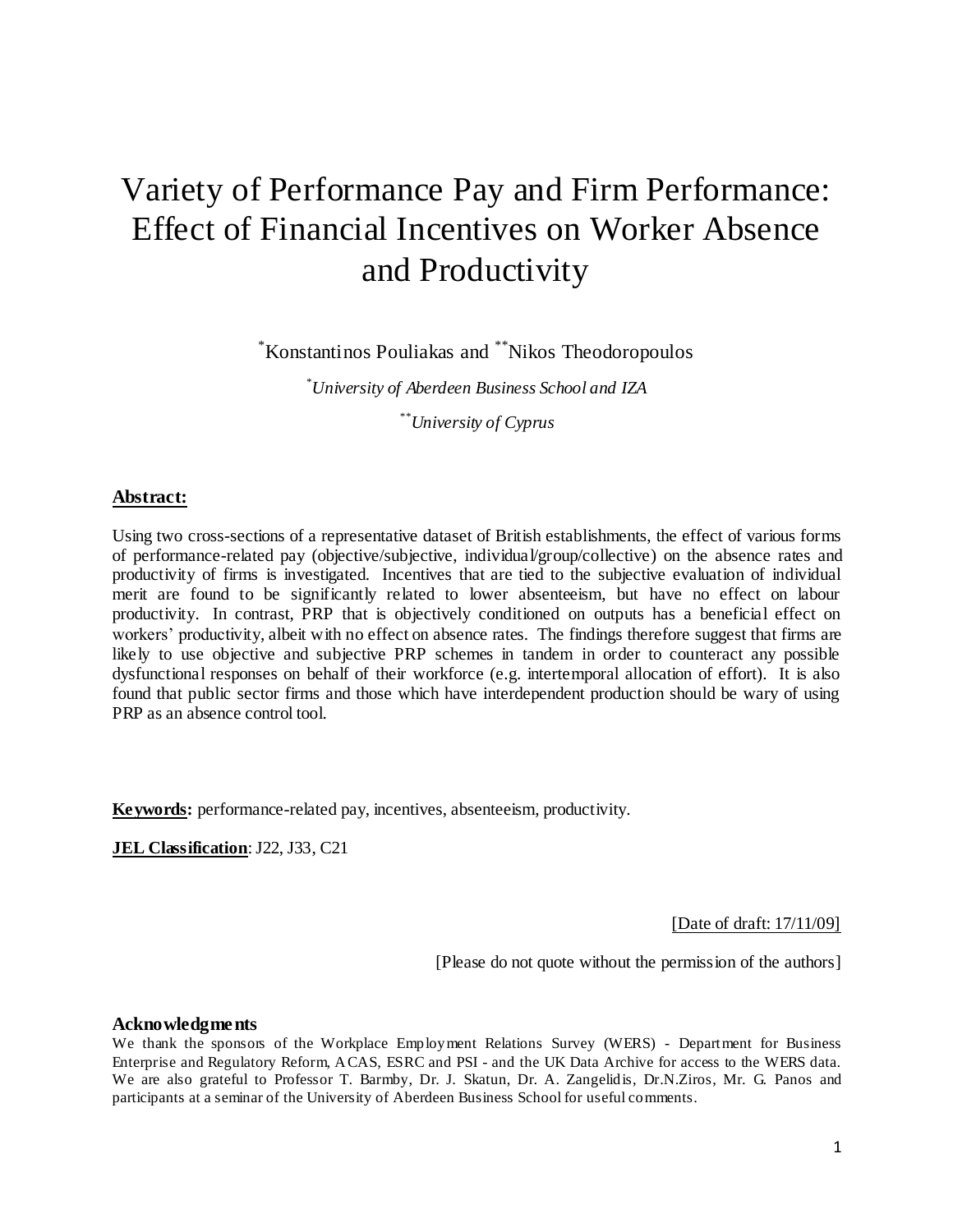# 1. Introduction

The examination of the effect of monetary incentives on firm performance and worker productivity lies at the heart of the principles of economics. According to the principal-agent paradigm (Mirlees, 1976; Holmstrom and Milgrom, 1987), in the face of asymmetric information firms should tie the remuneration of employees to any verifiable (individual or collective) signal of performance. Based on such a theoretical prediction, a number of studies in recent years have shown that, when implemented "wisely", financial incentives have the potential to exert strong effects on indicators of firm performance, such as productivity (Lazear, 2000; Gielen *et al*., 2009) and worker absenteeism (Wilson and Peel, 1991; Brown *et al*., 1999). Nevertheless, it has also been argued that improperly designed monetary rewards are likely to spur dysfunctional behavioural responses on behalf of workers, especially by those who multitask (Holmstrom and Milgrom, 1991; Baker, 1992), are members of teams (Drago and Garvey, 1997) or are subjected to subjective evaluations by superiors (Prendergast, 1999). Such inefficient reactions are believed to underpin the weak (or even negative) association of PRP schemes with organisational performance found by some researchers (Marsden and French, 1998; Benson and Brown, 2000). Furthermore, many have stressed the free riding problems of "collective" incentive plans, such as profitrelated pay and share ownership (Prendergast, 1999; Oyer, 2004).

The widespread employment in the UK of various types of financial incentives that complement the base pay of employees has been extensively noted (Pendleton *et al*, 2009). Such forms of performancerelated pay (PRP) have typically taken the form of either individual or (increasingly) group incentives tied to objective or subjective evaluations of workers' effort (e.g. payment by results, merit pay), or of collective schemes based on more aggregate measures of firm profitability (bonuses, profit-sharing, shareownership, deferred profit-sharing). However, due to data constraints many studies in the past have examined the impact of a catch-all measure of PRP on a single indicator of firm performance (Brown, 1992; Booth and Frank, 1999), or in specific industries (Wilson and Peel, 1991; Brown *et al*., 1999). This has resulted in the confounding of the effect of individual measures of PRP on firm performance in most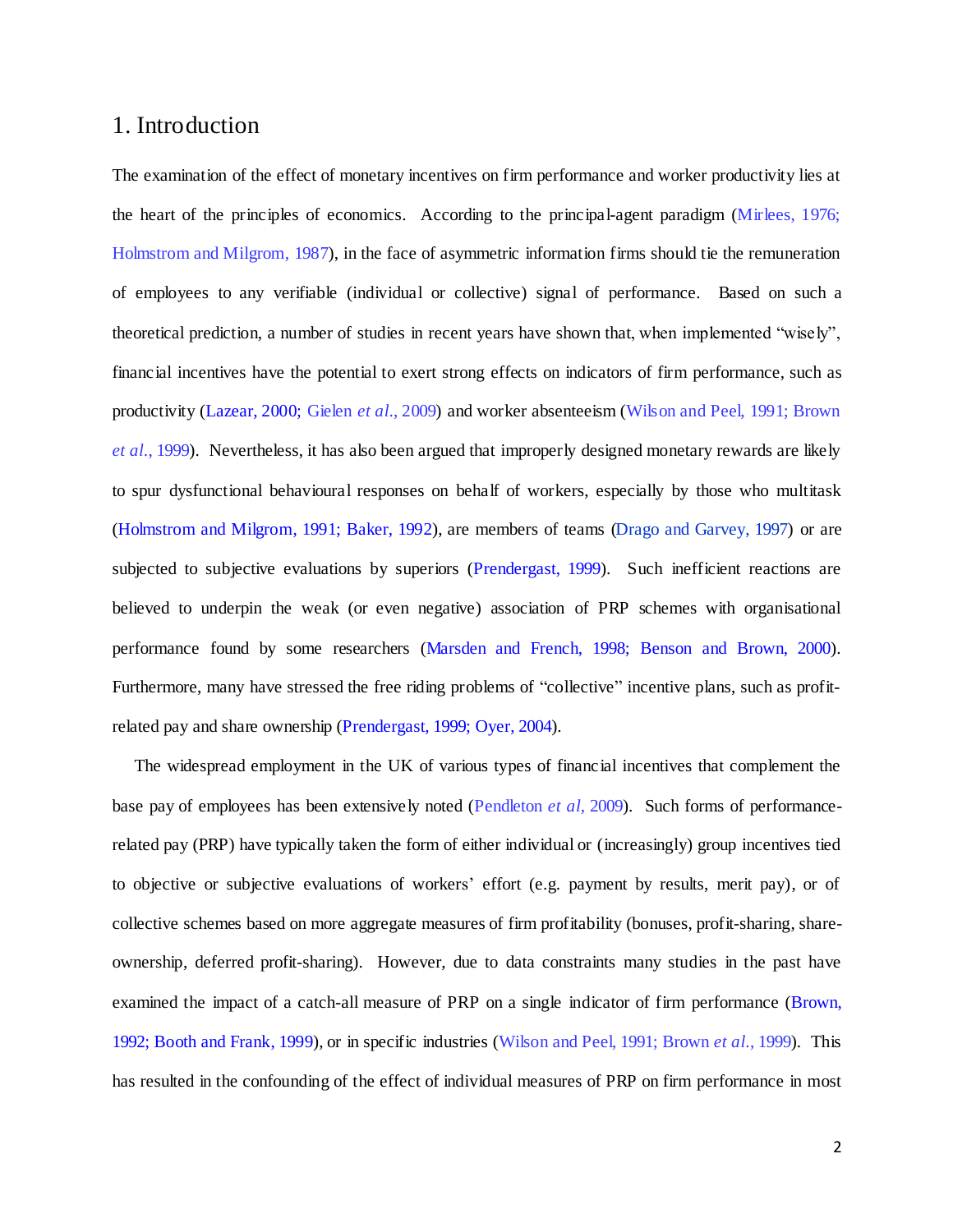cases, and has prohibited the detection of the exact incentive or disincentive power of distinct types of PRP schemes on various aspects of firm management.

This paper attempts instead to examine the effect of a wide and heterogeneous set of PRP on two indicators of firm performance, namely the absence rate and labour productivity. It uses two crosssections (1998 and 2004) of the Workplace Employee Relations Survey (WERS), which enable the simultaneous examination of the potentially distinct impact of a variety of PRP instruments on multiple indicators of firm profitability. The WERS is a representative dataset of British establishments that permits the consideration of an extensive amount of firm heterogeneity and the matching of employeeworkplace information when necessary.

The study shows that, *ceteris paribus*, firms that employ PRP wage schemes that are tied primarily to the subjective assessment of individual merit are characterized by significantly lower absence rates. Interesting disparities in the intensity of the negative impact of PRP on absenteeism are nonetheless detected, which depend on the extent of public-private status, teamwork and other features of firm production technology.

Importantly, it is found that even though subjective merit schemes have a beneficial impact on worker absenteeism, this does not necessarily translate into higher labour productivity. The reverse holds true for performance-contingent rewards that are explicitly linked to employee outputs, and rely less heavily on the input of time. The findings of the paper therefore support the "informativeness principle" (Holmstrom, 1979), which suggests that firms are likely to benefit from tying employee remuneration to alternative signals of performance. Nevertheless, to the extent that work attendance is weakly related to the effort process, an inefficient resource allocation may result as subjective incentive plans are likely to provoke opportunistic behavior on behalf of the workforce.

The structure of the paper is as follows. *Section 2* reviews the hypothesized relation between performance pay and signals of firm performance, such as absenteeism and labour productivity. *Section 3* provides a theoretical framework that underpins the empirical estimation. *Section 4* describes the data and presents descriptive statistics. *Section 5* presents the empirical estimates of the PRP-absenteeism

3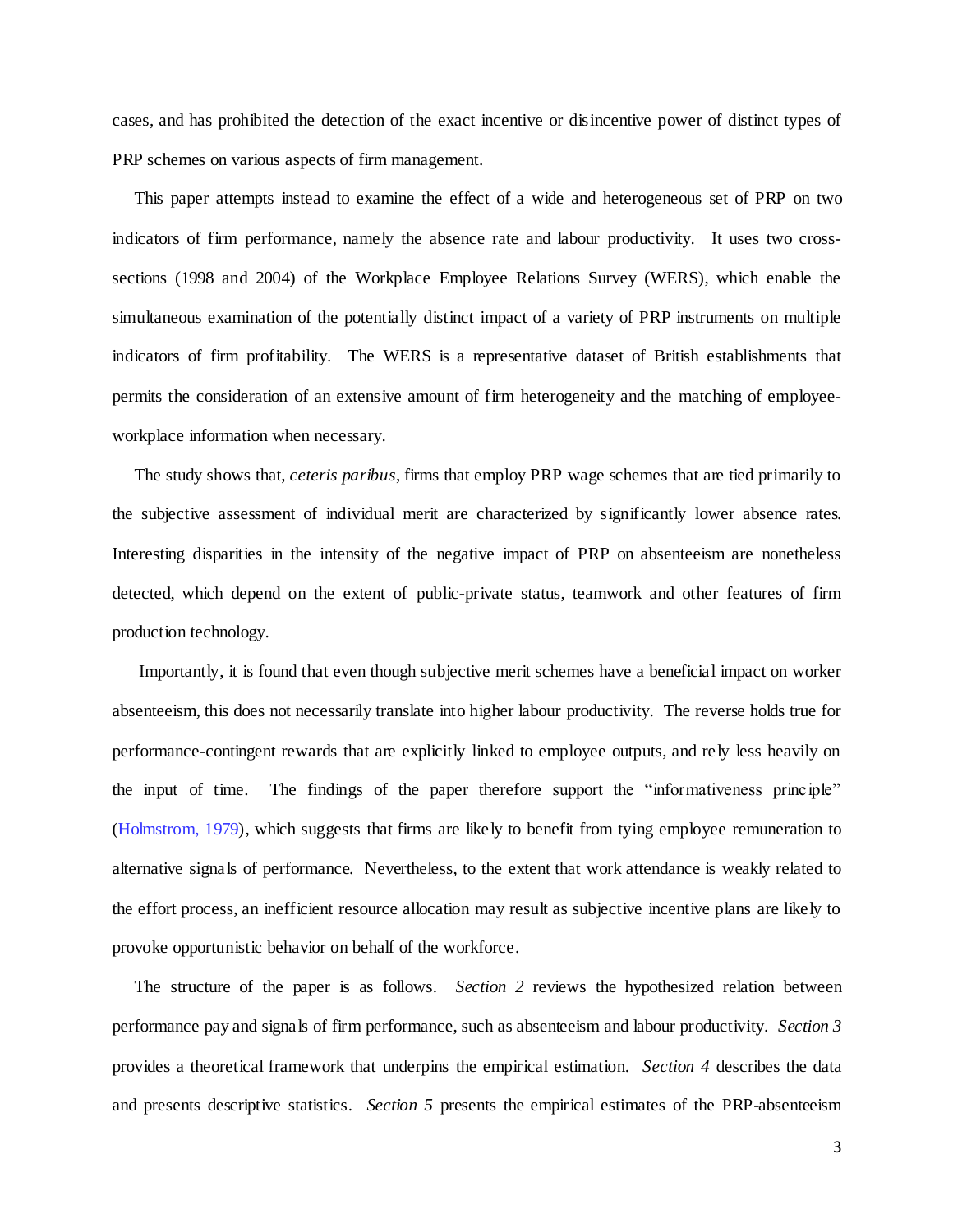relationship, and engages in a number of important robustness and sensitivity tests. *Section 6* investigates the effect of the varying PRP schemes on productivity. Finally, *Section 7* concludes with a discussion of the implications of the analysis for the design of optimal managerial policies by firms.

# 2. PRP and Firm Performance

# *2.1 Performance-related pay and productivity*

The bulk of the empirical evidence verifies that PRP is associated with substantially positive productivity effects (Prendergast, 1999). For instance, Lazear (2000) reported a large increase of 44% in productivity in his case study of a firm that switched from fixed salaries to piece rates, attributing almost a third of this to selection effects. Similarly, Paarsch and Shearer (2000) find a 22% increase in productivity in a Canadian firm, while Gielen *et al*. (2009) use a panel of Dutch firms to control for potential sorting effects following the introduction of PRP. They find that accounting for fixed effects reduces the positive impact of PRP schemes on productivity from 12.4% to 9%.

Despite the above convincing evidence, it is worth pointing out that a number of studies have failed to find a significant association between compensation and performance (Marsden and French, 1998; Benson and Brown, 2000; Kleiner *et al*., 2001). Most of the existing research has also focused on individual-based PRP, such as piece rates, thereby omitting any important interactions between varying types of PRP on productivity. Furthermore, with the exception of Kahn and Sherer (1990), there is a dearth of evidence on the effect of subjective PRP schemes on firm performance. Numerous authors, though, have emphasized how a potentially dysfunctional behaviour by workers is likely to arise as a response to (non-linear) compensation contracts. Asch (1990) and Oyer (1998), for example, have illustrated how intertemporal effort reallocation can occur between evaluation periods, while it has also been argued that subjective assessments give rise to the possibility of inefficient influence activities on behalf of employees who seek to curry favour with their superiors (Prendergast, 1999).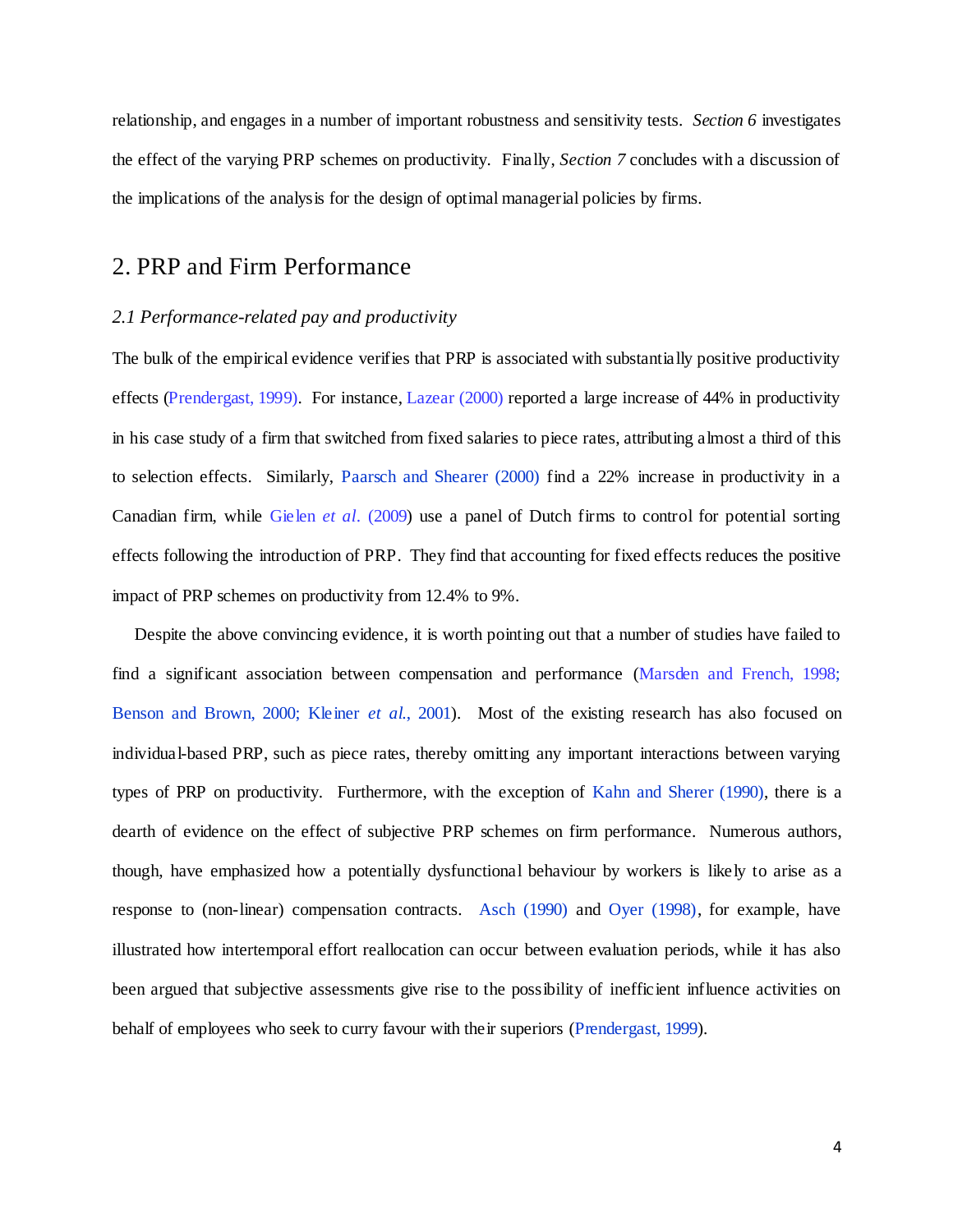#### *2.2 Performance-related pay and absenteeism*

There is an increasing amount of interest in recent years on the economics of absenteeism, spurred by a growing awareness that the economic and social costs of the phenomenon are large.<sup>i</sup> Economists originally viewed the absence phenomenon as a manifestation of the labour supply decisions of employees (Allen, 1981; Leigh, 1985), paying greater attention to how hours of work adjust to wages, sick pay and to whether there is a "disciplining" impact of unemployment (Leigh, 1985; Barmby *et al*., 1994; Arai and Thoursie, 2005; Askildsen *et al*. 2005). Recently, economists have turned their focus to the demand side of the market, and most notably to aspects of the labour contract that affect the cost of absence [e.g. "assembly line" technology (Coles and Tremble, 1996; Coles *et al*., 2007), teamwork (Heywood and Jirjahn, 2004; Heywood *et al.*, 2008), and firm size (Barmby and Stephan, 2000)].

Despite the fact that Allen (1981) identified merit wage increases and attendance bonuses as two of the main "weapons" that firms can use to raise the penalty of absence to their employees, an examination of the impact of PRP schemes on absence rates has been relatively sparse in the literature. The PRPabsenteeism nexus may nonetheless offer useful insights into the inter-relationship between firm technologies, personnel policies and the behavioural reactions of workers.

According to the standard principal-agent model, it is predicted that the total number of working hours will rise as workers respond optimally to the receipt of PRP, thus bridging the gap between contractual and actual hours. The absence rate of firms offering performance-contingent pay is therefore likely to be lower than of those who pay fixed salaries, all other things equal. This conclusion is reinforced when one considers the implications of Lazear's (1986) model, which predicts that hard-working/diligent/healthier employees will self-select into PRP firms. Indeed, due to the greater effort and/or ability of those on incentive pay, a positive relationship between PRP and earnings (Seiler, 1984; Booth and Frank, 1999) has been reported in the literature. To the extent that the surplus earnings obtained via PRP is typically not covered by the sick pay arrangements of firms (Barmby *et al*., 1991), workers will thus be incentivized to reduce the number of hours that they do not show up at work.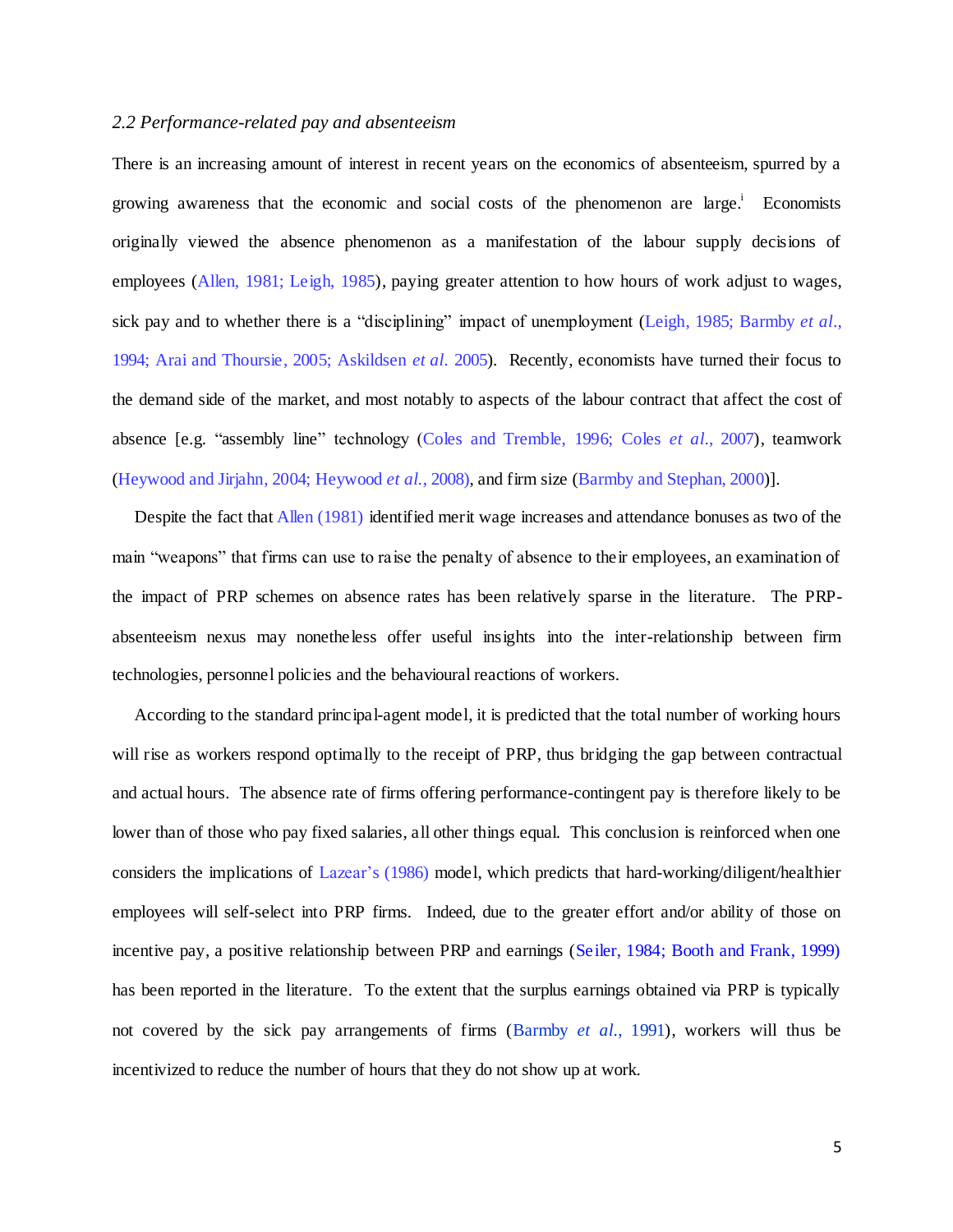PRP schemes constitute part of a bundle of human resource management innovations that are associated with the so-called new high performance workplace practices (HPWPs). Indeed, it has been argued that most of the positive effect of PRP on productivity can be indirectly attributed to the fact that its introduction is often a facilitator of other wider management and organizational changes (OECD, 2005). Since HPWPs are believed to breed greater feelings of employee empowerment and job satisfaction (Bauer, 2004), absenteeism may be negatively related to PRP via such an avenue.

Despite the above conjectures, the provision of PRP is likely to result in an increase in absence for a number of reasons. PRP schemes may undermine valuable teamwork by fostering an individualistic organizational culture that is permeated by envy and free-riding (Milgrom and Roberts, 1992; Drago and Garvey, 1998). Furthermore, high-powered PRP systems are believed to heighten the power asymmetry between supervisors and the workforce (Kohn, 1993). Psychological concerns over a potential "crowding-out" of intrinsic motivation have been raised, with assumed adverse effects on productivity and turnout at work (Frey and Jegen, 2001). In general, the use of PRP has been associated with dissatisfaction with the amount of stress experienced by workers (Pouliakas and Theodossiou, 2009), an increased incidence of workplace injuries (Freeman and Kleiner, 2005) and low morale (Bewley, 1999).

From the conflicting hypotheses outlined above, it becomes evident that there is no consensus regarding the overall effect of PRP on absenteeism. Interestingly, the lack of agreement on the direction of the effect is also mirrored in the empirical evidence, with some studies confirming the beneficial impact of financial rewards on absence rates (Wagner and Bankshares, 1990; Wilson and Peel, 1991; Brown *et al*., 1999; Arthur and Jelf, 1999; Jacobson, 1989; Hassink and Koning, 2005), while others emphasizing that there are non-measurable effects (Wolf, 1974; Schnebller and Kopelman, 1983; Engellandt and Riphahn, 2004). The latter have typically focused on the significant hidden absenteeism costs associated with the use of performance pay, such as free-riding within teams, the time inconsistency problems arising when offering longer-term bonuses to temporary contract employees, and the perverse reactions of workers to capped bonuses that are stretched over extended qualifying time periods. For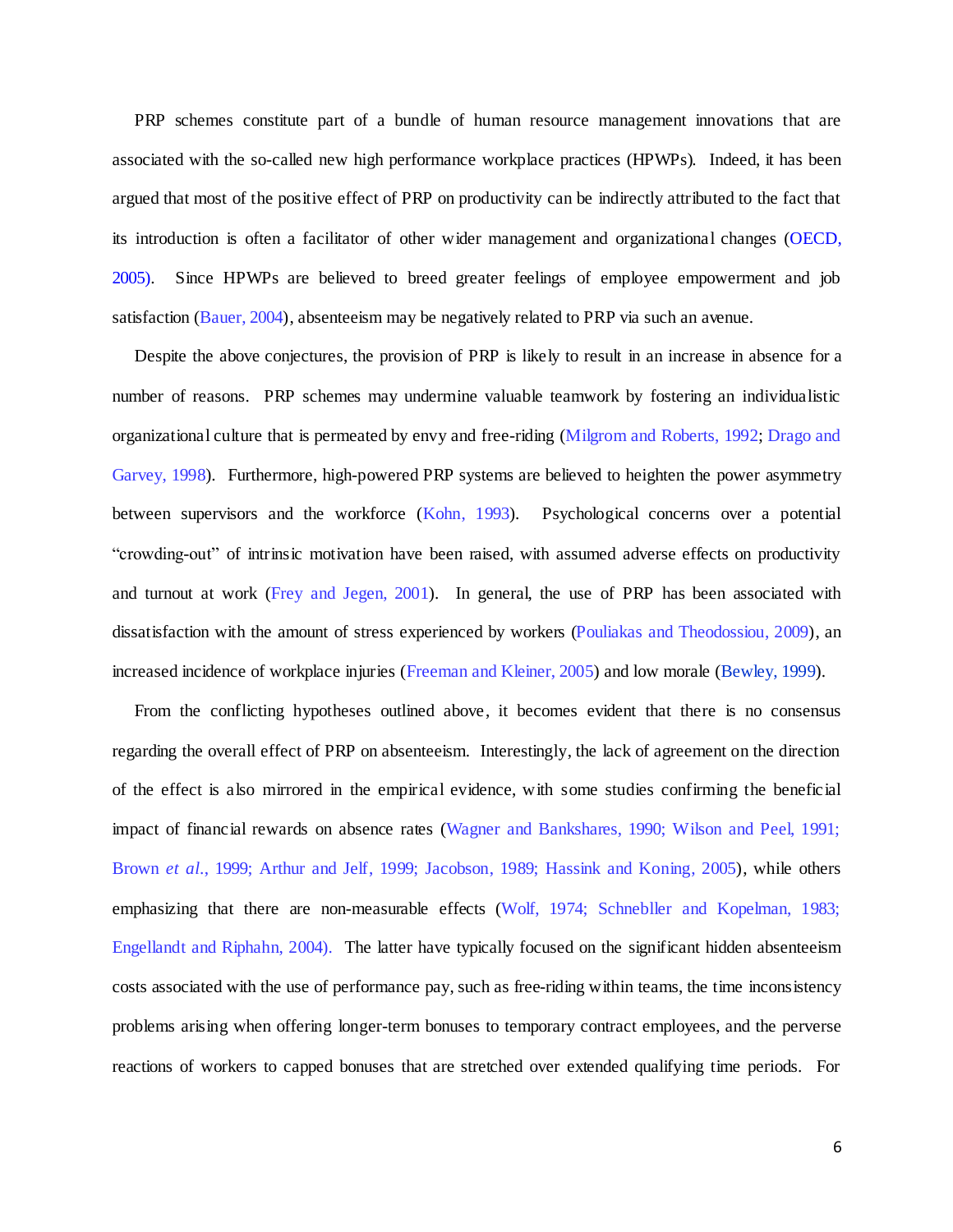instance, workers are found to "backload" their absence days towards periods in which they anticipate to have met their targets (Frick *et al*., 2008).

# 3. Theoretical Framework

Following Heywood and Jirjahn (2004), assume that *N* identical workers, who face a probability *m* (0 < *m* < 1) of being monitored by their firm, maximize their von Neumann-Morgenstern utility function by choosing their optimal absence level,  $a \in [0,1]$ :

$$
(1-a)U(W) + a(1-m)U(ws) + amU(R) - C(1-a)
$$
\n(1)

where those who exert the contracted amount of effort receive an overall wage rate *W*, as opposed to workers on "authorized" absence who receive sick pay, *w<sup>s</sup>* . *R* is the reservation wage, obtained when an "unauthorized" absentee worker is caught shirking, and *C*(.) is a convex function that captures the disutility of effort ( $C' > 0, C'' > 0$ ).

To combat moral hazard, firms are likely to condition their employees" remuneration to signals of their effort, such as the amount of actual man-hours that they are present in the workplace. Substituting a simple linear PRP scheme, given by  $W = \overline{w} + b(1 - a)$ , into (1), and maximization of the latter with respect to *a* implies:

$$
U(W) + (1 - a^*)U'(W)b - (1 - m)U(\overline{w}\delta) - mU(R) = C'(1 - a^*)
$$
\n(2)

It is therefore evident that in equilibrium workers equalize the marginal cost of exerting effort to the marginal gain from not being absent. This is given by the difference between the utility of the overall wage (base salary and bonus pay) and the sum of reservation utility and sick pay, where the latter is a fraction,  $\delta$ , only of the base component of income (i.e.  $w_s = \overline{w} \delta$ ). In this way the model captures an important element of the incentive power of PRP, namely that since bonus pay is typically not covered (or partly covered) by the sickness insurance arrangements of firms (Barmby *et al*., 1991), the shadow price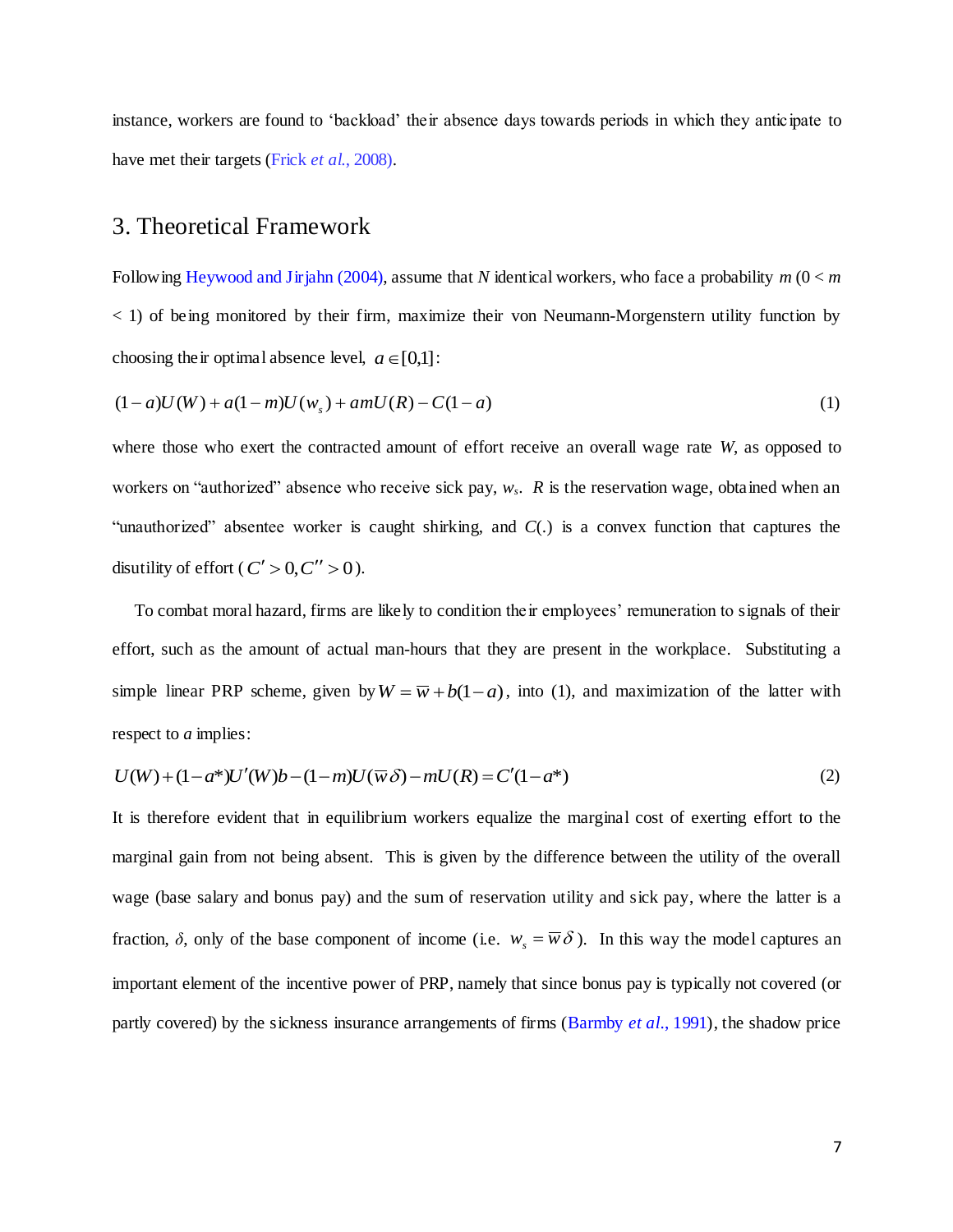of absence is attenuated by the offer of incentive pay that supplements the usual fixed salary of employees

$$
[\frac{\partial a^*}{\partial b} = \frac{C'' - b}{U'(W)}].
$$

Firms recognize that the absence rate of employees diminishes with the payment of a bonus, and sets *b* so that the increased wage bill is balanced by the marginal gain of reduced absence. If otherwise identical firms produce output *Q*, then expected profit is given by:

$$
\Pi = PQ(1 - a^*) - [\overline{w} + b(1 - a^*)](1 - a^*)N - \overline{w}\,\delta a^*(1 - m)N - Z(m)N
$$
\n(3)

where  $P$  is the final product price,  $N$  is the total number of workers, while firms incur a cost of monitoring  $Z(m)$  ( $Z' > 0$ , $Z'' > 0$ ). In the short-run, where firms can only alter the intensity of PRP rather than the number of employees, maximization of the expected profit yields:

$$
\frac{\partial \Pi}{\partial b} = PQ \frac{\partial a^*}{\partial b} + [\overline{w} - \overline{w} \delta (1 - m)] \frac{\partial a^*}{\partial b} N = (1 - a^*)^2 N - 2b(1 - a^*) \frac{\partial a^*}{\partial b} N \tag{4}
$$

So in equilibrium the firm selects  $b$  so that the increase in expected revenue plus the gain in reduced sick pay associated with reduced absence is equal to the marginal cost of providing PRP. Comparing (4) to the optimal profit condition of firms that pay a non-variable salary, it becomes evident that PRP firms will only be willing to sustain the higher marginal wage costs in equilibrium if  $a_{PRP}^* < a_{N\text{oPRP}}^*$ .

# 4. Data and Descriptive Statistics

Our data are derived from the 1998 and 2004 Cross-Section Workplace Employee Relations Survey (WERS). These are the fourth and fifth instalments of a Government funded series of surveys conducted at British workplaces. The previous surveys were conducted in 1980, 1984 and 1990. ii

The sample of workplaces was randomly drawn from the Interdepartmental Business Register (IDBR). This is maintained by the Office for National Statistics (ONS) and is considered to be the highest quality sampling frame of workplaces available in the United Kingdom. The sample is stratified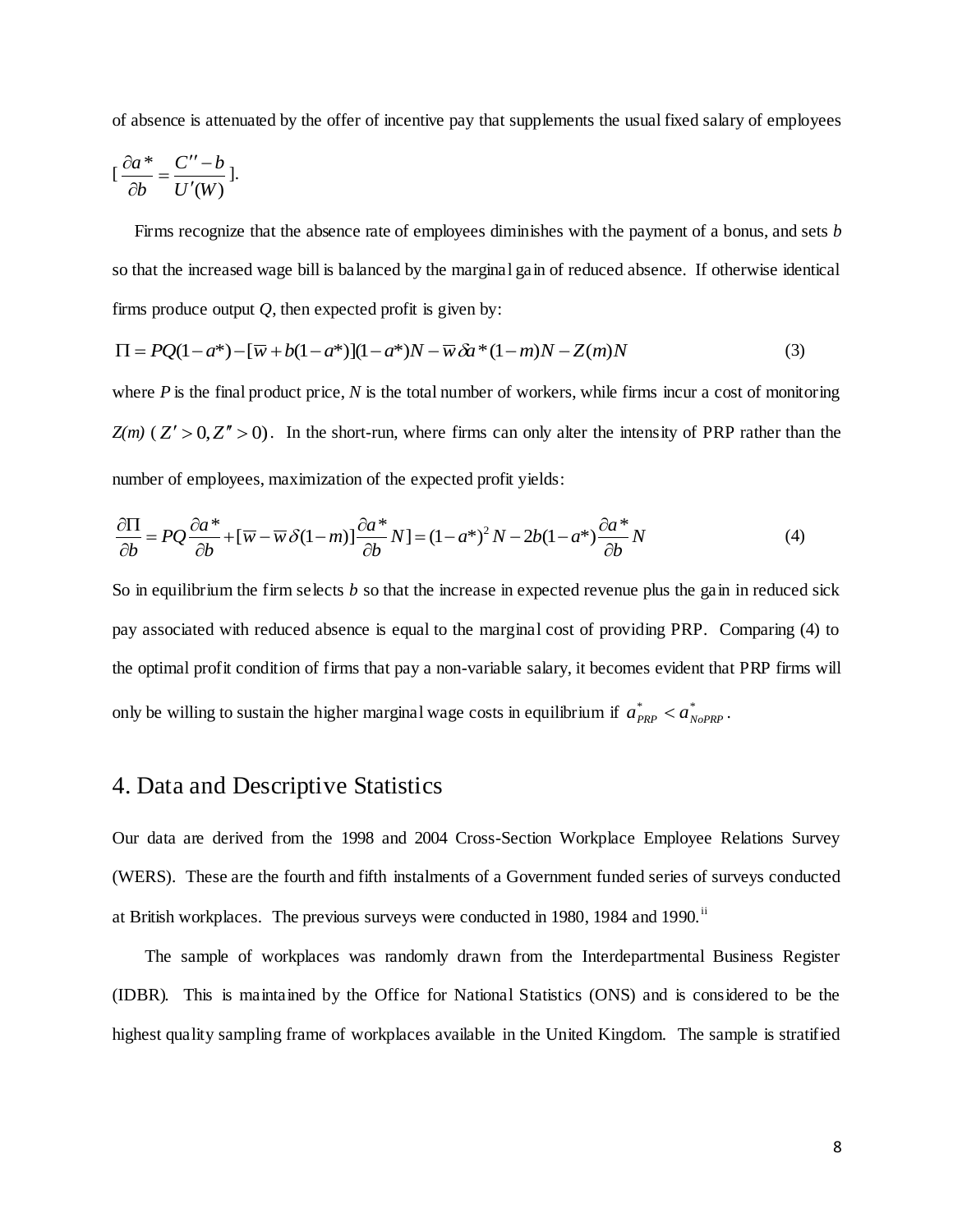by workplace size and industry and larger workplaces and some industries are overrepresented (Chaplin *et al*., 2005). A workplace is defined as the activities of a single employer at a single set of premises.

The survey comprises three main sections; the "Management Questionnaire" (face-to-face interviews with senior managers with day-to-day responsibility for employee relations), the "Worker Representative Questionnaire" and the "Employee Questionnaire". The survey population for the Management Questionnaire is all British workplaces barring those in agriculture, hunting and forestry, fishing, mining and quarrying, private households with employed persons, and extra-territorial organisations.

The response rate in the 1998 (2004) Management Questionnaire was 80% (64%).<sup>iii</sup> Changes in the nature of interest in employment relations led to substantial redesign of the 2004 wave. A major modification was the incorporation of small workplaces (i.e. those employing between 5 and 9 employees). There were also a number of changes to the format of the various survey questions (Kersley *et al*., 2006).

For the purposes of our study we employ data primarily from the Management Questionnaire as the Employee Questionnaire or the Worker Representative Questionnaire do not offer any information on absence. Thus, our 1998 (2004) sample comprises of 2,173 (2,006) establishments. Due to the stratified nature of the survey, we weight our estimates in order to be representative of the sampling population.

The Management Questionnaire collected data from managers about the pattern of employee nonattendance in the workplace. The exact question is phrased: "*Over the past 12 months what percentage of work days was lost through employee sickness or absence at this establishment? Please exclude authorized leave or absence, employees away on secondment or courses, or days lost through industrial*  action".<sup>iv</sup> Among workplaces where managers were able to provide an answer, the average rate of absenteeism in 1998 (2004) equates to a loss of 3.8 (4.2) percent of working days per establishment. Figure 1 presents the distribution of absence rates across workplaces as reported in the two waves. Both distributions are skewed to the right, but there is no excess concentration of zero observations.  $\theta$ 

### **[INSERT FIGURE 1 HERE]**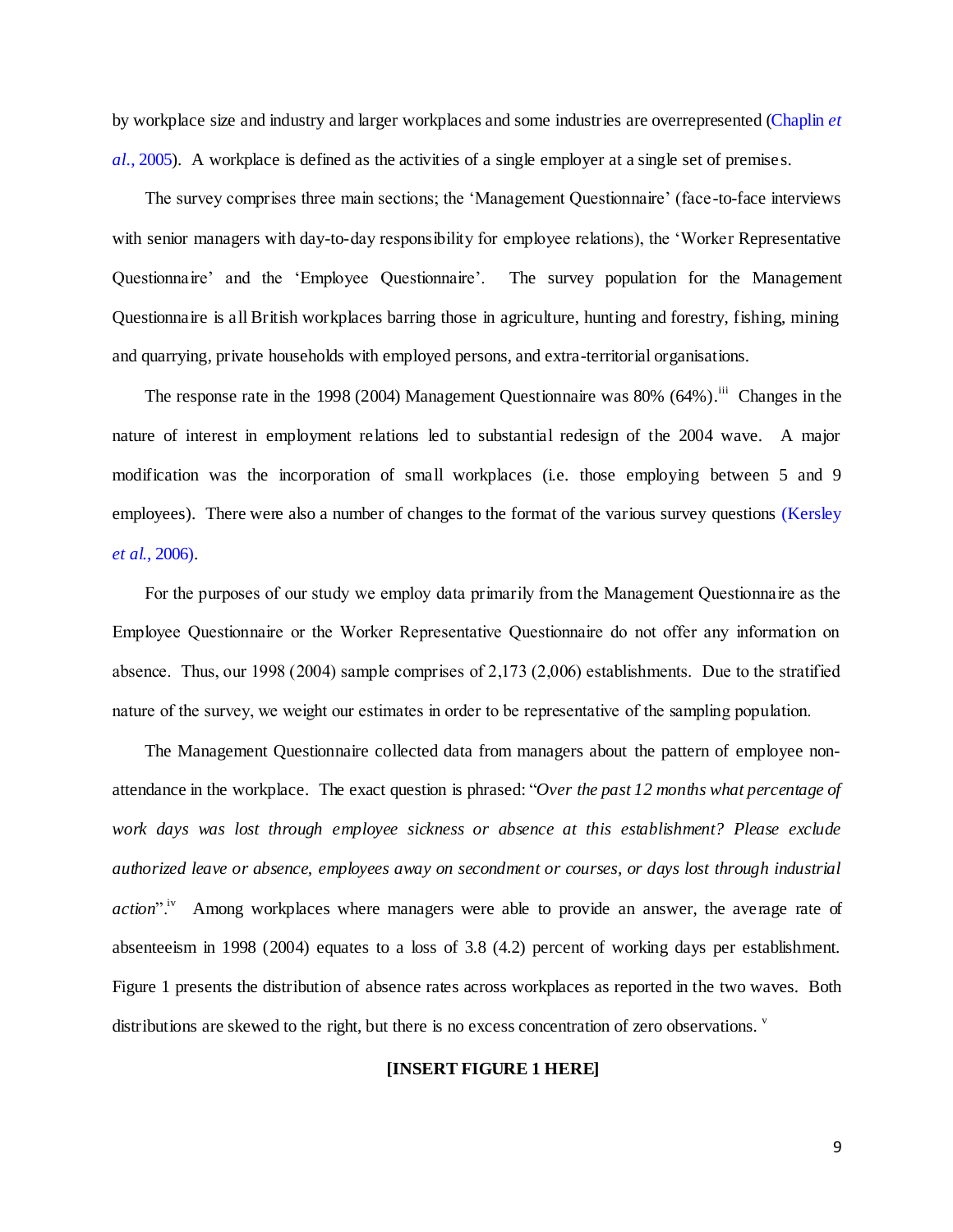A new element of information in the 2004 WERS was the incorporation of the Financial Performance Questionnaire which collected data on objective measures of establishments" overall costs, revenues and employment. Responses from a subset of 1070 UK firms were collected, based on those who gave their consent to matching their individual establishment information with the Annual Business Inquiry (ABI) survey (Forth and McNabb, 2008). We have therefore used this data in order to construct two alternative measures of labour productivity namely the *value-added per worker* and *profit per worker*.

Managers were also asked questions regarding the provision of different forms of variable pay schemes in their workplace. Amongst these options the offer of PRP is explicitly identified, though it is specified in a different manner between the 1998 (individual or group PRP) and 2004 waves (payment by results and merit pay). Table A1 in the Appendix provides a detailed set of definitions and descriptive statistics for the contingent pay variables of interest. It is clear that a sizeable part of the 1998 and 2004 samples contains firms that offer PRP of various types, such as individual or group PRP (28.1%) in the 1998 wave, and payment by results (32.8%) or merit pay (23.7%) in 2004.

To acquire an initial picture of the relationship between the absence rate, productivity and the various mechanisms of incentive pay, Table 1 provides some simple cross-tabulations of these variables. The table suggests that all PRP schemes are associated with lower absence rates, though only payment by results is associated with a substantially higher mean value of (log) labour productivity. Overall, these results tentatively appear to be consistent with the theoretical prediction that firms which offer financial incentives are expected to have lower absence rates and higher productivity, though they also highlight an important discrepancy with respect to the distinct impact of either objective or subjective types of PRP.

# **[INSERT TABLE 1 HERE]**

In order to detect the *ceteris paribus* relation between financial incentives and the absence rate, a number of important determinants of the latter are taken into account. As identified in the relevant literature (e.g. Heywood *et al*., 2008), these include variables describing the demographic composition of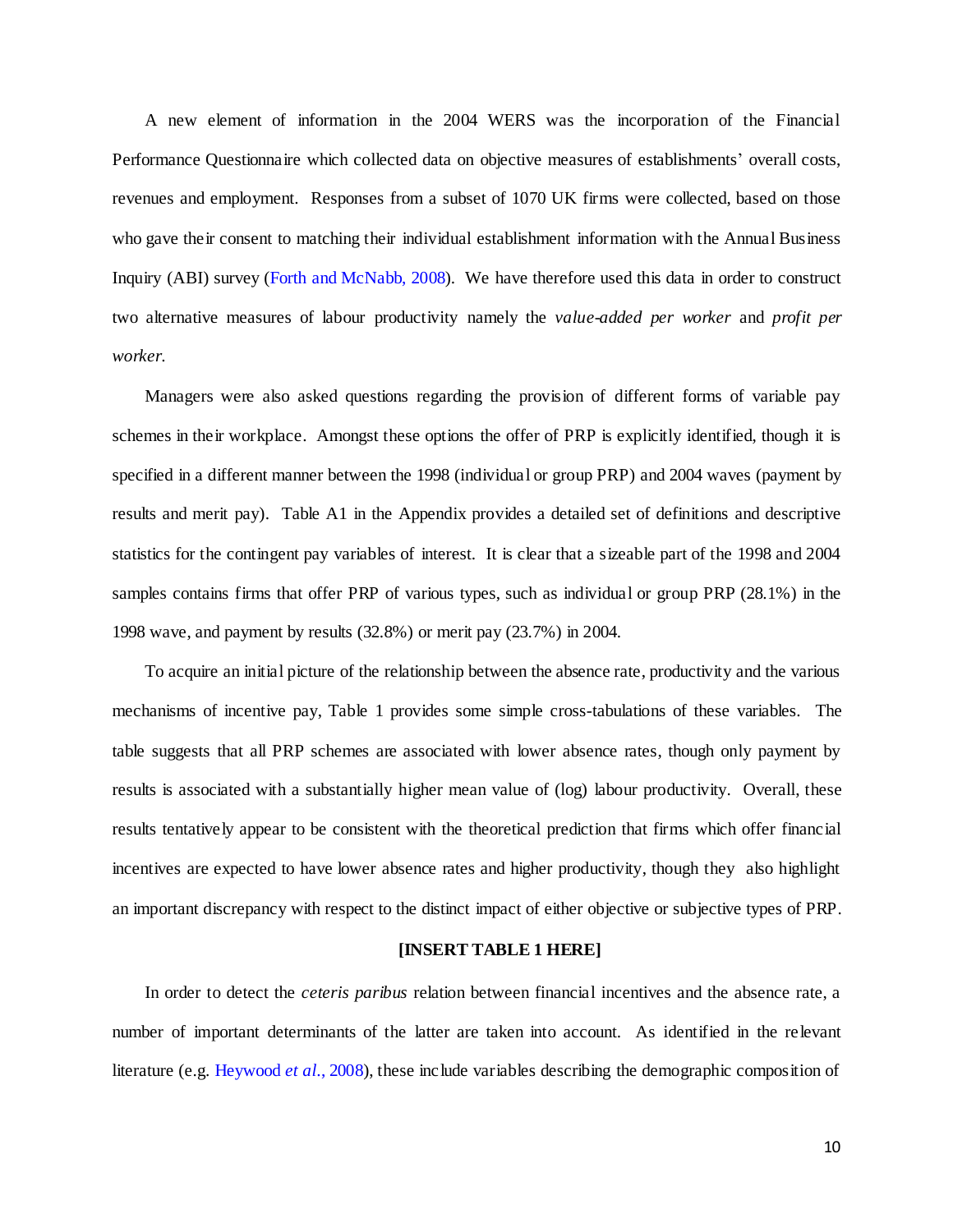the workforce (e.g. proportions of employees by gender, age, ethnicity and disability status), working time schedules (e.g. whether employees engage in shift work, entitlement to the option of an annualized hours scheme, share of workers on part-time contracts), firm identity (establishment/organization size, years of operation), the nature of production (e.g. public-private status, industrial groupings, shares of occupational groups, "just-in-time" technology, degree of teamwork, degree of monitoring), contractual flexibility (proportion of employees on fixed term contracts and temporary agency employees), economic incentives (share of employees within various earnings bands, unemployment rate by travel to work area, provision of sick pay in excess of statutory requirements), the quality of industrial relations (trade union density, presence of joint consultative committees/health and safety committees/briefing groups, quality of relations between management and employees) and regional dummies.

Relative to the absence regressions, a parsimonious control set is used instead for the productivity estimation, including variables such as size of the firm, size of the organization, nature of the production (industry dummies), occupational and demographic composition of the workforce, if the establishment offers briefing groups, teamwork, age of the establishment, ownership of the establishment, training, and the log of capital/labour ratio.

Summary statistics of all variables of interest are presented in Table A2 in the Appendix.

# 5. Effect of PRP on Absence Rates

# *5.1 Main empirical findings*

Our absence equation of interest is as follows:

$$
Absence_j = \beta_0 + \beta_1 PRP_j + \beta_2 VP_j + \beta_3 W_j + \beta_4 I_j + \beta_5 R_j + \varepsilon_j
$$
\n<sup>(5)</sup>

The dependent variable *Absence*<sub>*j*</sub> indicates the absence rate of establishment *j*, where  $j = 1,...,N$ , *PRP*<sub>*j*</sub> captures the offer of PRP schemes within the establishments,  $VP<sub>j</sub>$  is a vector of other types of variable pay schemes offered by firms (e.g. profit pay, share ownership, cash bonuses, deferred profit plans), *Wj*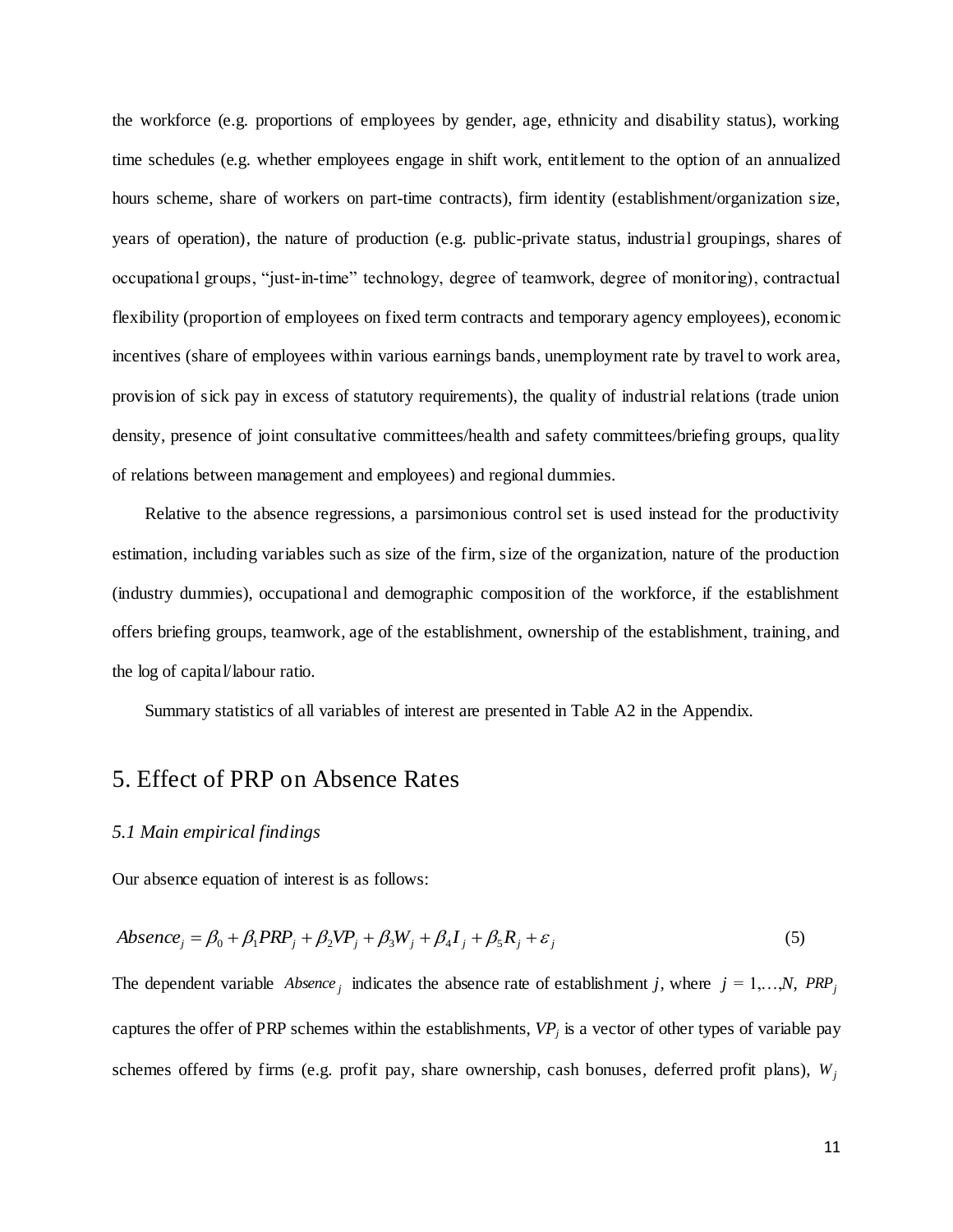summarizes various workplace characteristics,  $I_j$  captures industry fixed effects,  $R_j$  stands for region fixed effects and  $\varepsilon_j$  is the establishment-specific error term. As is standard, unbiased ordinary least squares (OLS) coefficients of the effect of PRP on *Absence* will be obtained provided that  $E(\varepsilon_j \mid PRP_j) = 0$ . OLS may nevertheless not be appropriate given that Absence<sub>j</sub> is a fractional response variable, in which case Papke and Wooldridge (1996) suggest that a logistic model may be more suitable. However, in the empirical estimates discussed below, no significant differences are detected between the estimates of the logistic and OLS models.<sup>vi</sup>

For this reason, Table 2 presents the estimated OLS effect of the main PRP and other variable pay variables on the absenteeism of British establishments for both years of data.<sup>vii</sup> It is evident that after holding constant various other types of financial incentives that firms employ, PRP emerges as a scheme that exerts an independent and significant negative effect on the mean absence records of British establishments.

Specifically, column 1 in the top panel of Table 2 suggests that, *ceteris paribus*, firms which offer "*individual or group performance-related schemes*" in the 1998 dataset have a 0.6 percentage point lower absence rate compared to firms without such schemes. For a mean absence rate of 3.8 percentage points (sample absence mean in 1998), the true effect is therefore equal to -15.8 [(-0.6/3.8)\*100]} percentage points, which is a considerable amount. A significant negative effect on absenteeism of a slightly lower magnitude (-13.2%) is also found with respect to the provision of "*other cash bonuses*" by firms. In contrast, no evidence of a link between absence and various forms of collective PRP schemes (profit pay, share ownership) is discovered.

Column 2 in the upper panel of Table 2 presents similar results from the 2004 data, although the PRP variable is defined differently. The results offer further support to the argument that linking employees" pay to performance is likely to have an effect on their absence behavior, with the magnitude of the effect corresponding closely to that of the 1998 sample. Specifically, the overall PRP variable is broken down into its two constituent parts, namely *payment by results* and *merit pay*. Furthermore, since merit pay is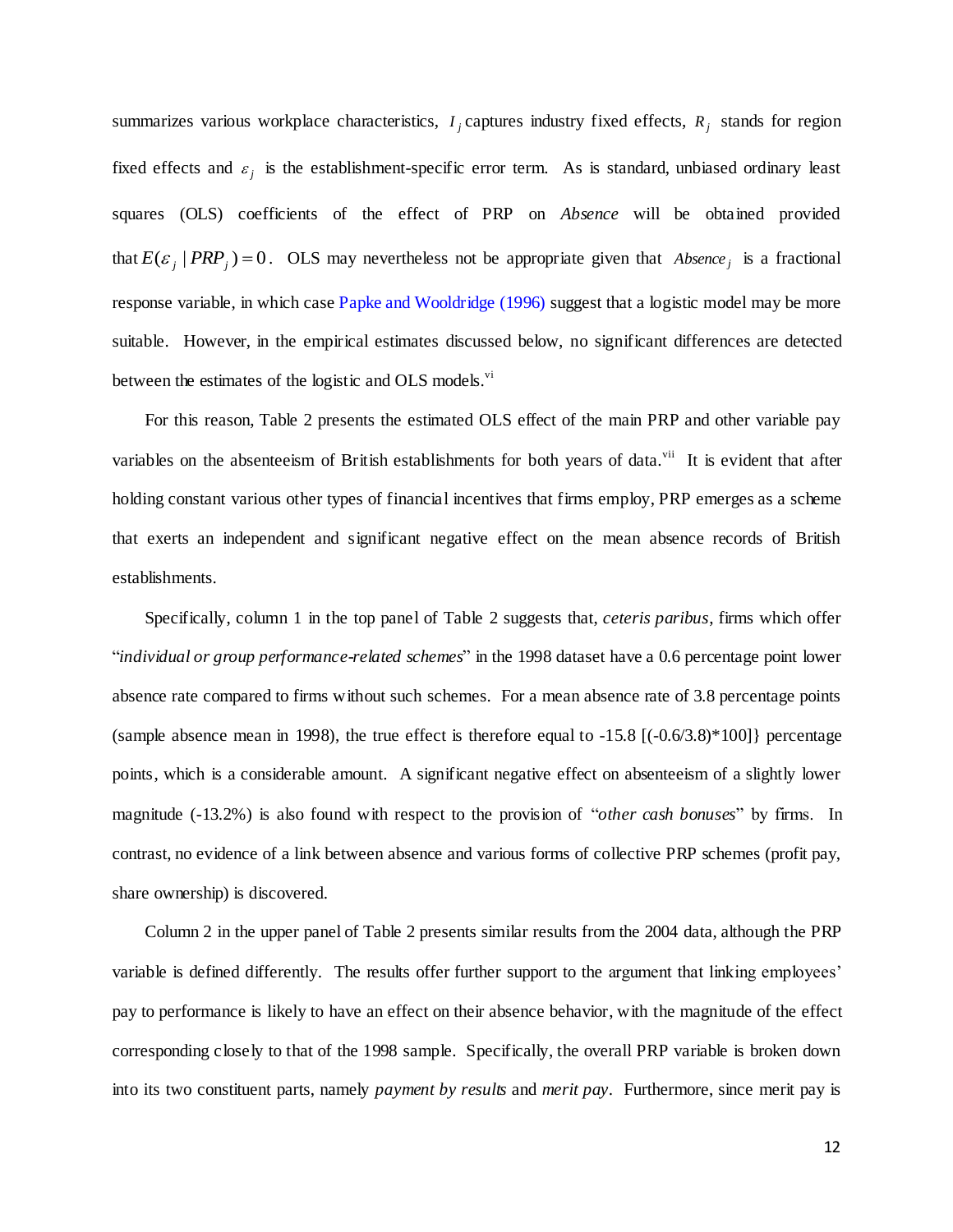only relevant for non-managerial occupational groups, the sample is restricted accordingly by excluding the subset of firms that offer PRP only to managerial employees (i.e. 115 establishments). Interestingly, it is found that in the 2004 data PRP exerts a significant negative effect on absenteeism only when rewards are made contingent on the subjective evaluation of employees' merit.

In particular, the regression coefficient suggests that establishments which offer merit pay have a 0.7 percentage point lower number of lost workdays than establishments which do not offer such compensation. For a mean absence rate of 4.2 percentage points (sample absence mean in 2004), this translates to a decrease of 16.7  $[(-0.7/4.2)*100]$  percentage points in the absence rate.

### **[INSERT TABLE 2 HERE]**

Delving more into the nature of the various methods of incentive pay that modern competitive organizations employ, we take into consideration that there are potentially significant interactions between them. In the spirit of Pendleton *et al*. (2009), we explore the possibility that establishments make use of more than one type of variable pay and also that they may utilize alternative configurations of the different reward mechanisms at their disposal. For instance, firms may use merit pay to target individual productivity, whilst offering profit-related pay to strengthen the commitment of the workforce towards the organization's goals.

The estimated effects where the number of different variable pay schemes a given establishment may have on offer is measured are presented at the bottom of Table 2. It is evident in both waves that the higher the number of such schemes used by an establishment, the greater is the effect on its absence rate. The 1998 results indicate that the effect of having five PRP schemes is more than double the effect of having only one such scheme in place. Having five PRP schemes reduces the establishment absence rate by as much as 39.5 percentage points. The equivalent finding from the 2004 wave (three schemes) indicates that firms which employ multiple forms of non-standard wage schemes are likely to benefit from a lower amount of lost workdays by around 28.6 percentage points.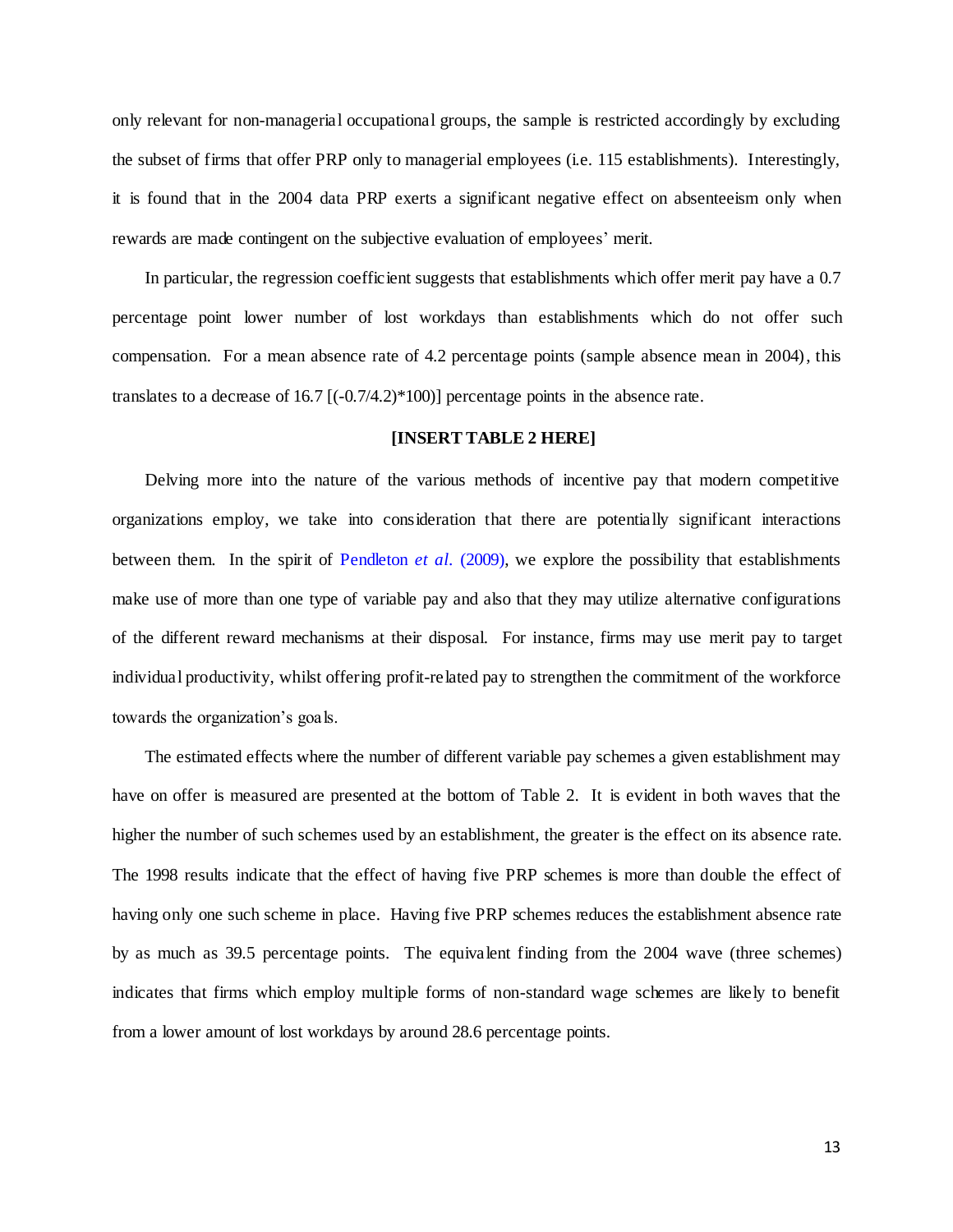The extensive information available in the WERS data permits the further investigation of the impact of the *coverage* of PRP schemes on absenteeism. Specifically, managers were asked to reply to the question: "*What proportion of non-managerial employees at this workplace have received performance*  related pay in the last 12 months?"<sup>viii</sup> The available responses are then grouped into three broad categories: "1-39%", "40-79%" and "80-100%", the omitted category being "None". The results (see Table 3), especially those of the 2004 wave, are indicative of the fact that firms that have more extensive coverage of PRP are likely to enjoy lower absence rates.

Finally, it is possible to scrutinize further what is the *measure of performance* which is most likely to trigger the significant negative impact of PRP on absenteeism. In particular, managers were asked to unveil whether the amount of PRP that their employees receive is determined on the basis of (*i*) "Individual performance/output"; (*ii*) "Group or team performance/output"; (*iii*) "Workplace based measures";  $(iv)$  "Organization based measures", or  $(v)$  "Other measures".<sup>ix</sup> The 1998 results suggest that individual performance output and workplace-based measures are those that are associated with lower absence rates. Results from the 2004 sample, instead, imply that merit pay is likely to reduce absence rates when it is tied to workplace and organization-based objectives (see Table 3).

### **[INSERT TABLE 3 HERE]**

### *5.2 Effects by public-private status*

Despite being used more commonly in the British public sector in recent years, the value of PRP remains modest relative to the private sector (OECD, 2005). Significant attention has therefore been paid to understanding the reasons for the relatively infrequent use of explicit incentives in the public sector (Dixit, 2002; Burgess and Rato, 2003; Prendergast, 2008).<sup>x</sup> Indeed, it is confirmed in the data that public sector establishments have a lower incidence of PRP schemes (30%**)** as opposed to the private sector (52%).

Due to the distinct nature of incentive provision in public and private sector establishments, salient differences between the two sectors in the impact of PRP on worker absenteeism are expected. This *a*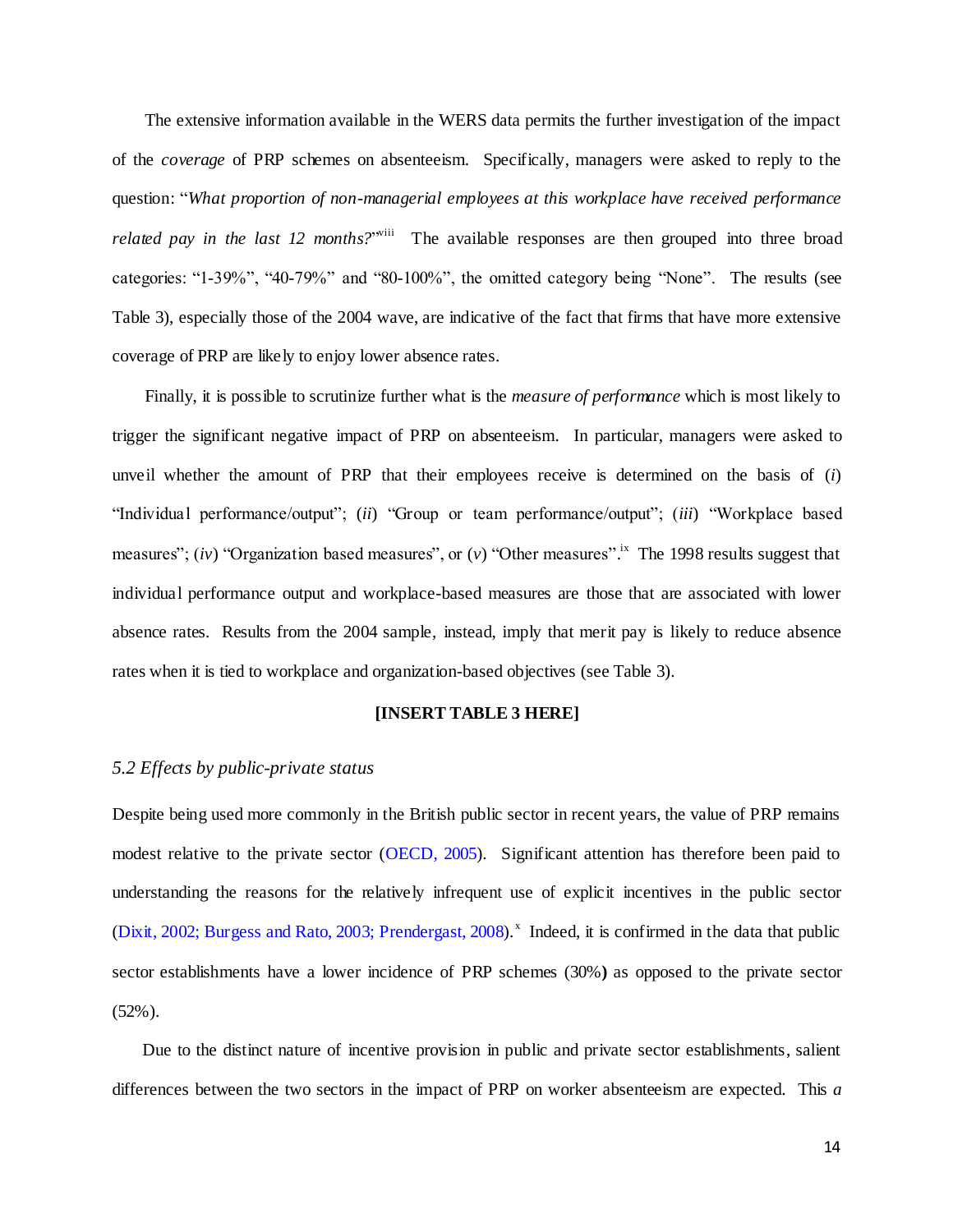*priori* hypothesis is confirmed in Table 4, as it is shown that the positive worker attendance effect related to the use of individual or merit PRP is only relevant for *private sector* firms. In contrast, deferred profit sharing plans are found to be a significant absence control tool for companies in the *public sector*. This is reasonable, given that the service-incremental salary scales and long-term job attachments that typically characterize state employees are necessary conditions for tilted compensation profiles to provide effective incentives.

### **[INSERT TABLE 4 HERE]**

### *5.3 Interaction with teamwork*

While the effectiveness of compensation schemes that rely heavily on teamwork hinges critically on the "silent" constraining effect of peer pressure (Kandel and Lazear, 1992), the evidence of Frick *et al*. (2008) and Dale-Olsen (2009) suggests that teamwork may be combined with PRP to significantly raise absence rates. This is attributed to the fact that since team production units can cover for absent colleagues without undue disruption in output, workers who anticipate meeting their production targets are likely to free-ride by taking unauthorized absence.

It is therefore of interest to examine closely the interrelationship between teamwork, the provision of performance pay and absenteeism. In fact, the positive interaction term shown in Table 5 suggests that the sensitivity of absence to PRP is muted in firms with interdependent production. This provides evidence in favour of the opportunistic conduct of workers hypothesis, and implies that firms that are dependent on the productive collaborations of workers should exercise caution when deciding whether to implement a PRP scheme.

#### **[INSERT TABLE 5 HERE]**

### *5.4 Other interaction effects and robustness checks*

A number of further sensitivity tests have been carried out in order to verify that the negative effect of PRP is robust, as shown in Table  $5^{x}$ .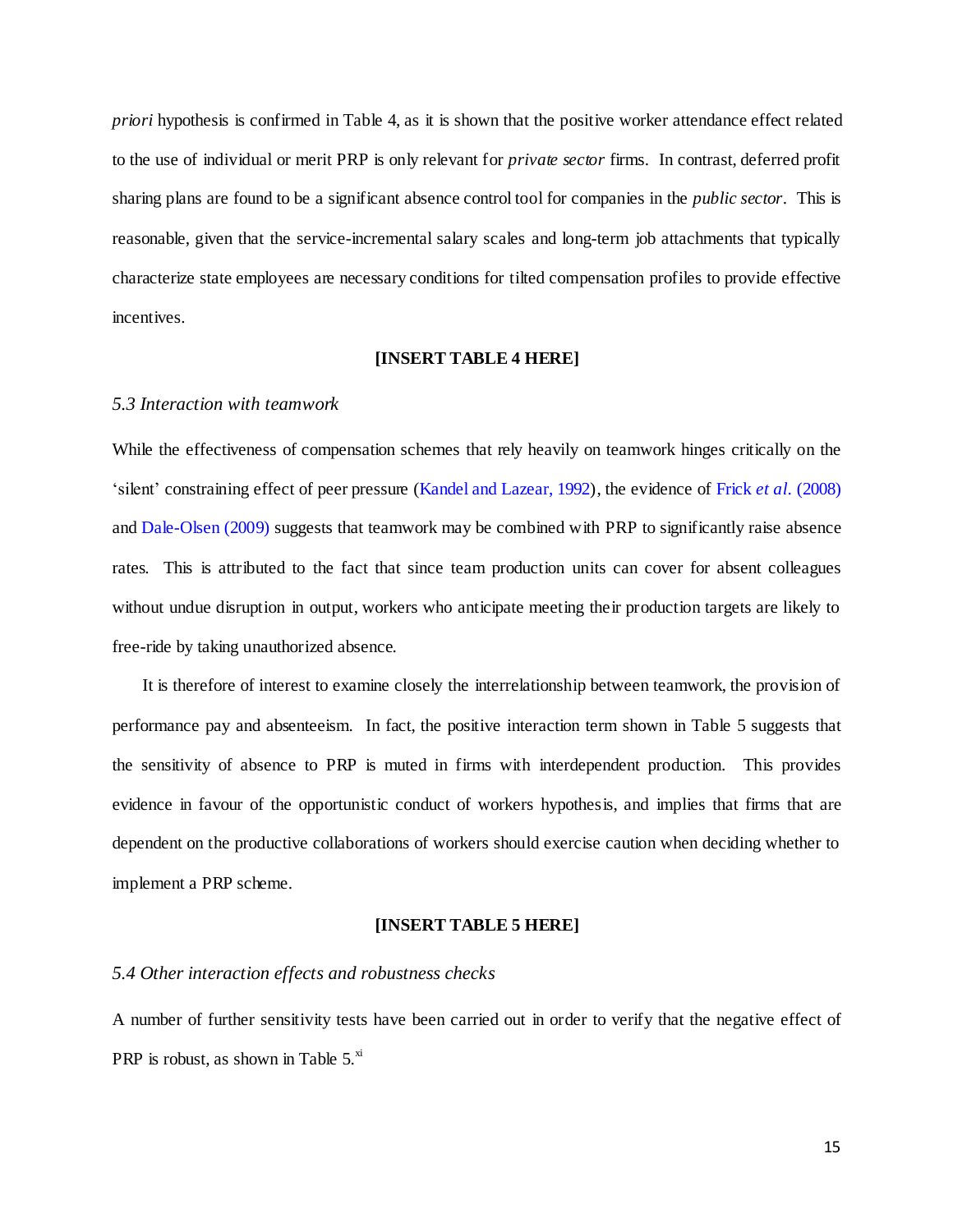First, given that reliable estimation of an absence equation hinges critically on correctly identified variation in earnings and working hours, the estimation has been replicated by matching to the establishments an average measure of hours and earnings from the Employee Questionnaire. The significant effect of the PRP variables in both waves remains unaffected. It is also found that the impact of PRP is more (less) pronounced in firms which have a greater share of lower (higher)-paid workers, presumably due to the greater incentive power that an additional unit of PRP is likely to have on workers on the lower rungs of the income distribution. Moreover, the positive interaction effect between PRP, the duration of hours and the share of employees working overtime signifies a diminishing impact of PRP on absenteeism once the gap between contractual and actual working hours is narrowed.

As the effect of PRP may be confounded by the fact it usually acts as a lever for organizational change, it has been interacted with a dummy variable identifying firms that did not introduce important organizational changes in recent years.<sup>xii</sup> It is found in the 2004 data that the negative effect of PRP on absence is diminished for such establishments, which implies that the effect is conditional on PRP acting as a stimulus for the introduction of broader managerial changes.

 Despite the fact that in recent years PRP has generally been introduced alongside other innovative HR practices that have emphasized the promotion of employee empowerment, no significant interaction between PRP and the existence of briefing groups and joint consultative committees is detected. However, in the 2004 data the negative effect of merit pay on absenteeism is moderated within firms that operate so-called quality circles. This is likely to reflect that problem-solving groups may comprise a performance-enhancement practice used by firms that acts as a substitute to PRP.

The incidence of absence in larger-sized firms is typically higher due to the fact that it is more difficult to monitor the behavior of workers and because of the "buffer stock" of available employees that such firms can afford to employ (Barmby and Stephan, 2000). The interaction between PRP and the size of the firm, however, indicates that it is smaller-sized establishments that are more likely to benefit from using PRP as an absence control instrument, presumably because of their lower productivity (Gielen *et al*., 2009).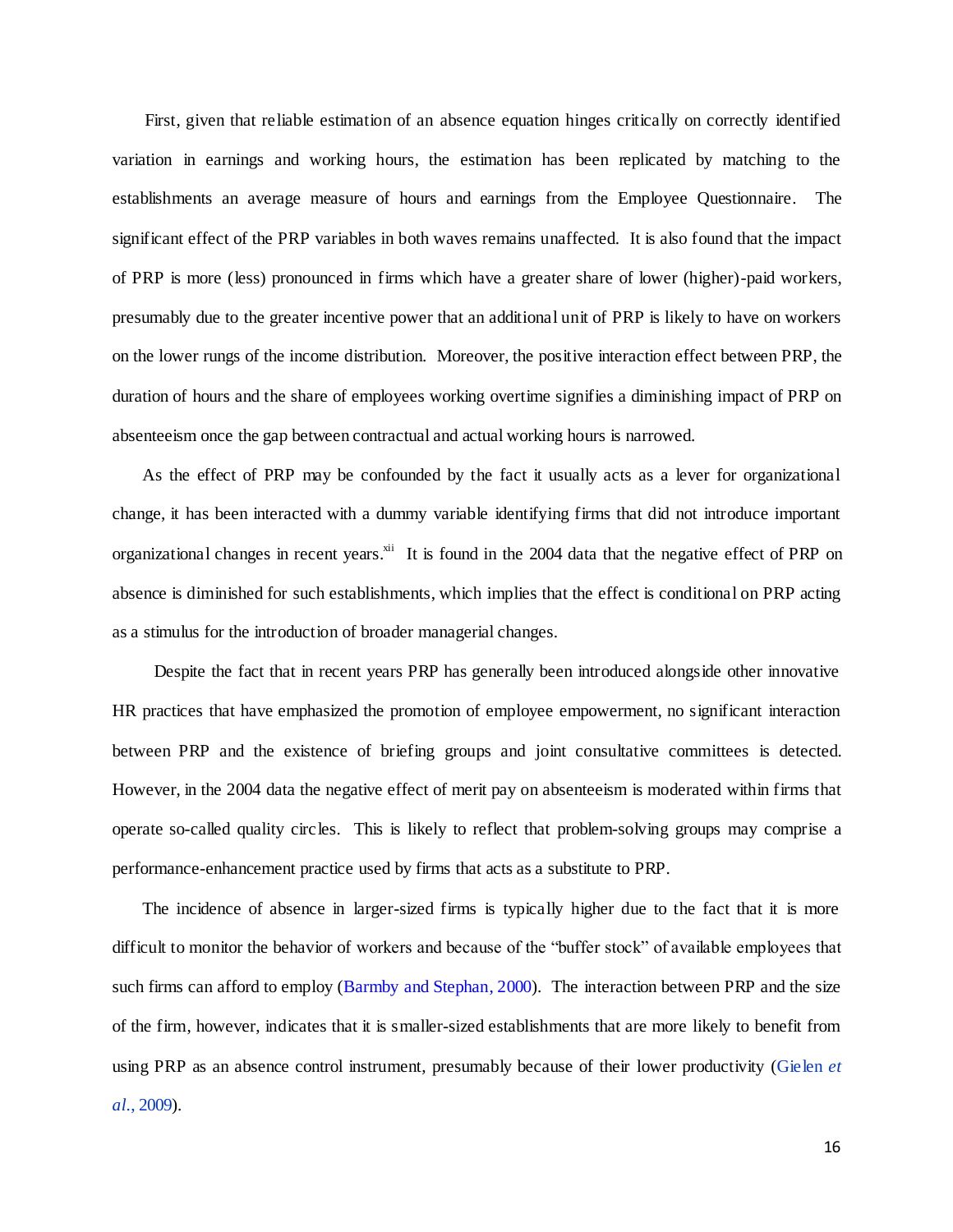### *5.5 Endogeneity of PRP and absence*

Despite the robustness of the negative PRP coefficient in the absence regression, the possibility that endogeneity and reverse causation underlie the significant correlation should be recognized. An important criticism regarding the detection of the "causal" effect of PRP on firm performance is that crosssection estimates are likely to mask unobserved firm heterogeneity (e.g. propensity of employees to be ill) and inherent differences in the *trend* of productivity, which are correlated with the introduction of PRP contracts (Prendergast, 1999, p. 43). For instance, it is probable that lower absence rates may be unrelated to the choice of PRP by firms *per se*, and reflect, instead, a historically rising trend of productivity that is correlated with the adoption and implementation of costly variable pay schemes. Another important avenue giving rise to a negative correlation between PRP and absenteeism is via the mediating effect of another potentially endogenous variable, namely firm monitoring. Specifically, firms which face a higher rate of absenteeism are more likely to utilize extensive monitoring rather than PRP, as a means of counteracting non-attendance.

 In order to address the aforementioned concerns, the specification has been initially augmented with additional important control variables, as shown in Table 6. First, given that the dependent variable refers to workdays lost through both *employee sickness* or *absence*, two additional regressors have been added to the regression that capture the proportion of employees that have sustained certain types of injuries (e.g. bone fracture, amputation, loss of sight etc.) or illnesses/disabilities/other physical problems (e.g. skin or respiration problems, stress, musculoskeletal disorders) during working hours in the previous year of the survey. Since the impact of PRP remains unaffected, this constitutes evidence that the beneficial attendance effect of PRP is not likely to have arisen because of sorting of healthier workers into firms that offer PRP.

Extra controls capturing the managers' subjective (1998 and 2004) and objective (2004) evaluation of current labour productivity within the establishment have also been considered (see Table 6). In addition, the 1998 dataset contains the managers" subjective evaluation of whether labour productivity in their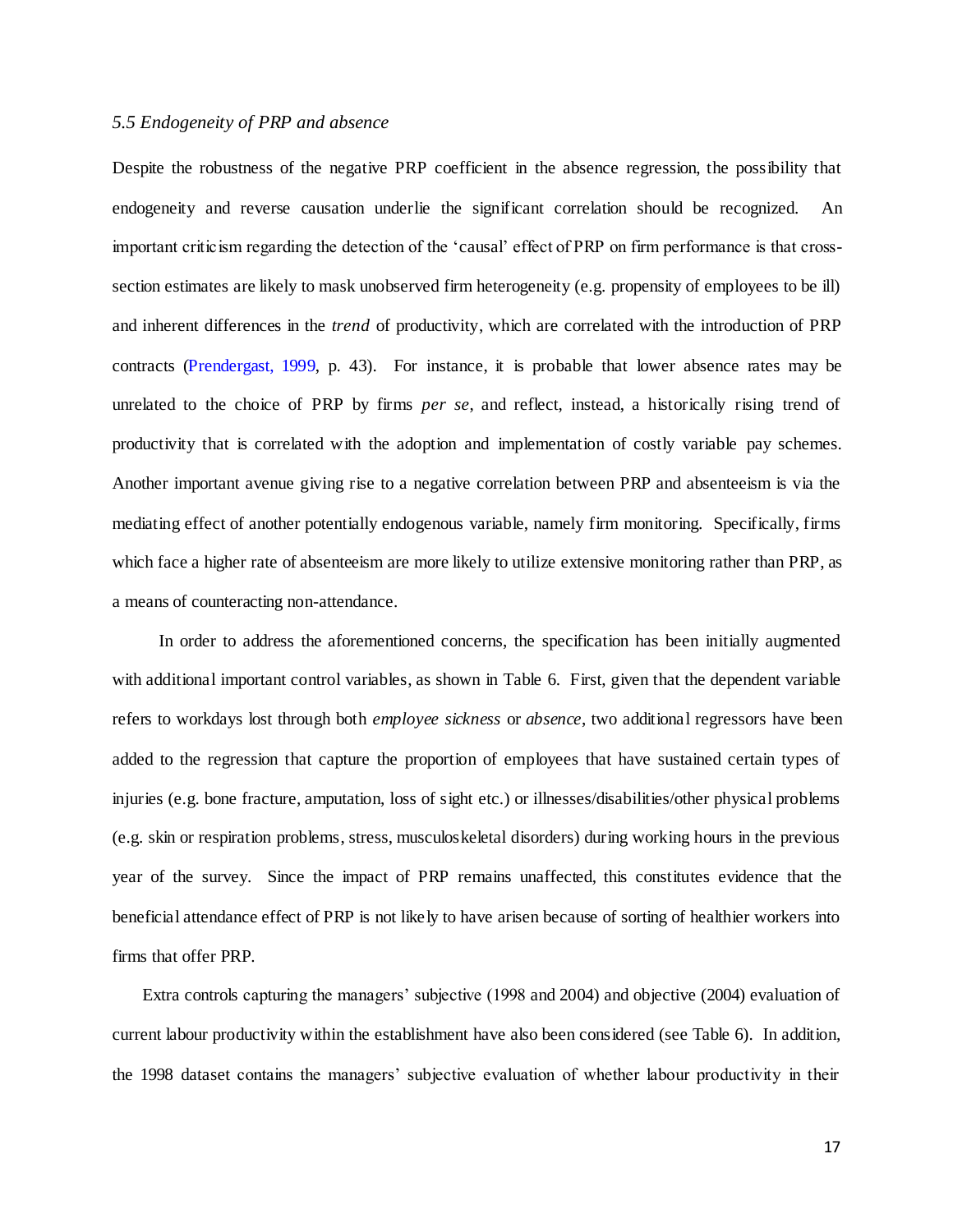establishment has gone up or down compared with five years ago. In all cases no evidence is found that would imply that the effect of PRP on absenteeism is somehow modified by the fact that firm productivity or its trend is likely to be correlated with both the adoption of PRP schemes and lower absence rates.

The significant negative effect of PRP on absenteeism persists even after the inclusion of an ordinal monitoring variable in the main regression as a further exogenous variable (see Table 6). In addition, using the methodology of Smith and Blundell (1986) and Rivers and Vuong (1988) it is tested whether there is any correlation between the errors of the structural equation of absence,  $\varepsilon_j$ , and those of two reduced-form regression equations, one for the provision of PRP (probit) and another for the existence of monitoring in the workplace (ordered probit). As is common, the above procedure requires the inclusion of the (generalized) residuals (Gourieroux *et al*., 1987) of the reduced form equations as additional covariates in an auxiliary absence equation. The presence of endogeneity in the OLS coefficients of *PRP*  and monitoring is then detected via a test of the joint significance of the coefficients of the two residual terms. Identification is achieved via inclusion in each reduced form equation of a set of exogenous variables that are strongly related to either of the two endogenous terms, but is uncorrelated with the absence rate.

Due to space limitations, a detailed account of this testing procedure is provided in the Appendix. It is emphasized in column (4) of Table 6, though, that the residuals obtained from the PRP and monitoring reduced form equations are insignificant variables when inserted into the main absence equation as extraneous controls. A test of their joint significance also fails to reject the null hypothesis of exogeneity of the two variables  $[F(2,2087) = 0.68 (1998); F(2,1432) = 0.25 (2004)]$ .

Despite evidence against the hypothesis of endogeneity, a "treatment effects" model has nonetheless been estimated that takes into account the binary nature of the endogenous PRP variable. The same set of instruments as described in the Appendix has been used. In both waves, the statistically significant negative effects of the PRP variables on absenteeism are found to persist, while the magnitude of the coefficients almost doubles (see column (5) of Table 6).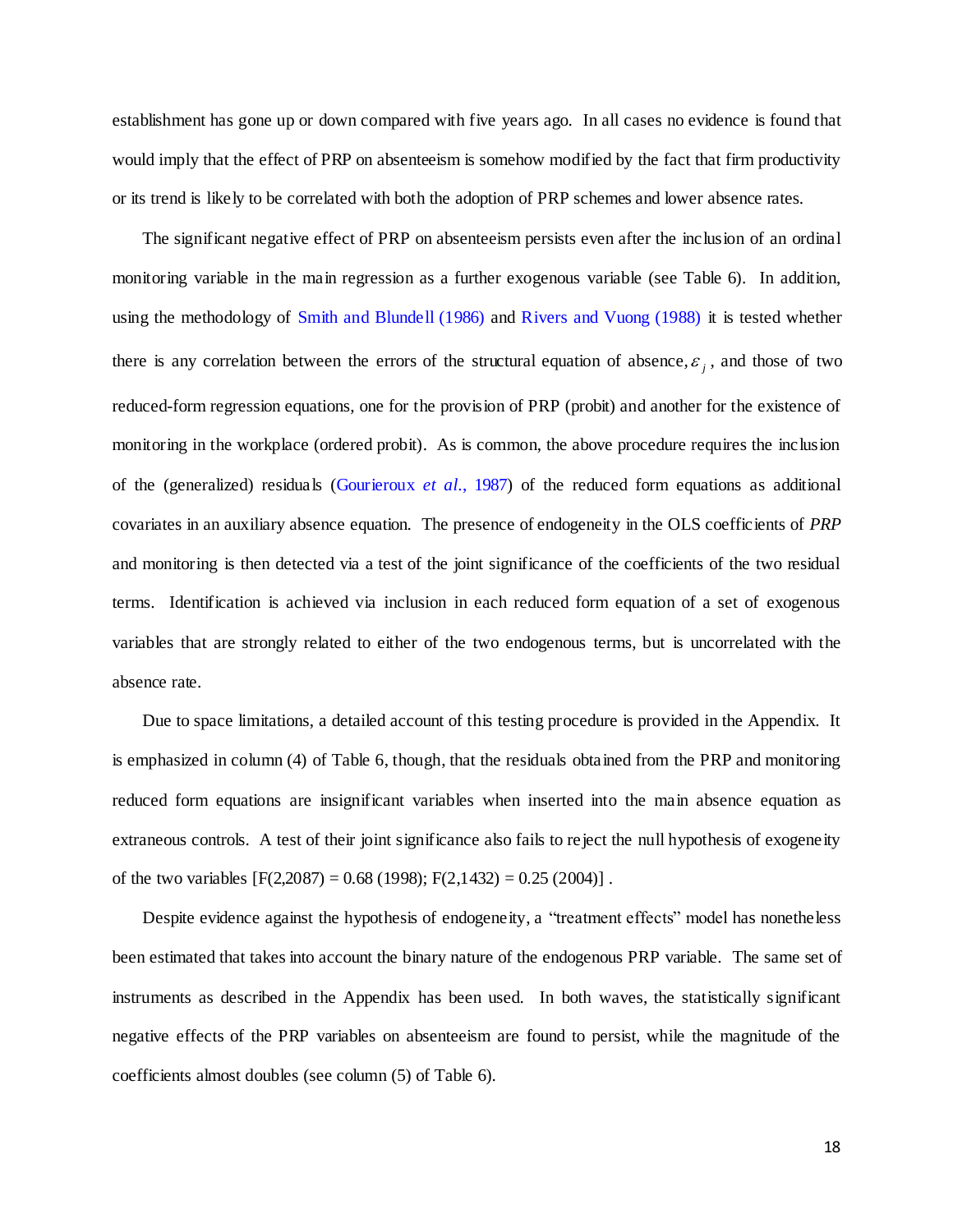#### **[INSERT TABLE 6 HERE]**

# 6. Effect of PRP on Productivity

Given the findings that individual-based, subjective PRP schemes are likely to have a beneficial effect on lost man-hours, this section estimates the effect of the varying types of PRP measures on labour productivity. As noted before, although the absence behavior of workers may constitute an informative signal of employee effort to firms, tying the pay of employees to such a measure will only be optimal if physical presence in the job translates into higher productivity.<sup>xiii</sup> If this condition is not satisfied, this is indicative of opportunistic or multitasking behavior on behalf of employees. Of course, a firm that is concerned with various indicators of performance, such as absenteeism and productivity, may nonetheless decide to employ both objective and subjective schemes of performance-contingent pay in equilibrium, albeit with a different intensity of either of the two.

Two objective measures of worker productivity are employed, namely *value added per worker* and *profit per worker*, while the analysis is also replicated using a subjective measure of productivity as reported by the managers for robustness purposes (Forth and McNabb, 2008). The estimated relationship of interest is as follows:

$$
\ln(Probability)_{j} = \gamma_0 + \gamma_1 PRP_j + \gamma_2 VP_j + \gamma_3 \Psi_j + u \tag{6}
$$

where Ψ captures various determinants of firm productivity, as described in Section 4.

Table 7 indicates that there is a significant discrepancy with respect to the effectiveness of various types of PRP on absenteeism and labour productivity. Financial rewards that are tied to the production of output (rather than to the input of time), such as payment by results, are shown to have a significant positive effect on labour productivity, even though no corresponding impact is detected in terms of absenteeism (as identified in Table 2). In fact, the positive impact of payment by results on labour productivity is found to range from 6.2% (subjective measure) to as much as 10.7% (profit per worker). In contrast, merit pay, although shown to reduce rates of absence (Table 2), has no analogous impact on the productivity of workers (neither by itself nor when interacted with the payment by results variable).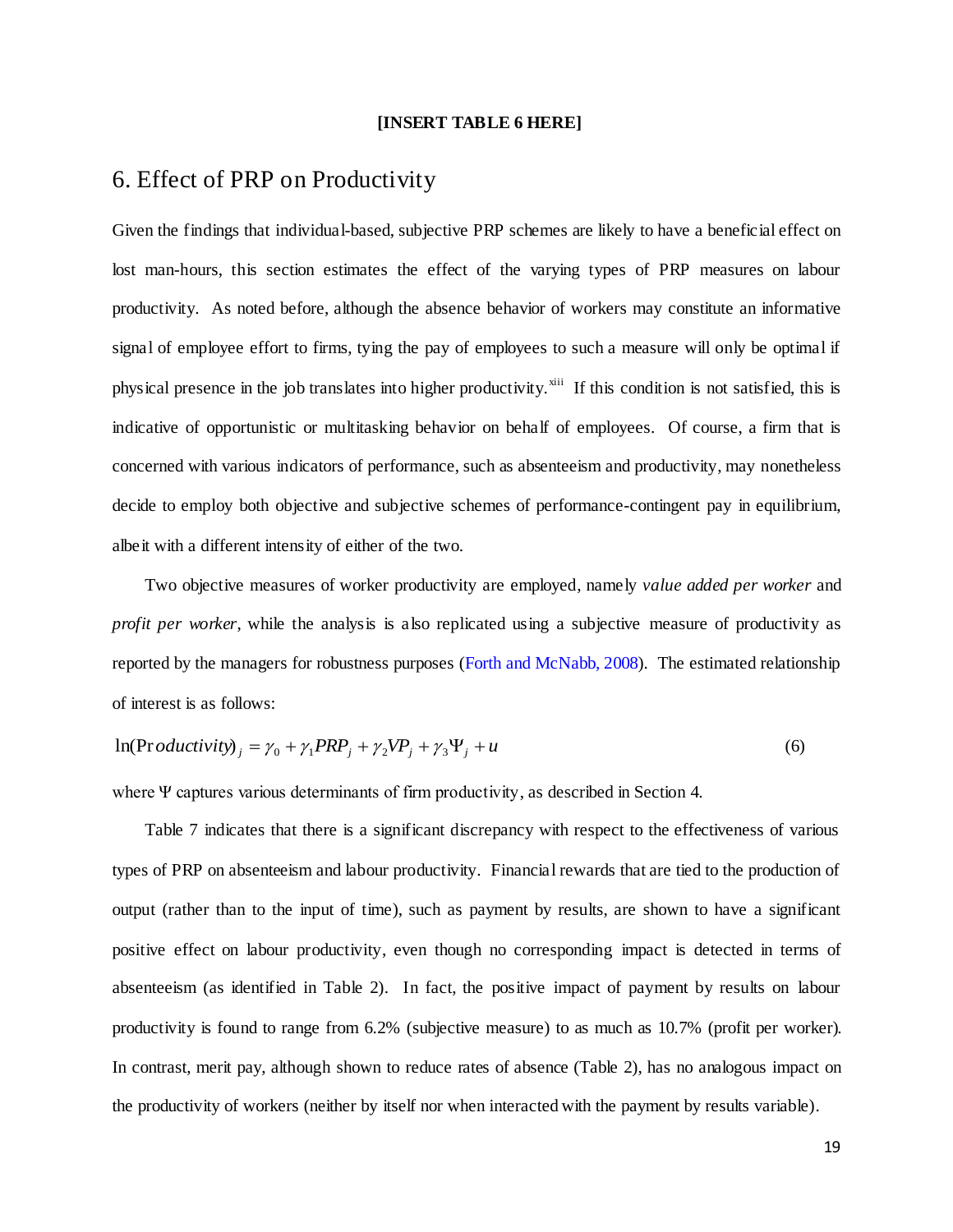#### **[INSERT TABLE 7 HERE]**

This finding has important policy implications for firms and indicates that organizations are likely to employ a multitude of objective and subjective incentive mechanisms in order to address a different set of problems associated with the ir performance. For instance, it is likely that the offer of payment by results may offer ample scope to workers to engage in the opportunistic intertemporal allocation of effort as identified in the multitasking literature, whereby workers "backload" their absence days once a given set of targets are achieved. The use of subjective performance evaluations is then likely to be used to combat such phenomena, to the extent, of course, that a lower absence rate is beneficial to the overall performance of a company. This might be true as lower absenteeism might imply efficiency gains that are not necessarily related to a higher value-added per worker (e.g. a lower burden of sickness insurance costs, positive effect on work climate, avoidance of bottlenecks in team production).

# 7. Conclusion

Using two cross-sections (1998 and 2004) of a representative dataset of British establishments, the effect of various forms of incentive pay (e.g. PRP, profit-sharing, share ownership, cash bonuses) on the absence rates and productivity of firms is investigated. Incentives that are tightly linked to the subjective evaluation of individual merit are found to be significantly related to lower absenteeism, though not to higher labour productivity. The reverse effect is found for those PRP schemes that are conditioned on more quantifiable outputs, rather than to the input of time. The findings of the paper therefore explain why firms are likely to benefit from tying employee pay to both objective and subjective signals of performance. Indeed, given the well-known ingenuity of workers who are likely to game any compensation plan to their advantage, firms which will only rely on subjective evaluations of performance are likely to find that the physical attendance of the workforce does not necessarily translate into higher output per worker, whereas paying workers on the basis of their physical output is likely to give rise to an intertemporal allocation of effort.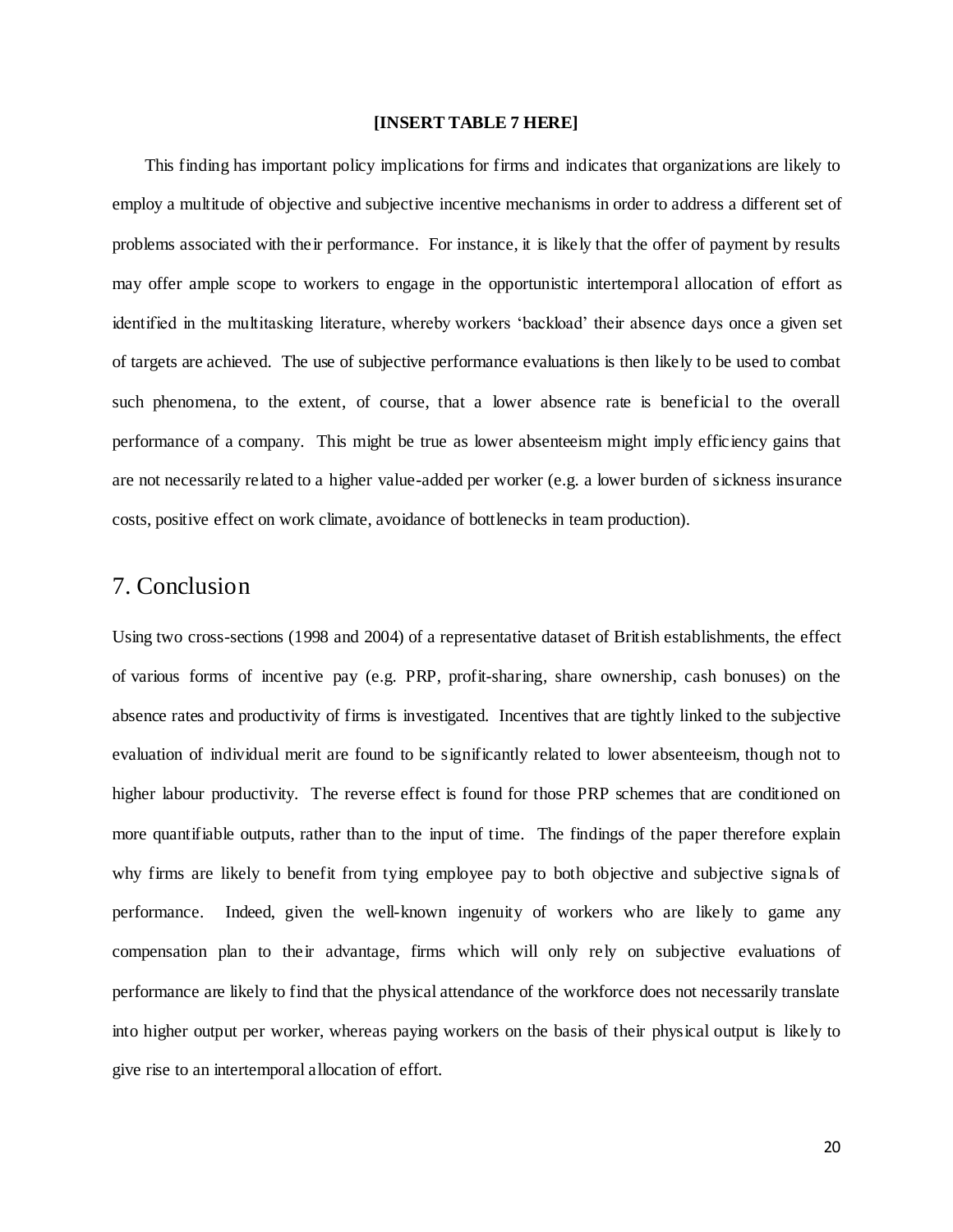The conclusion that some types of PRP are associated with lower absence rates or higher productivity, however, does not imply that all firms should employ PRP as an absence control or productivity-enhancement tool. Whether PRP is a suitable compensation strategy ultimately depends on the production technology of enterprises. For example, it was shown in the paper that the negative effect of PRP on absence is only found in private sector firms, and those that do not rely heavily on teamwork. Public sector firms and those which have interdependent production should therefore be wary of using PRP to combat absenteeism.

# References

- Airey, C., Hales, J., Hamilton, R., McKernan, A. and Purdon, S. (1999) "*The Workplace Employee Relations Survey, 1998 (WERS): 1998 Technical Report (Cross Section and Panel Samples)'* London: Social and Community Planning Research.
- Allen, S.G. (1981) "An empirical model of work attendance" *Review of Economics and Statistics*, 63, 77- 87.
- Arai, M. and Thoursie, P.S. (2004) "Incentives and selection in cyclical absenteeism" *Labour Economics*, 12, 269-80.
- Arthur, J.B. and Jelf, G.S. (1999) "The effects of gainsharing on grievance rates and absenteeism over time" *Journal of Labor Research*, 20, 133-45.
- Askildsen, J.E., Bratberg, E., Nilsen, Ø.A., (2002) "Unemployment, labour force composition and sickness absence: a panel data study", IZA Discussion Paper, No. 466, Bonn.
- Asch, B. (1990) "Do Inecntives Matter? The Case of Navy Recruiters" *Industrial and Labor Relations Review*, 43, 89-107.
- Baker, G. (1992) "Incentive Contracts and Performance Measurement" *Journal of Political Economy*, 100, 598-614.
- Barmby, T., Orme, C., and Treble, J.G. (1991) 'Worker absenteeism: an analysis using microdata' *Economic Journal*, 101, 214–29.
- Barmby, T. Sessions, J.G. and Tremble., J.G. (1994) 'Absenteeism, efficiency wages and shirking' *Scandinavian Journal of Economics*, 96, 561-66.
- Barmby, T. and Stephan, G. (2000) "Worker absenteeism: why firm size may matter" *Manchester School*, 68, 568-77.
- Bauer T.K., (2004) 'High performance workplace practices and job satisfaction: evidence from Europe' IZA Discussion Paper, No. 1265, Bonn.
- Benson, J. and Brown, M. (2000) "Individual performance related pay and enterprise outcomes in Australia and Japan", *International Journal of Employment Studies*, 8, 1-26.
- Bewley, T.F. (1999) "Why Wages Don"t Fall During a Recession", Harvard University Press: Cambridge, MA.
- Booth, A. and Frank. J. (1999) "Earnings, productivity, and performance-related pay" *Journal of Labor Economics*, 17, 447-63.
- Brown, C. (1992) "Wage levels and methods of pay" *Rand Journal of Economics*, 23, 366-75.
- Brown, S. and Sessions, J. (1996) "The economics of absence: theory and evidence" *Journal of Economic Surveys*, 10, 23–53.
- Brown, S., Fakhfakh, F. and Sessions, J.G. (1999) "Absenteeism and employee sharing: an empirical analysis based on French panel data, 1981- 1991" *Industrial and Labor Relations Review*, 52, 234-51.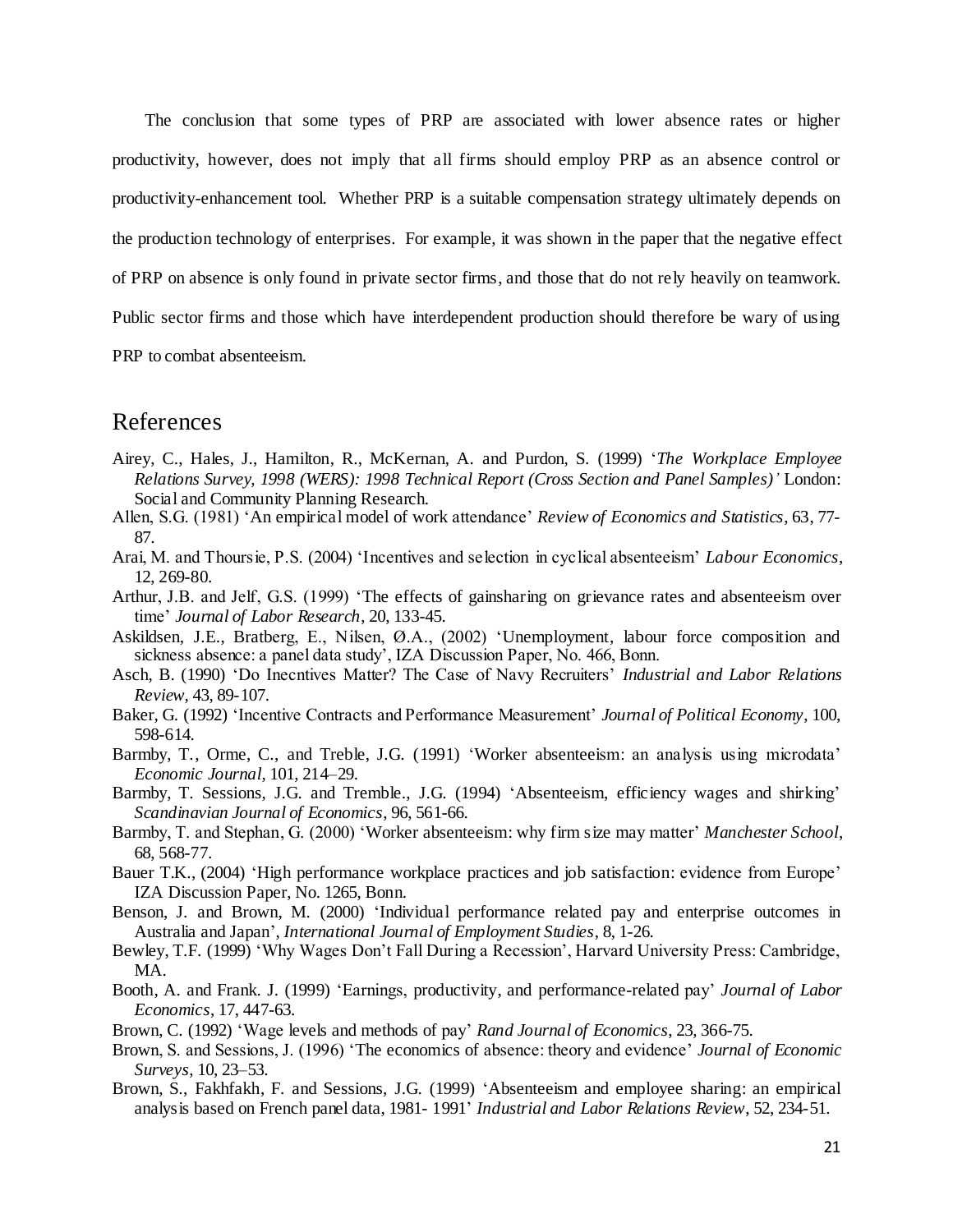- Pendleton, A., Whitfield, K. and Bryson, A. (2009) "The changing use of contingent pay in the modern British workplace" , Chapter 11 in W. Brown, A. Bryson, J. Forth and K. Whitfield (eds.) The Evolution of the Modern Workplace, pp. 256-284, Cambridge University Press
- Burgess, S. and Rato, M. (2003) "The role of incentives in the public sector: issues and evidence" *Oxford Review of Economic Policy*, 19, 285-300.
- Chaplin, J., Mangla, J., Purdon, S. and Airey, C. (2005) "The Workplace Employment Relations Survey 2004 (WERS 2004) Technical Report (Cross Section and Panel Surveys)", London: National Centre for Social Research.
- Coles, M., Lanfranchi, J., Skalli, A., and Treble, J.G. (2007) "Pay, technology and the cost of worker absence" *Economic Inquiry*, 45, 268–85.
- Coles, M.G. and Tremble, J.G. (1996) "Calculating the cost of absenteeism" *Labour Economics* 3, 169-88.
- Dale-Olsen, H. (2009) "Sickness absence, performance pay and teams" Working Paper, Institute for Social Research, Oslo.
- Dew, K., Keefe, V. and Small, K. (2005), "Choosing to work when sick: workplace presenteeism", *Social Science and Medicine*, 60, 2273-2282.
- Dixit, A. (2002), 'Incentives and organizations in the public sector: an interpretative review' *Journal of Human Resources,* 37, 696-727.
- Drago, R. and Garvey, G. (1998) "Incentives for helping on the job: theory and evidence" *Journal of Labor Economics*, 16, 1-25.
- Engellandt, A. and Riphahn, R.T. (2009) "Incentive effects of bonus payments: evidence from an international company" *Industrial and Labor Relations Review*, *forthcoming*.
- Ercolani, M.G. (2009) 'Socio-economic patterns in UK employees' sickness absence: 1984-2008', working paper Birmingham University Department of Economics.
- Forth, J., and McNabb, R. (2008) "Workplace performance: a comparison of subjective and objective measures in the 2004 Workplace Employment Relations Survey" *Industrial Relations Journal*, 39, pp. 104-23.
- Freeman, R.B. and Kleiner, M.M. (2005) "The last American shoe manufactures: decreasing productivity and increasing profits in the shift to continuous flow production" *Industrial Relations*, 44, 307-30*.*
- Frey, B. S. and Jegen, R. (2001) "Motivation crowding theory: A survey of empirical evidence" *Journal of Economic Surveys*, 15, 589-611.
- Frick, B., Gotzen, U. and Simmons, R. (2008) "The hidden costs of high performance work practices: evidence from a large German steel company", mimeo.
- Gielen, A.C., Kerkhofs, M.J.M, and van Ours, J.C. (2009) "Performance related pay and labor productivity" *Journal of Population Economics, forthcoming*.
- Gourieroux, C., A. Monfort, E. Renault and A. Trognon. (1987) "Generalised residuals" *Journal of Econometrics*, 34, 5-32.
- Hassink, W. and Koning, P. (2005) "Do financial bonuses to employees reduce their absenteeism: outcome of a Lottery", IZA Discussion Paper No. 1644, Bonn.
- Heywood, J.S. and Jirjahn, U. (2004) "Teams, teamwork and absence" *Scandinavian Journal of Economics*, 106, 765-82.
- Heywood, J.S., Jirjahn, U. and Wei, X. (2008) "Teamwork, monitoring and absence" *Journal of Economic Behavior and Organization*, 68, 676-90.
- Holmström, B. (1979), "Moral hazard and observability" *Bell Journal of Economics*, 9, 74-91.
- Holmström, B. and Milgrom, P. (1991) "Multitask principal-agent analyses: incentive contracts, asset ownership, and job design" *Journal of Law, Economics, and Organization*, 7, 24-52.
- Holmström,B. and Milgrom, P. (1987) "Aggregation and linearity in the provision of intertemporal incentives" *Econometrica*, 55, 303-28.
- Jacobson, S.L. (1989) "The effects of pay incentives on teacher absenteeism" *Journal of Human Resources*, 24, 280-86.
- Kahn, L. and Sherer, P. (1990) "Contingent Pay and Managerial Performance", *Industrial and Labor Relations Review,* 43, 107-121.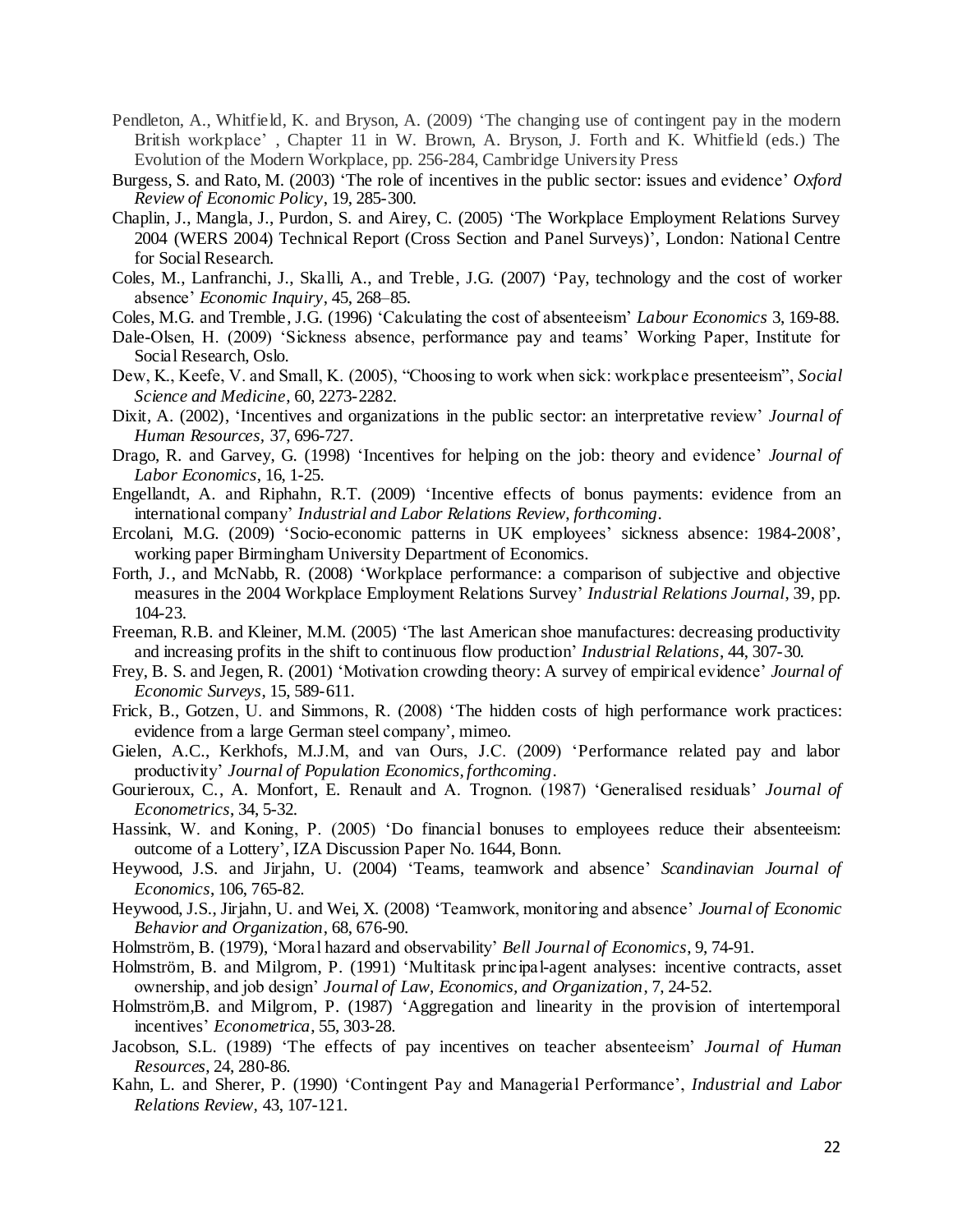Kandel and Lazear (1992) "Peer pressure and partnerships" *Journal of Political Economy*, 100, 801-17.

- Kersley, B. Alpin, K. Forth, J. Bryson, A. Bewley, H. Dix, G. Oxenbridge, S. (2006) "*Inside the workplace: findings from the 2004 Workplace Employment Relations Survey'*. Routledge.
- Kleiner, M., Helper, S. and Ren, Y. (2001), "From piece rates to group incentives: Can the company and its employees gain?", *Industrial Relations Research Association Proceedings,* 183-191.
- Kohn, A. (1993), *Punished By Rewards: The Trouble with Gold Stars, Incentive Plans, A's, Praise, and Other Bribes*, Mariner Books.
- Lazear, E.P. (1986) "Salaries and piece rates" *Journal of Business*, 59, 405-31.
- Lazear, E.P. (2000) "Performance pay and productivity" *American Economic Review*, 90, 1346-361.
- Leigh, J.P. (1985) 'The effects of unemployment and the business cycle on absenteeism' *Journal of Economics and Business*, 37, 159–70.
- Marsden, D. and French, S. (1998) 'What a performance: performance related pay in the public services' Centre for Economic Performance Special Report, July, London School of Economics: London.
- Milgrom, P. and Roberts, J. (1992) *Economics, Organizations and Management*: Prentice-Hall: NY.
- Mirlees, J. (1976) "The optimal structure of incentives and authority within an organization" *Bell Journal of Economics*, 7, 105-31.
- OECD (2005) 'Performance-related pay Policies for Government Employees'[, www.oecd.org](http://www.oecd.org/)
- Oyer, P. (1998) "Fiscal year ends and non-linear incentive contracts: the effect on business seasonality" *Quarterly Journal of Economics*, 113, 149-85.
- Oyer, P. (2004) "Why do firms use incentives that have no incentive effects?" *Journal of Finance*, 59, 1619-649.
- Paarsch, H., and Shearer, B. (2000) "Piece rates, fixed wages, and incentive effects: statistical evidence from payroll records" *International Economic Review*, 41, 59-92.
- Papke, L.E., and Wooldridge, J.M., (1996) "Econometric methods for fractional response variables with an application to 401(k) plan participation rates" *Journal of Applied Econometrics*, 11, 619-32.
- Pendleton, A., Whitfield, K. and Bryson, A. (2009) "The changing use of contingent pay in the modern British workplace" , Chapter 11 in W. Brown, A. Bryson, J. Forth and K. Whitfield (eds.) *The Evolution of the Modern Workplace*, pp. 256-284, Cambridge University Press.
- Pouliakas, K. and Theodossiou, I. (2009) "Confronting objections to performance pay: The impact of individual and gain-sharing incentives on job satisfaction" *Scottish Journal of Political Economy*, 56(5), 662-684.
- Prendergast, C. (1999) "The provision of incentives in firms" *Journal of Economic Literature*, 37, 7-63.
- Prendergast, C. (2008) "Intrinsic motivation and incentives" *American Economic Review*, 98, 201-05.
- Rivers, D. and Vuong, Q. (1988) "Limited information estimators and exogeneity tests for simultaneous probit models" *Journal of Econometrics*, 39, 347-66.
- Schnebller, G.O., and Kopelman, R.E. (1983) "Using incentives to increase absenteeism: a plan that backfired" *Compensation Benefits Review*, 15, 40-5.
- Seiler, E. (1984), "Piece rate vs. time-rate: the effect of incentives on earnings" *Review of Economics and Statistics*, 66, 363-76.
- Smith, R. and Blundell, R. (1986) "An exogeneity test for a simultaneous equation tobit model with an application to labour supply" *Econometrica,* 54, 679-85*.*
- Wagner, T.J. and Bankshares, D. (1990) 'A meta-analytic review of absenteeism control methods' *Applied HRM Review*, 1, 19-22.
- Wilson, N. and Peel, M.J. (1991) "The impact on absenteeism and quits of profit-sharing and other forms of employee participation" *Industrial and Labor Relations Review*, 3, 454-68.
- Wolf, C.H. (1974) "The effect of monetary incentives on absenteeism: a case study" *USDA Forest Service Research Paper*, NE-291.
- Wooldridge, J.M. (2002) "*Econometric Analysis of Cross Section and Panel Data'*, MIT Press: Cambridge, Massachusetts.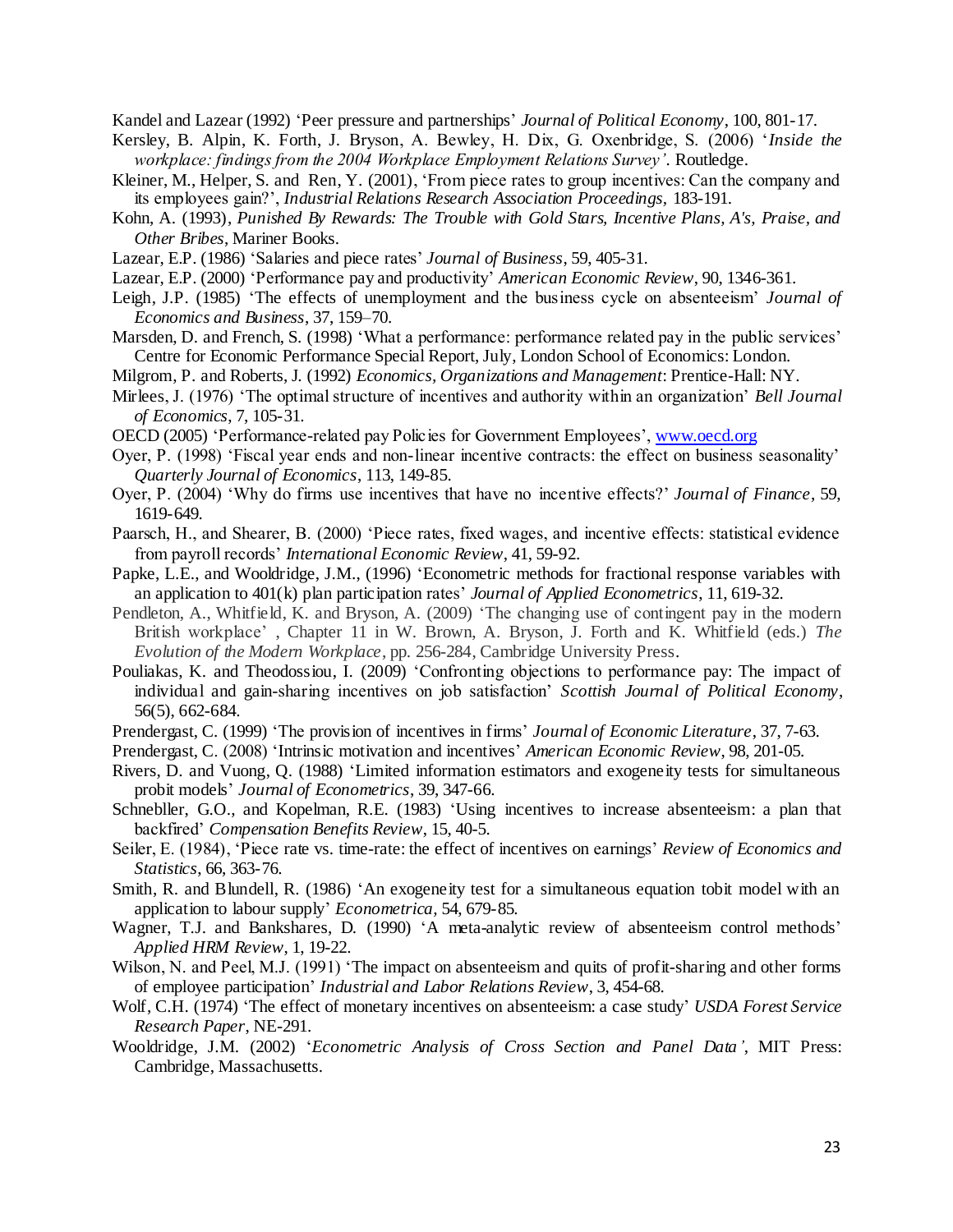



|  |  | Table 1. Work Days Lost Through Employee Sickness or Absence by Type of Variable Pay Scheme |
|--|--|---------------------------------------------------------------------------------------------|
|  |  |                                                                                             |

|                | 1998    |          | 2004    |              |         |              |
|----------------|---------|----------|---------|--------------|---------|--------------|
|                | Yes     | $\rm No$ |         | Yes          |         | No           |
|                |         |          |         |              |         |              |
|                | Absence | Absence  | Absence | Productivity | Absence | Productivity |
| <b>PRP</b>     |         |          |         |              |         |              |
| Individual or  | 0.034   | 0.040    |         |              |         |              |
| group PRP      | (0.029) | (0.052)  |         |              |         |              |
| Payment by     | ---     | ---      | 0.038   | 5.98         | 0.044   | 5.87         |
| result         |         |          | (0.047) | (0.60)       | (0.066) | (0.53)       |
| Merit pay      |         |          | 0.036   | 5.92         | 0.044   | 5.90         |
|                |         |          | (0.046) | (0.47)       | (0.064) | (0.57)       |
| Collective     |         |          |         |              |         |              |
| <b>PRP</b>     |         |          |         |              |         |              |
| Profit related | 0.036   | 0.039    | 0.038   | 5.93         | 0.044   | 5.89         |
| pay            | (0.034) | (0.053)  | (0.051) | (0.45)       | (0.065) | (0.59)       |
| Employee       | 0.038   | 0.038    | ---     | ---          |         | ---          |
| share          | (0.044) | (0.047)  |         |              |         |              |
| ownership      |         |          |         |              |         |              |
| schemes        |         |          |         |              |         |              |
| <b>Other</b>   |         |          |         |              |         |              |
| Variable Pay   |         |          |         |              |         |              |
| Deferred       | 0.036   | 0.038    | ---     |              |         | ---          |
| profit sharing | (0.033) | (0.047)  |         |              |         |              |
| scheme         |         |          |         |              |         |              |
| Other cash     | 0.034   | 0.039    | ---     |              |         | ---          |
| bonus          | (0.032) | (0.050)  |         |              |         |              |

Notes. Means are weighted. Standard deviations in parentheses. "---" implies that the variable is not present in the respective wave. Means are lower than in raw data because of recoding of missing values to zero. The productivity figures are log values of value-added per worker, which are available only via the Financial Questionnaire in the WERS 2004 sample.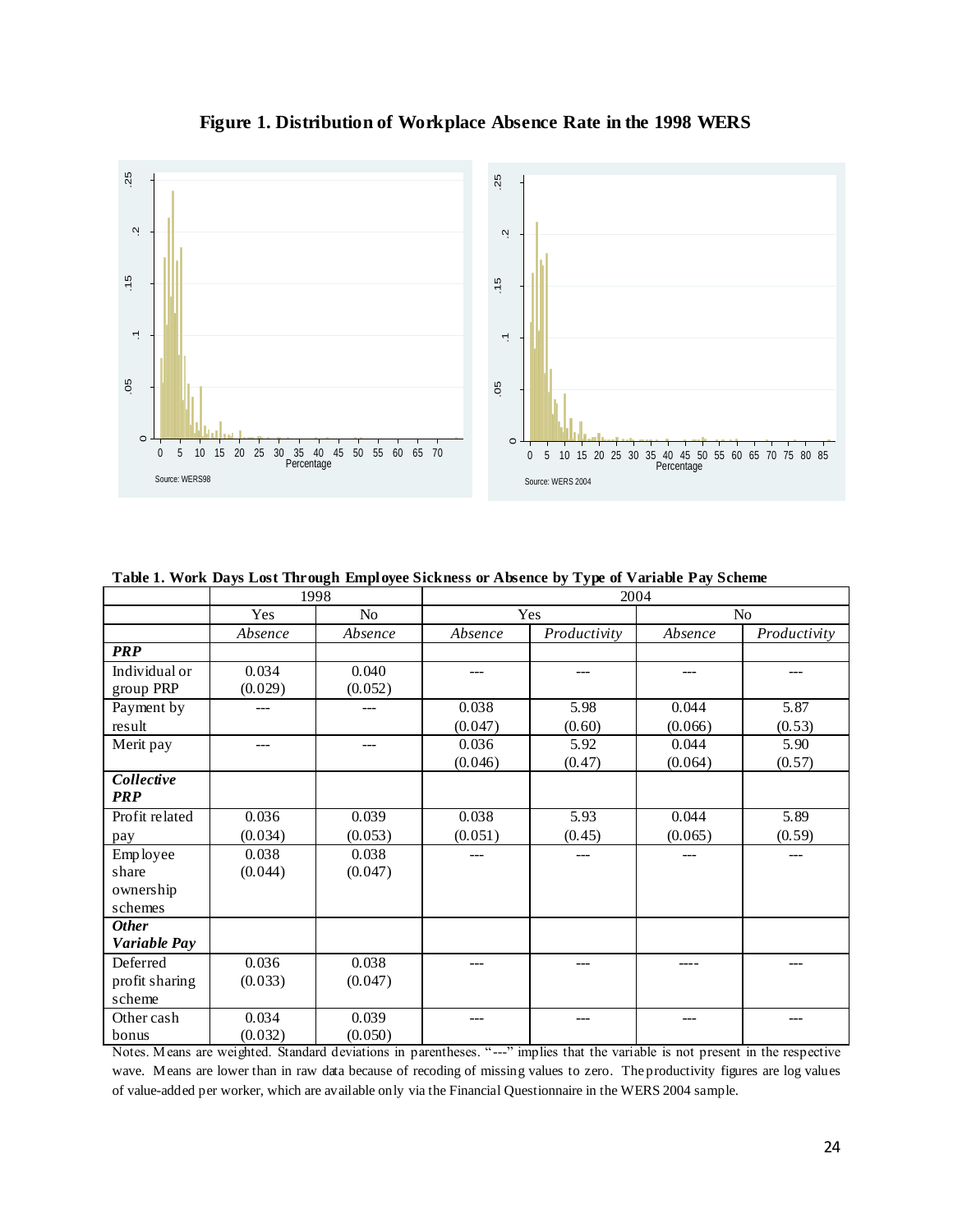|                                                       | 1998       | 2004      |
|-------------------------------------------------------|------------|-----------|
| Dependent Variable: Absence Rate                      |            |           |
| <b>PRP</b>                                            |            |           |
| Individual or group PRP                               | $-0.006**$ | ---       |
|                                                       | (0.002)    |           |
| Payment by result                                     |            | $-0.002$  |
|                                                       |            | (0.003)   |
| Merit pay                                             | ---        | $-0.007*$ |
|                                                       |            | (0.003)   |
| <b>Collective PRP</b>                                 |            |           |
| Profit related payments (or profit-related bonuses)   | $-0.003$   | $-0.001$  |
|                                                       | (0.003)    | (0.003)   |
| Employee share ownership schemes                      | 0.0002     |           |
|                                                       | (0.004)    |           |
| <b>Other Variable Pay</b>                             |            |           |
| Deferred profit sharing scheme                        | $-0.002$   |           |
|                                                       | (0.003)    |           |
| Other cash bonus                                      | $-0.005*$  | $- - -$   |
|                                                       | (0.002)    |           |
| <b>Total Number of Incentive Pay Schemes in Firms</b> |            |           |
| $\mathbf{1}$                                          | $-0.007*$  | $-0.003$  |
|                                                       | (0.003)    | (0.003)   |
| $\overline{2}$                                        | $-0.010**$ | $-0.005$  |
|                                                       | (0.004)    | (0.004)   |
| 3                                                     | $-0.009+$  | $-0.012*$ |
|                                                       | (0.005)    | (0.005)   |
| $\overline{4}$                                        | $-0.014*$  | $---$     |
|                                                       | (0.006)    |           |
| 5                                                     | $-0.015+$  | $- - -$   |
|                                                       | (0.008)    |           |
| Number of observations                                | 2,173      | 2,006     |

#### **Table 2. Effect of Performance -Related Pay Schemes on Absence Rates**

Notes: Full controls are included as in Table A3 in the Appendix. Robust standard errors are in parentheses. Levels of significance:  $** 1\%, * 5\%, +10\%, ---$  implies that the variable is not present in the respective wave.

| Dependent Variable: Absence rate | 1998       | 2004       |
|----------------------------------|------------|------------|
| <b>Proportion of PRP</b>         |            |            |
| 1% to 39%                        | $-0.006*$  | $-0.0003$  |
|                                  | (0.003)    | (0.005)    |
| 40% to 79%                       | $-0.007*$  | 0.0001     |
|                                  | (0.004)    | (0.005)    |
| 80% to 100%                      | $-0.006**$ | $-0.009**$ |
|                                  | (0.002)    | (0.003)    |
| <b>Measure of Performance</b>    |            |            |
| Individual performance/output    | $-0.009**$ | $-0.001$   |
|                                  | (0.003)    | (0.005)    |
| Group or team performance/output | $-0.004$   | 0.001      |
|                                  | (0.005)    | (0.004)    |
| Workplace-based measures         | $-0.012**$ | $-0.007+$  |
|                                  | (0.003)    | (0.004)    |

**Table 3. Effect of Proportion of Non-Managerial Employees Who Received Performance -Related Pay in the Last 12 Months and Measure of Performance on Absence Rates**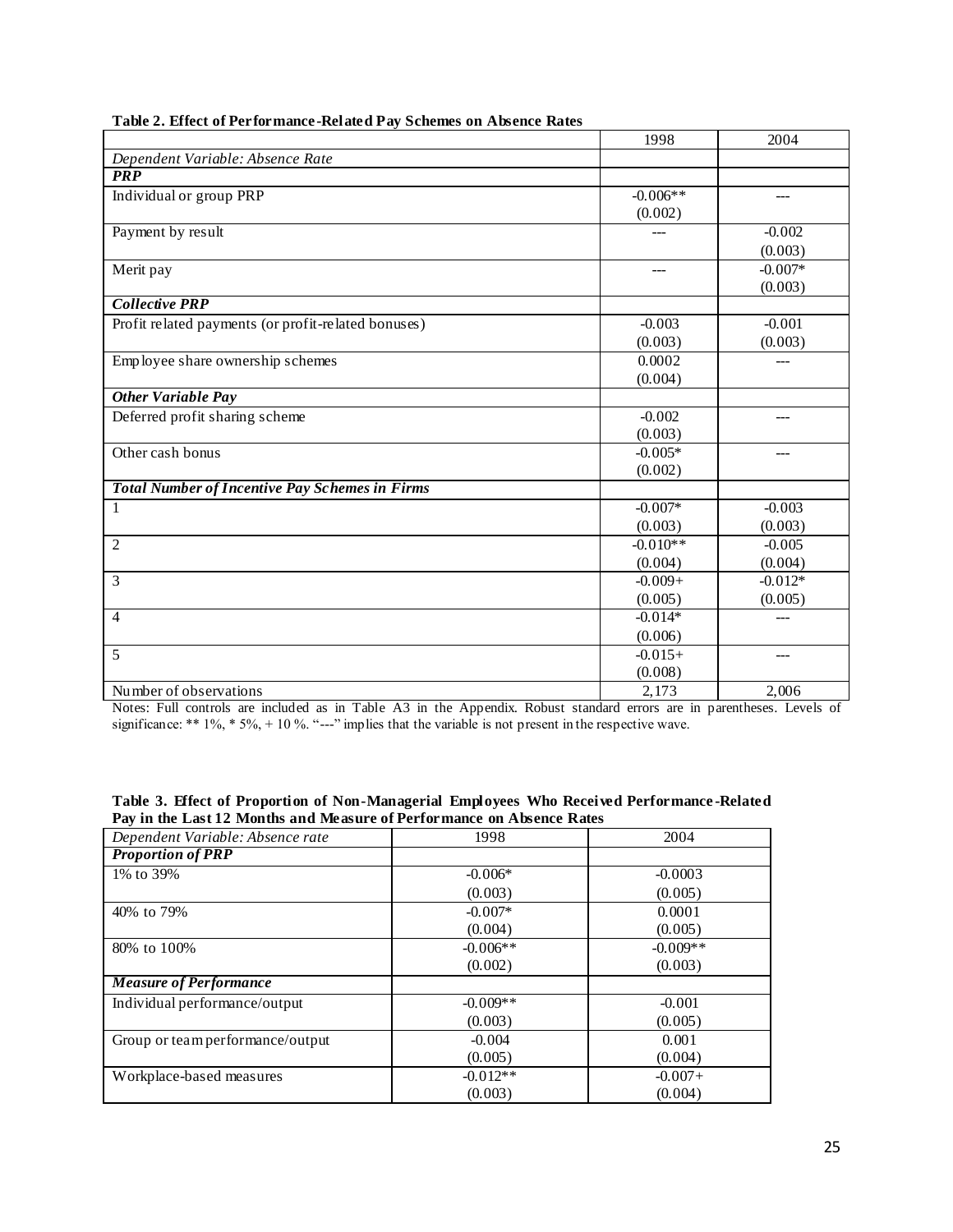| Organization-based measures | $-0.003$ | $-0.007+$ |
|-----------------------------|----------|-----------|
|                             | (0.003)  | (0.003)   |
| Number of observations      | 2,080    | 2.006     |

Notes: Full controls are included as in Table A3 in the Appendix. The "proportions" and "measures" dummy variables have been used in place of the "individual or group performance-related schemes" in the 1998 sample and the "merit pay" and "payment by results" variables in the 2004 sample. Robust standard errors are in parentheses. Omitted category: None of the workers at the workplace received PRP in the last 12 months. Levels of significance: \*\* 1%, \* 5%, + 10 %. The number of observations (2,080) for the 1998 sample is less than the whole 1998 sample (2,173) as the "proportions" and "measures" variables refer to non-managerial employees only.

|                           |               | 1998           |               | 2004           |
|---------------------------|---------------|----------------|---------------|----------------|
|                           | <b>Public</b> | <b>Private</b> | <b>Public</b> | <b>Private</b> |
| <b>PRP</b>                |               |                |               |                |
| Individual or group       | $-0.003$      | $-0.008$       |               |                |
| <b>PRP</b>                | (0.003)       | $(0.003)$ **   | ---           |                |
|                           |               |                | $-0.007$      | $-0.001$       |
| Payment by result         |               |                | (0.006)       | (0.003)        |
|                           |               |                | $-0.012$      | $-0.006$       |
| Merit Pay                 | ---           |                | (0.008)       | $(0.003) +$    |
| <b>Collective PRP</b>     |               |                |               |                |
|                           | $-0.006$      | $-0.003$       | $-0.007$      | $-0.002$       |
| Profit Pay                | (0.006)       | (0.003)        | (0.013)       | (0.003)        |
| Employee                  |               | $-0.001$       |               |                |
| Ownership                 |               | (0.004)        |               |                |
| <b>Other Variable Pay</b> |               |                |               |                |
|                           | $-0.026$      | $-0.002$       |               |                |
| Deferred Profit           | $(0.012)*$    | (0.003)        | ---           |                |
|                           | $-0.003$      | $-0.005$       |               |                |
| Other cash bonus          | (0.003)       | $(0.003)*$     | ---           |                |

**Table 4. Es timates of Performance-related Pay Schemes on Absence Rates by Public-Private Status**

Notes: Full controls are included as in Table A3 in the Appendix. Robust standard errors are in parentheses. Levels of significance: \*\* 1%, \* 5%, + 10%. "---" implies that the variable is not present in the respective wave.

| Table 5. Interaction Effects of Performance-related Pay Schemes on Absence Rates |  |  |  |
|----------------------------------------------------------------------------------|--|--|--|
|                                                                                  |  |  |  |

| <b>WERS 1998</b>                             |              |              |              |              |             |             |             |
|----------------------------------------------|--------------|--------------|--------------|--------------|-------------|-------------|-------------|
|                                              | $-0.009$     | $-0.008$     | $-0.039$     | $-0.017$     | $-0.018$    | $-0.004$    | $-0.004$    |
| PRP (individual or group)                    | $(0.003)$ ** | $(0.003)$ ** | $(0.012)$ ** | $(0.007)$ ** | $(0.008)*$  | $(0.002) +$ | $(0.002)$ * |
| PRP*proportion employees earning             | 0.034        |              |              |              |             |             |             |
| £22-29k pa                                   | $(0.019) +$  |              |              |              |             |             |             |
| PRP*proportion of employees                  |              | 0.028        |              |              |             |             |             |
| earnings more than £29k pa                   |              | $(0.016) +$  |              |              |             |             |             |
| PRP*average duration of                      |              |              | 0.001        |              |             |             |             |
| workweek (inc.overtime)                      |              |              | $(0.000)$ ** |              |             |             |             |
| PRP <sup>*</sup> more than half of workforce |              |              |              | 0.017        |             |             |             |
| on overtime                                  |              |              |              | $(0.009) +$  |             |             |             |
| PRP <sup>*</sup> more than half of workforce |              |              |              |              | 0.016       |             |             |
| in teams                                     |              |              |              |              | $(0.008) +$ |             |             |
|                                              |              |              |              |              |             | $-0.016$    |             |
| PRP*size of firm: $10-25$                    |              |              |              |              |             | $(0.008)$ * |             |
|                                              |              |              |              |              |             |             | $-0.015$    |
| PRP*size of firm: $26-50$                    |              |              |              |              |             |             | $(0.008) +$ |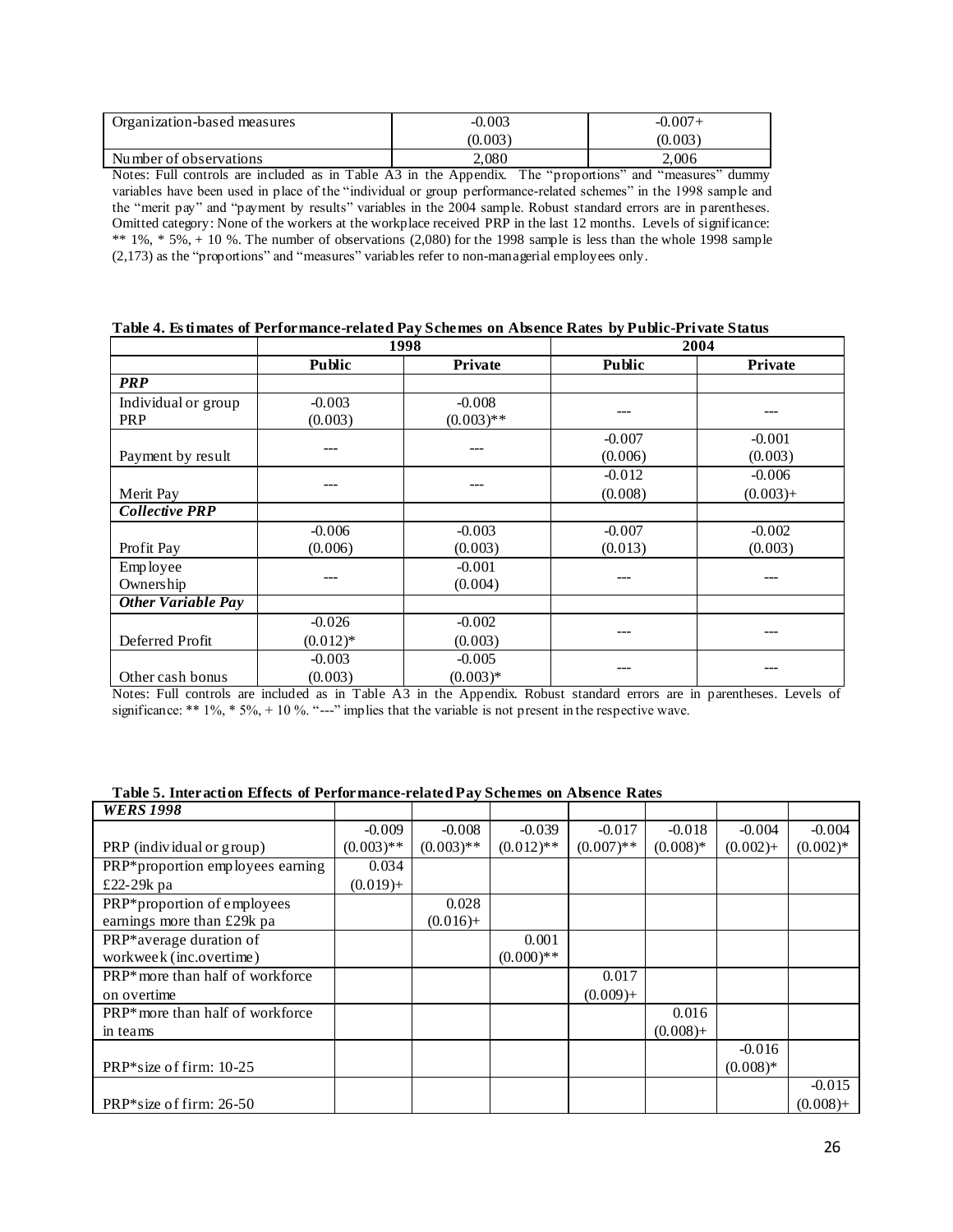| <b>WERS 2004</b>               |             |              |             |              |  |  |
|--------------------------------|-------------|--------------|-------------|--------------|--|--|
|                                | $-0.006$    | $-0.011$     | $-0.007$    | $-0.011$     |  |  |
| Merit pay                      | $(0.003)*$  | $(0.003)$ ** | $(0.003)*$  | $(0.003)$ ** |  |  |
| Merit pay*proportion employees | $-0.028$    |              |             |              |  |  |
| paid less than \$4.50 per hour | $(0.016) +$ |              |             |              |  |  |
| Merit pay*team members jointly |             | 0.010        |             |              |  |  |
| decide on work                 |             | $(0.005) +$  |             |              |  |  |
| Merit pay*no organizational    |             |              | 0.017       |              |  |  |
| changes in last two years      |             |              | $(0.009) +$ |              |  |  |
|                                |             |              |             | 0.012        |  |  |
| Merit pay*qualitycircles       |             |              |             | $(0.006)*$   |  |  |

Notes: Full controls are included as in Table A3 in the Appendix. Robust standard errors are in parentheses. Levels of significance: \*\* 1%, \* 5%, + 10 %.

|                     | (1)                | (2)          | $\overline{(3)}$ | (4)         | (5)                  |
|---------------------|--------------------|--------------|------------------|-------------|----------------------|
|                     | Control for        | Control for  | Control for      | Testing for | Controlling for      |
|                     | Illnesses/Injuries | productivity | monitoring       | endogeneity | endogeneity          |
| <b>WERS 1998</b>    |                    |              |                  |             |                      |
| Individual or       | $-0.005$           |              | $-0.006$         | $-0.007$    | $-0.016$             |
| group PRP           | $(0.002)$ **       |              | $(0.002)$ **     | (0.020)     | $(0.006)$ **         |
| Monitoring: Less    |                    |              | 0.006            | 0.060       | 0.006                |
| than half           |                    |              | $(0.003)*$       | $(0.046) +$ | $(0.003) +$          |
| Monitoring:         |                    |              | 0.004            | 0.004       | 0.003                |
| More than half      |                    |              | (0.004)          | (0.042)     | (0.004)              |
|                     |                    |              |                  |             |                      |
|                     |                    |              |                  | 0.002       |                      |
| <b>Residual PRP</b> |                    |              |                  | (0.005)     |                      |
| Residual            |                    |              |                  | $-0.021$    |                      |
| Monitoring          |                    |              |                  | (0.020)     |                      |
|                     | 0.044              |              |                  |             |                      |
| Percent injured     | (0.027)            |              |                  |             |                      |
|                     | 0.152              |              |                  |             |                      |
| Percent ill         | $(0.050)$ **       |              |                  |             |                      |
| $\rho$              |                    |              |                  |             | $\chi^2(1) = 3.81 +$ |
| $\overline{N}$      | 2170               | $---$        | 2170             | 2170        | 2170                 |
| <b>WERS 2004</b>    |                    |              |                  |             |                      |
|                     | $-0.007$           | $-0.011$     | $-0.006$         | $-0.014$    | $-0.010$             |
| Merit pay           | $(0.003)*$         | $(0.004)*$   | $(0.003) +$      | (0.017)     | $(0.006) +$          |
| Monitoring: Less    |                    |              | $-0.003$         | $-0.003$    | $-0.004$             |
| than half           |                    |              | (0.005)          | (0.006)     | (0.005)              |
| Monitoring:         |                    |              | $-0.006$         | $-0.005$    | $-0.006$             |
| More than half      |                    |              | (0.007)          | (0.007)     | (0.007)              |
|                     |                    |              |                  | 0.004       |                      |
| <b>Residual PRP</b> |                    |              |                  | (0.001)     |                      |
| Residual            |                    |              |                  | $-0.012$    |                      |
| Monitoring          |                    |              |                  | (0.019)     |                      |

### **Table 6 Endogeneity of Performance-related Pay and Absence**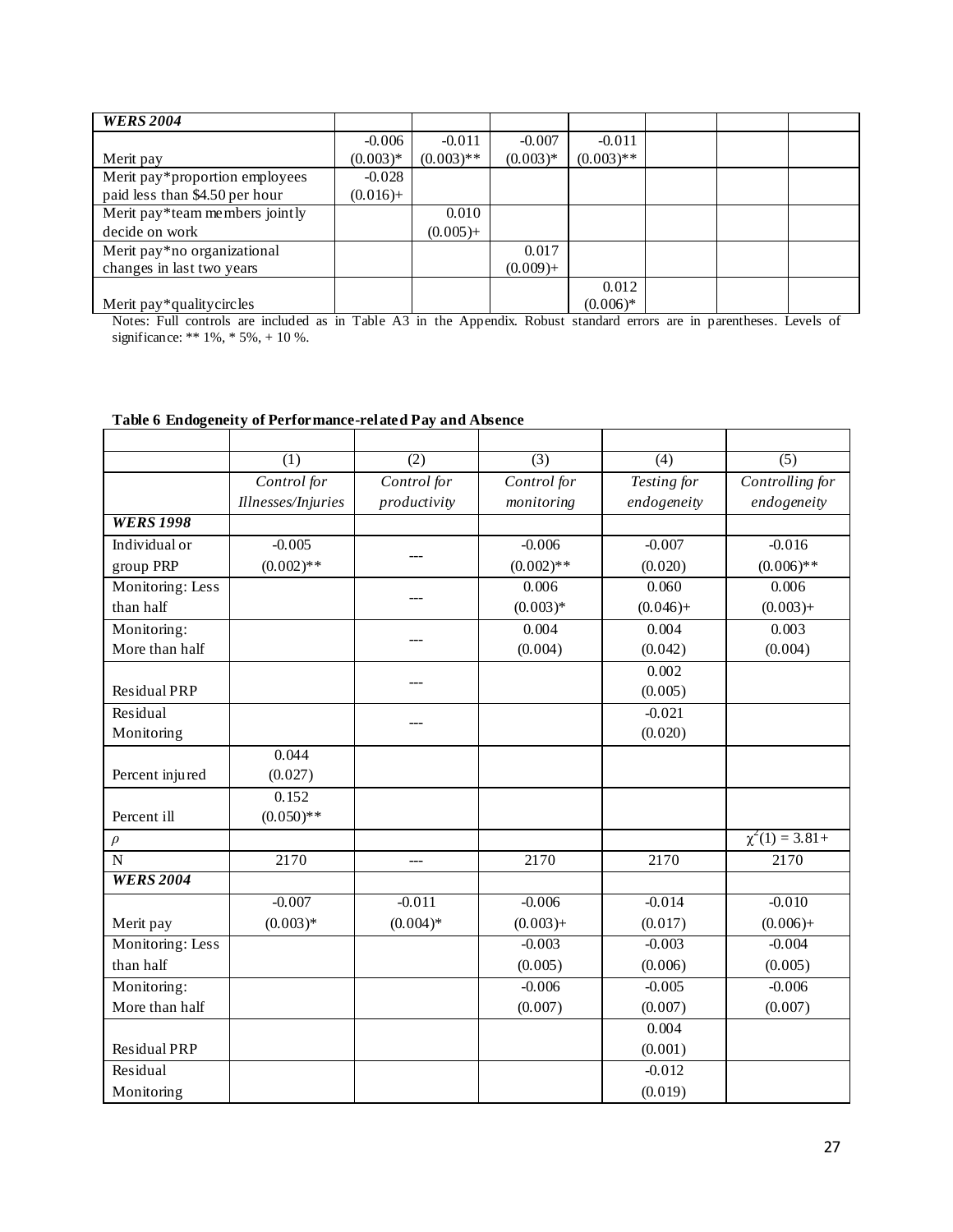|                   | 0.006        |          |      |      |                    |
|-------------------|--------------|----------|------|------|--------------------|
| Percent injured   | (0.034)      |          |      |      |                    |
|                   | 0.072        |          |      |      |                    |
| Percent ill       | $(0.028)$ ** |          |      |      |                    |
|                   |              | $-0.005$ |      |      |                    |
| Log(producity)    |              | (0.003)  |      |      |                    |
|                   |              |          |      |      | $\chi^2(1) = 0.91$ |
| N(Private sector) |              | 940      | 1503 | 1503 | 1503               |

Notes: Full controls are included as in Table A3 in the Appendix. Robust standard errors are in parentheses. Levels of significance: \*\* 1%, \* 5%, + 10 %. *ρ* is the correlation coefficient between the PRP and absence equations. The productivity variable captures the (log) value added per worker, and is available only for the 2004 wave. Column (5) indicates estimates of a treatment effects model.

|                    | w                                   | 2)                         |                         |
|--------------------|-------------------------------------|----------------------------|-------------------------|
|                    | <b>OLS</b>                          | <b>OLS</b>                 | Probit                  |
| Dependent variable | $Log(value \ added \ productivity)$ | $Log(profit\ per\ worker)$ | Subjective productivity |
| Merit pay          | $-0.028$                            | $-0.014$                   | $-0.013$                |
|                    | (0.038)                             | (0.052)                    | (0.033)                 |
| Payment by result  | $0.097 +$                           | $0.107+$                   | $0.062*$                |
|                    | (0.058)                             | (0.062)                    | (0.031)                 |
| Profit related pay | $-0.041$                            | $-0.044$                   | 0.024                   |
|                    | (0.057)                             | (0.054)                    | (0.032)                 |
| N                  | 718                                 | 620                        | 1976                    |

Notes:

- 2. In the third column the subjective productivity variable takes the value of 1 if manager reports that productivity is a lot better/better than average compared with other establishments in the same industry, 0 otherwise. Reported estimates are the marginal effects. The third column does not include the log of capital/labour ratio as the dependent variable is a subjective measure of productivity.
- 3. Estimates are weighted.
- 4. Full regression results are available upon request.

<sup>1.</sup> All specifications include the following controls: 11 industry dummies, 7 workplace size dummies, 4 organization size dummies, proportions of occupational groups in the establishment (9 variables), proportion of women, proportion of ethnic minorities, proportion of young and old employees, proportion of part time staff, proportion agency employees, proportion trade union members, briefing groups, teams jointly decide how the work is to be done, foreign owned establishment, UK and foreign owned establishment, old establishment, 6 dummies for employer training (omitted category, no training), 6 dummies for the proportion of workers who work overtime in excess of the normal working week, and log of capital/labour ratio (value of capital per worker).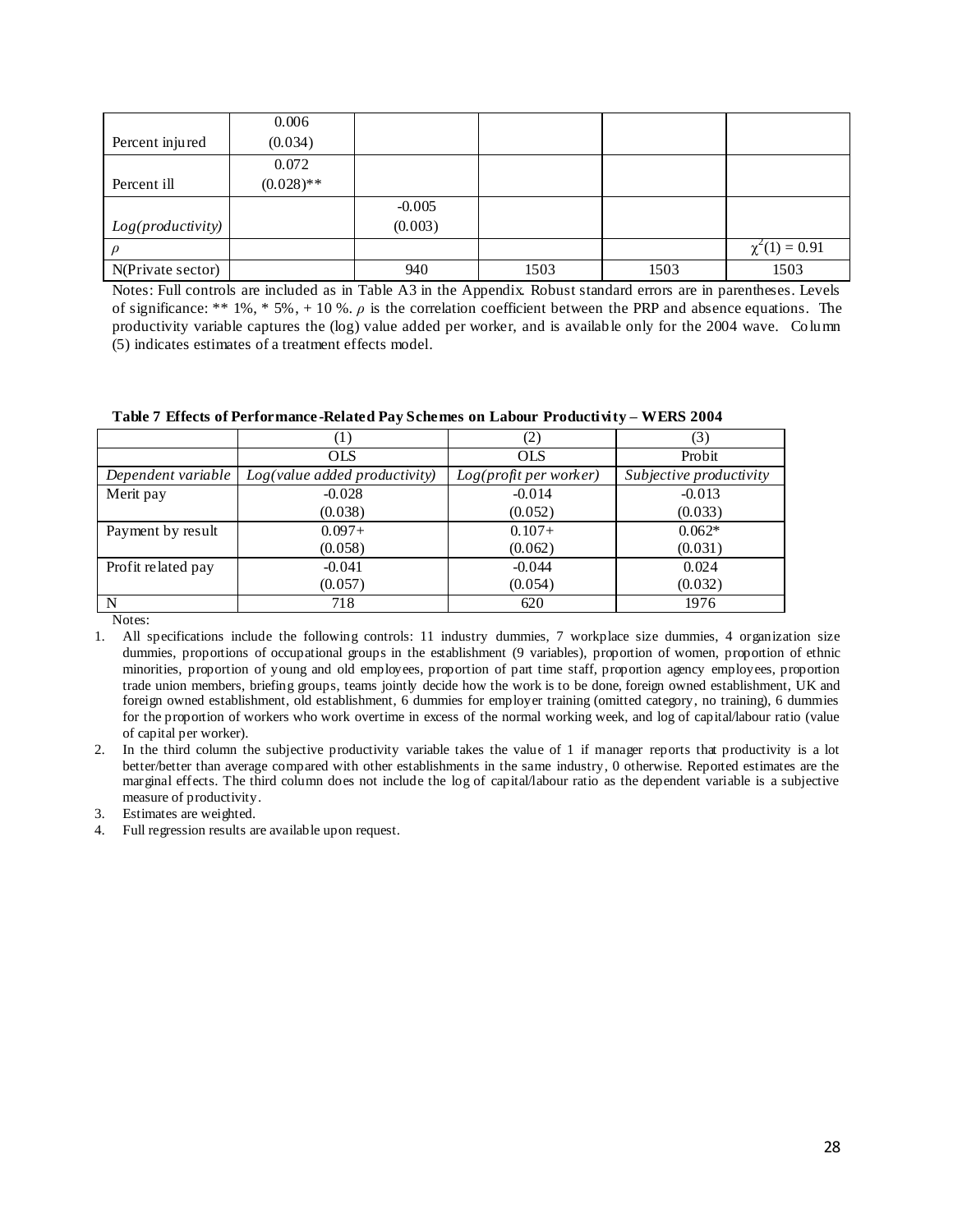# APPENDIX

### **Section A1. Definitions of the PRP variables of interest**

#### Definition of PRP from the 1998 WERS

Do any employees at this workplace receive payment or dividends from any of the following variable pay schemes?

- 1. Profit-related payments or bonuses (37.4%)
- 2. Deferred profit sharing scheme (6.4%)
- 3. Employee share ownership schemes (21.9%)
- 4. Individual or group performance-related schemes (28.1%)
- 5. Other cash bonus (25.6%)
- 6. None of these (36.2%)

#### Definition of PRP from the 2004 WERS

Do any employees in this establishment get paid by results or receive merit pay?

(Interviewer: On this card is an explanation of what we mean by payment by results and merit pay. Probe: Which others? Until "None".

- 1. Payment by results (32.8%)
- 2. Merit pay (23.7%)
- 3. Neither (49.9%)

Card reads:

1. Payment by results

"Payment by results" includes any method of payment where he pay is determined by the amount done on its value, rather than just the number of hours worked. It includes commission, and bonuses that are determined by individual, establishment or organization productivity or performance. It includes profit-related pay schemes.

2. Merit pay

"Merit pay" is related to a subjective assessment of individual performance by a supervisor or manager.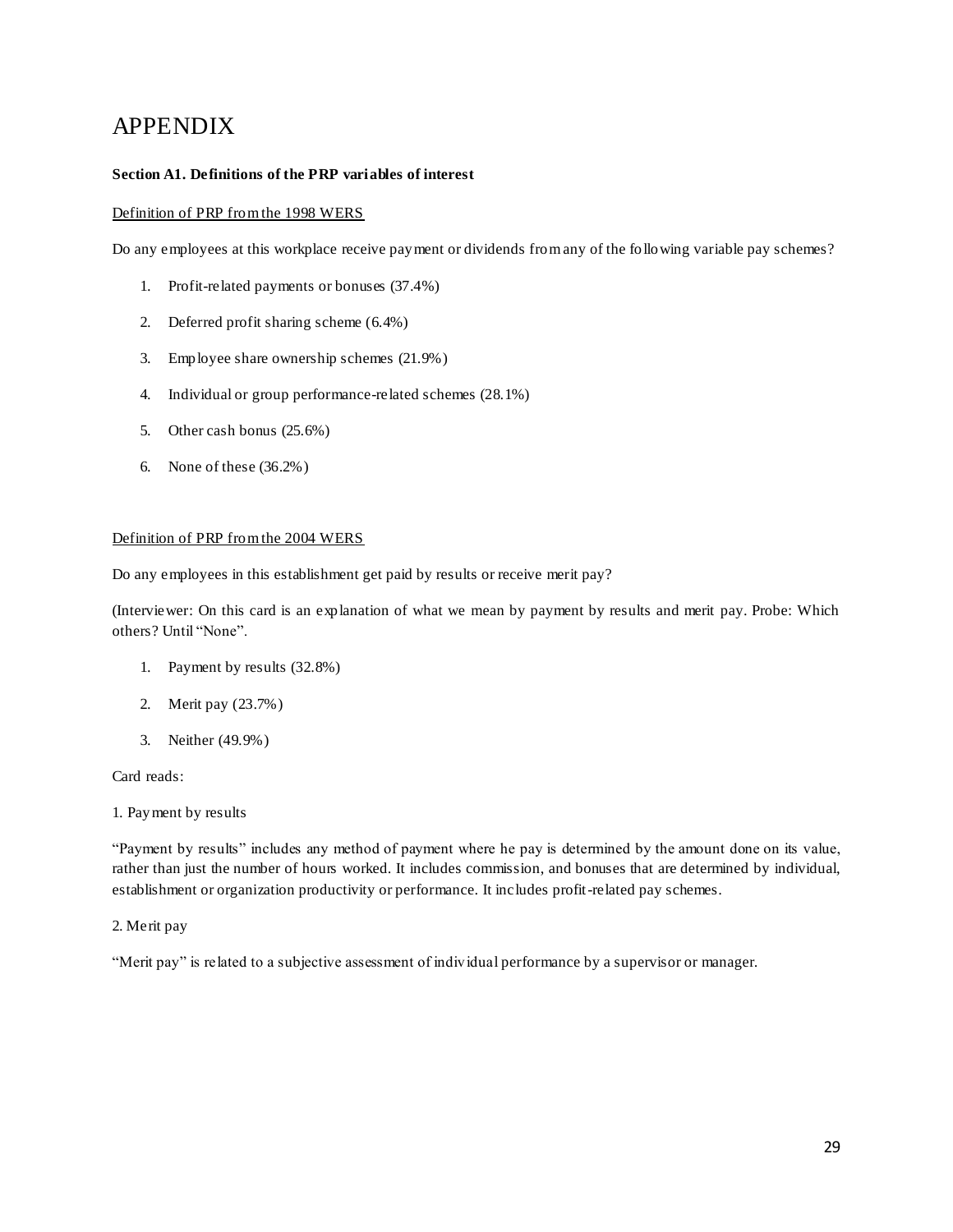|                                                                      | 1998             | 2004             |
|----------------------------------------------------------------------|------------------|------------------|
| Missing absence                                                      | 0.157            | 0.154            |
|                                                                      | (0.364)          | (0.361)          |
| Percent of employees earnings £22,000 to less than £29,000 per annum | 0.086            | 0.071            |
|                                                                      | (0.112)          | (0.177)          |
| Percent of managers                                                  | 0.086            | 0.103            |
|                                                                      | (0.097)          | (0.105)          |
| Percent of professional staff                                        | 0.129            | 0.109            |
|                                                                      | (0.208)          | (0.191)          |
| Percent of technical staff                                           | 0.089            | 0.107            |
|                                                                      | (0.156)          | (0.195)          |
| Percent of clerical and secretarial staff                            | 0.157            | 0.151            |
|                                                                      | (0.193)          | (0.206)          |
| Percent of craft and skilled service                                 | 0.104            | 0.072            |
|                                                                      | (0.193)          | (0.165)          |
| Percent of personal and protective service                           | 0.083            | 0.075            |
|                                                                      | (0.206)          | (0.204)          |
| Percent of operative and assembly staff                              | 0.128            | 0.096            |
|                                                                      | (0.248)          | (0.215)          |
| Percent of sales staff                                               | 0.096            | 0.143            |
|                                                                      | (0.225)          | (0.274)          |
| Percent of routine unskilled                                         | 0.124            | 0.136            |
|                                                                      | (0.221)          | (0.257)          |
| Percent part time staff                                              | 0.263            | 0.268            |
|                                                                      | (0.282)          | (0.277)          |
| Percent trade union staff                                            | 0.327            | 0.212            |
|                                                                      | (0.339)          | (0.307)          |
| Percent of women                                                     | 0.492            | 0.493            |
|                                                                      | (0.288)          | (0.294)          |
| Percent of ethnic minorities                                         | 0.054            | 0.073            |
|                                                                      | (0.109)          | (0.148)          |
| Percent of employees younger than 20 years old                       | 0.061            | 0.090            |
|                                                                      | (0.108)<br>0.157 | (0.151)          |
| Percent of employees older than 51 years old                         |                  | 0.200            |
|                                                                      | (0.109)          | (0.154)          |
| Percent disable                                                      | 0.009            | 0.010            |
|                                                                      | (0.026)<br>0.017 | (0.040)<br>0.029 |
| Percent temporary agency employees                                   | (0.052)          | (0.098)          |
| Between 5% and 25% of employee work on fixed-term contracts          | 0.515            | 0.407            |
|                                                                      | (0.500)          | (0.491)          |
| More than 25% of employee work on fixed-term contracts               | 0.039            | 0.066            |
|                                                                      | (0.194)          | (0.248)          |
| Manufacturing                                                        | 0.226            | 0.156            |
|                                                                      | (0.419)          | (0.363)          |
| Utilities (electricity, gas, water supply)                           | 0.006            | 0.003            |
|                                                                      | (0.079)          | (0.059)          |
| Construction                                                         | 0.031            | 0.041            |
|                                                                      | (0.174)          | (0.199)          |
| Wholesale                                                            | 0.147            | 0.157            |
|                                                                      | (0.355)          | (0.364)          |
| Hotels and restaurants                                               | 0.043            | 0.056            |
|                                                                      | (0.202)          | (0.231)          |

# **Table A2. Descriptive Statistics of Control Variables of Interest**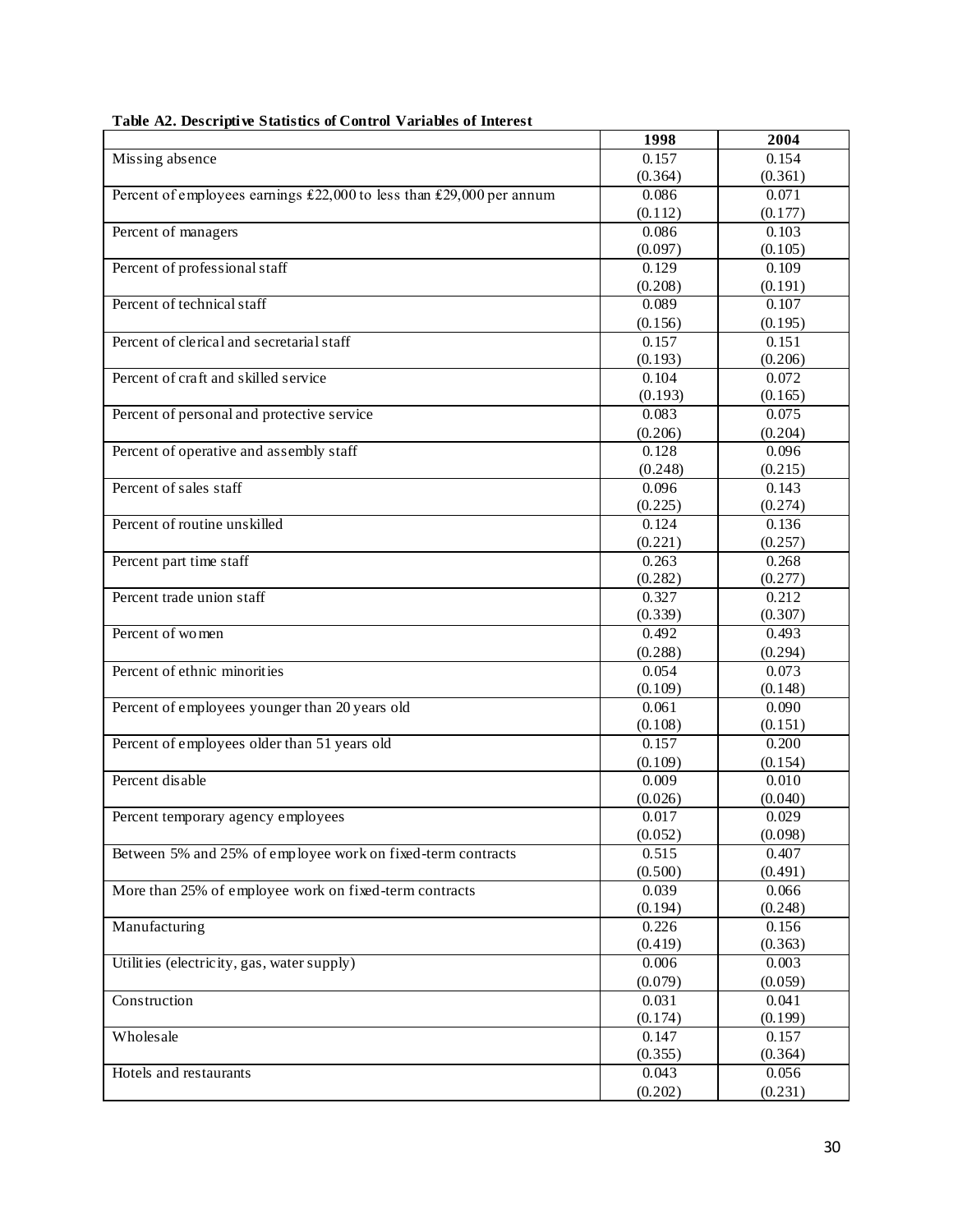| Transportation                                                        | 0.056   | 0.067   |
|-----------------------------------------------------------------------|---------|---------|
|                                                                       | (0.230) | (0.249) |
| Financial services                                                    | 0.037   | 0.058   |
|                                                                       | (0.188) | (0.234) |
| Other businesses                                                      | 0.098   | 0.136   |
|                                                                       | (0.298) | (0.343) |
| Other community services                                              | 0.033   | 0.051   |
|                                                                       | (0.179) | (0.219) |
| Education                                                             | 0.105   | 0.083   |
|                                                                       | (0.306) | (0.276) |
| Health                                                                | 0.139   | 0.138   |
|                                                                       | (0.346) | (0.345) |
| Public sector establishment                                           | 0.304   | 0.239   |
|                                                                       | (0.460) | (0.427) |
| East Anglia                                                           | 0.082   | 0.088   |
|                                                                       | (0.274) | (0.284) |
| Rest of the South East                                                | 0.145   | 0.137   |
|                                                                       | (0.352) | (0.343) |
| South West                                                            | 0.074   | 0.074   |
|                                                                       | (0.262) | (0.262) |
| London                                                                | 0.126   | 0.131   |
|                                                                       | (0.332) | (0.337) |
| East Midlands                                                         | 0.090   | 0.075   |
|                                                                       | (0.286) | (0.263) |
| West Midlands                                                         | 0.102   | 0.099   |
|                                                                       | (0.302) | (0.299) |
| North East                                                            | 0.047   | 0.039   |
|                                                                       | (0.211) | (0.194) |
| North West                                                            | 0.125   | 0.131   |
|                                                                       | (0.331) | (0.337) |
| Scotland                                                              | 0.094   | 0.095   |
|                                                                       | (0.292) | (0.293) |
| Wales                                                                 | 0.042   | 0.044   |
|                                                                       | (0.201) | (0.204) |
| Sick pay in excess of statutory requirements                          | 0.771   | 0.692   |
|                                                                       | (0.420) | (0.462) |
| System designed to minimize inventories, supplies or work in progress | 0.328   | 0.273   |
|                                                                       | (0.469) | (0.446) |
| Operating at this address or other for more than 5 years              | 0.899   | 0.915   |
|                                                                       | (0.301) | (0.279) |
| Size of the establishment between 5 and 10 employees                  |         | 0.101   |
|                                                                       |         | (0.301) |
| Size of the establishment between 10 and 25 employees                 | 0.138   | 0.170   |
|                                                                       | (0.345) | (0.376) |
| Size of the establishment between 26 and 50 employees                 | 0.143   | 0.142   |
|                                                                       | (0.350) | (0.349) |
| Size of the establishment between 51 and 100 employees                | 0.137   | 0.135   |
|                                                                       | (0.344) | (0.342) |
| Size of the establishment between 101 and 200 employees               | 0.137   | 0.122   |
|                                                                       | (0.344) | (0.327) |
| Size of the establishment between 201 and 500 employees               | 0.186   | 0.142   |
|                                                                       | (0.389) | (0.350) |
| Size of the establishment between 501 and 1,000 employees             | 0.092   | 0.079   |
|                                                                       | (0.289) | (0.269) |
| Organization size 200 to less than 1,000 employees                    | 0.085   | 0.119   |
|                                                                       |         |         |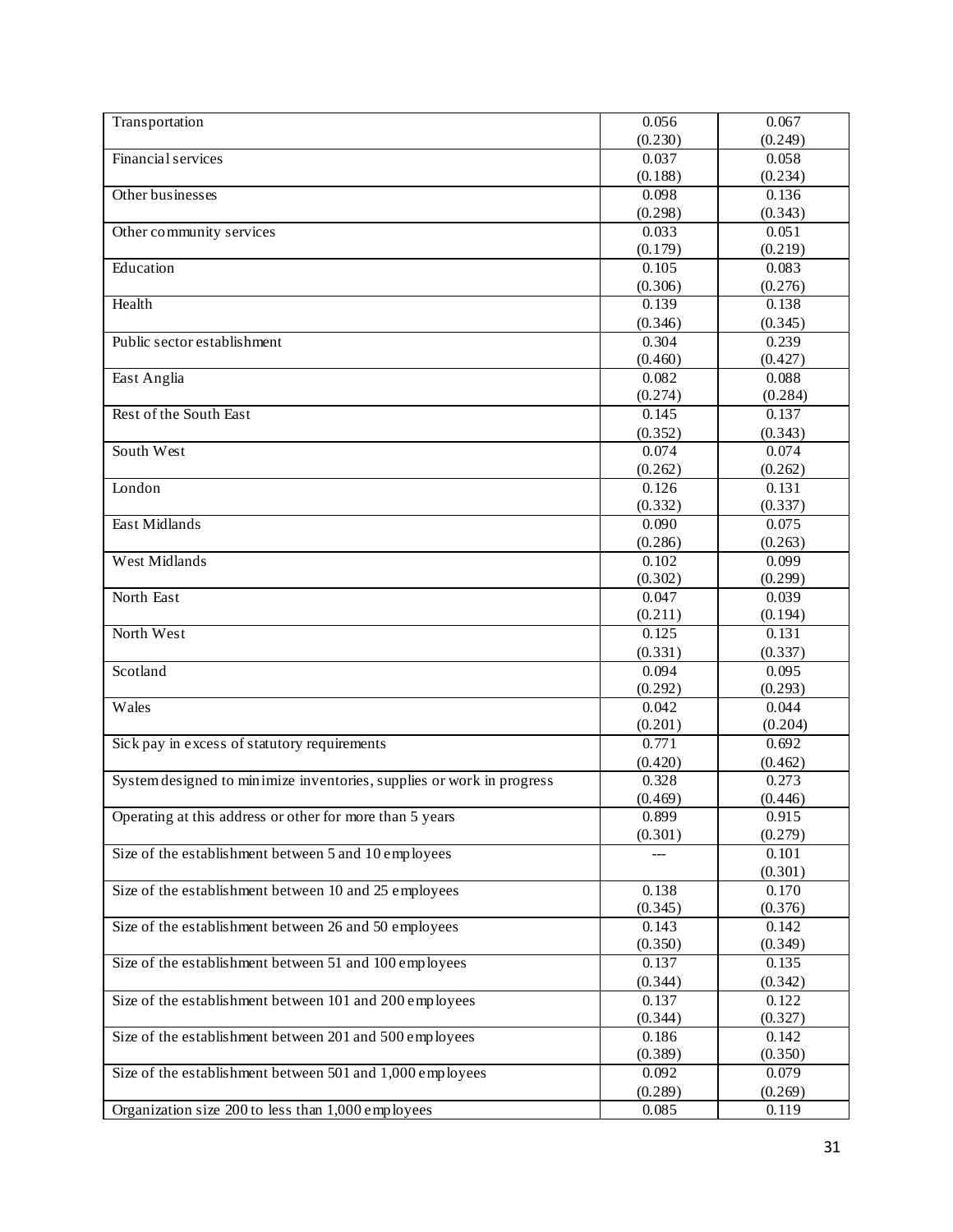|                                                                         | (0.278) | (0.324)          |
|-------------------------------------------------------------------------|---------|------------------|
| Organization size 1,000 to less than 5,000 employees                    | 0.163   | 0.143            |
|                                                                         | (0.370) | (0.350)          |
| Organization size 5,000 to less than 50,000 employees                   | 0.222   | 0.225            |
|                                                                         | (0.416) | (0.418)          |
| Organization size more than 50,000 employees                            | 0.494   | 0.452            |
|                                                                         | (0.500) | (0.498)          |
| Working arrangements for non-managerial employees: annualised hours     | 0.097   | 0.143            |
|                                                                         | (0.296) | (0.351)          |
| Working arrangements for non-managerial employees: shift working        | 0.520   | 0.482            |
|                                                                         | (0.500) | (0.500)          |
| Specific health and safety committee                                    | 0.435   | 0.295            |
|                                                                         | (0.496) | (0.456)          |
| Teams jointly decide how the work is to be done                         | 0.478   | 0.440            |
|                                                                         | (0.500) | (0.497)          |
| Joint consultative committee/work councils/representative forums        | 0.502   | 0.365            |
|                                                                         | (0.500) | (0.481)          |
| Briefing groups/team briefings                                          | 0.888   | 0.808            |
|                                                                         | (0.316) | (0.394)          |
| Relationship between management and employees is very good/good         | 0.862   | 0.897            |
|                                                                         | (0.346) | (0.305)          |
| Unemployment to vacancy rate by travel to work area                     | 3.8     | 3.6              |
|                                                                         | (1.59)  | (2.5)            |
| Foreign owned establishment                                             |         | 0.173            |
|                                                                         |         | (0.345)          |
| UK and foreign owned establishment                                      | $---$   | 0.037            |
|                                                                         |         | (0.188)          |
| All (100%) employees have received training over the last 12 months     | $---$   | 0.296            |
|                                                                         |         | (0.456)          |
| Almost all (80-99%) have received training over the last 12 months      | $---$   | 0.125            |
|                                                                         |         | (0.331)          |
| Most (60-79%) have received training over the last 12 months            | ---     | 0.099            |
|                                                                         |         | (0.299)          |
| Half (40-59%) have received training over the last 12 months            |         | 0.097            |
|                                                                         |         | (0.296)          |
| Some (20-39%) have received training over the last 12 months            | $---$   | 0.120            |
|                                                                         |         | (0.325)          |
| Few (1-19%) have received training over the last 12 months              | $-$     | 0.139            |
|                                                                         |         | (0.346)          |
| All (100%) employees work overtime in excess of the normal working week |         | 0.082            |
|                                                                         |         | (0.274)          |
| Almost all (80-99%) employees work overtime in excess of the normal     | $---$   | 0.084            |
| working week                                                            |         | (0.278)          |
| Most (60-79%) employees work overtime in excess of the normal working   | ---     | 0.107            |
| week                                                                    |         | (0.309)          |
| Half (40-59%) employees work overtime in excess of the normal working   | $---$   | 0.156            |
| week                                                                    |         | (0.363)          |
| Some (20-39%) employees work overtime in excess of the normal working   |         | 0.197            |
| week                                                                    |         | (0.398)          |
| Few (1-19%) employees work overtime in excess of the normal working     | $---$   | 0.222            |
| week<br>Log of capital/labour ratio (value of capital per worker)       |         | (0.416)<br>3.103 |
|                                                                         | ---     | (1.566)          |
| Number of observations                                                  | 2,173   | 2,006            |
|                                                                         |         |                  |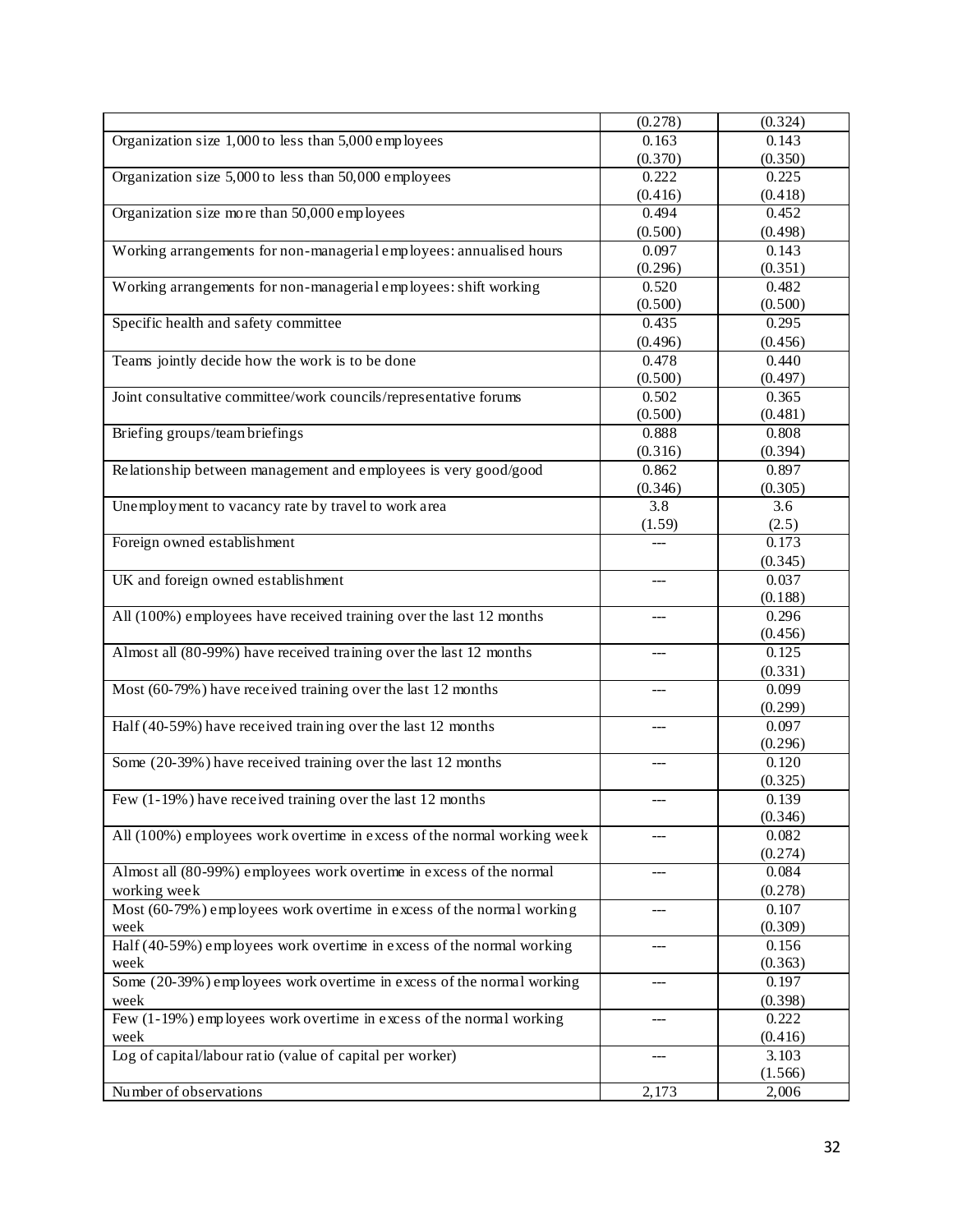Notes: Means are weighted. Standard deviations in parentheses. "---" implies that the variable does not exist, or is not used in the 1998 WERS. The mean of the Log of capital/labour ratio is estimated for 537 observations.

|                                                                      | 1998                | 2004                |
|----------------------------------------------------------------------|---------------------|---------------------|
| Dependent Variable: Absence Rate                                     |                     |                     |
| Missing absence (dummy)                                              | $-0.045**$          | $-0.050**$          |
|                                                                      | (0.002)             | (0.002)             |
| Percent of employees earnings £22,000 to less than £29,000 per annum | $-0.023*$           | $-0.018*$           |
|                                                                      | (0.010)             | (0.008)             |
| Percent of managers                                                  | $-0.005$            | $0.022 +$           |
|                                                                      | (0.010)             | (0.013)             |
| Percent of professional staff                                        | 0.003               | $-0.005$            |
|                                                                      | (0.008)             | (0.009)             |
| Percent of technical staff                                           | 0.0003              | $-0.015+$           |
|                                                                      | (0.008)             | (0.008)             |
| Percent of clerical and secretarial staff                            | $-0.008$            | $-0.001$            |
|                                                                      | (0.008)             | (0.009)             |
| Percent of craft and skilled service                                 | $0.019*$            | 0.008               |
|                                                                      | (0.009)             | (0.009)             |
| Percent of personal and protective service                           | 0.010               | 0.006               |
|                                                                      | (0.008)             | (0.011)             |
| Percent of operative and assembly staff                              | 0.019               | 0.009               |
|                                                                      | (0.010)             | (0.009)             |
| Percent of sales staff                                               | 0.014               | 0.013               |
|                                                                      | (0.011)             | (0.010)             |
| Percent of routine unskilled                                         | $0.022*$            | $0.032**$           |
|                                                                      | (0.010)             | (0.011)             |
| Percent part time staff                                              | $-0.009$            | $-0.014*$           |
|                                                                      | (0.007)             | (0.007)             |
| Percent trade union staff                                            | 0.005               | $0.021**$           |
|                                                                      | (0.004)             | (0.006)             |
| Percent of women                                                     | $0.018*$            | $0.015+$            |
|                                                                      | (0.009)             | (0.008)             |
| Percent of ethnic minorities                                         | 0.066               | $0.029 +$           |
|                                                                      | (0.041)             | (0.016)             |
| Percent of employees younger than 20 years old                       | $0.031 +$           | 0.020               |
|                                                                      | (0.017)             | (0.012)             |
| Percent of employees older than 51 years old                         | $-0.018$<br>(0.011) | $-0.004$<br>(0.009) |
| Percent disable                                                      | 0.034               | 0.008               |
|                                                                      |                     |                     |
|                                                                      | (0.035)             | (0.029)             |
| Percent temporary agency employees                                   | $-0.047$<br>(0.004) | $-0.003$<br>(0.011) |
|                                                                      | 0.002               | 0.002               |
| Between 5% and 25% of employee work on fixed-term contracts          | (0.002)             | (0.003)             |
| More than 25% of employee work on fixed-term contracts               | $-0.003$            | 0.007               |
|                                                                      | (0.006)             | (0.009)             |
|                                                                      |                     |                     |
| Manufacturing                                                        | 0.001<br>(0.006)    | $-0.009$<br>(0.007) |
| Utilities (electricity, gas, water supply)                           | $-0.002$            | 0.018               |
|                                                                      | (0.005)             | (0.035)             |
| Construction                                                         | $-0.006$            | $-0.004$            |
|                                                                      |                     |                     |

### **Table A3. Effect of Control Variables on Absence Rates**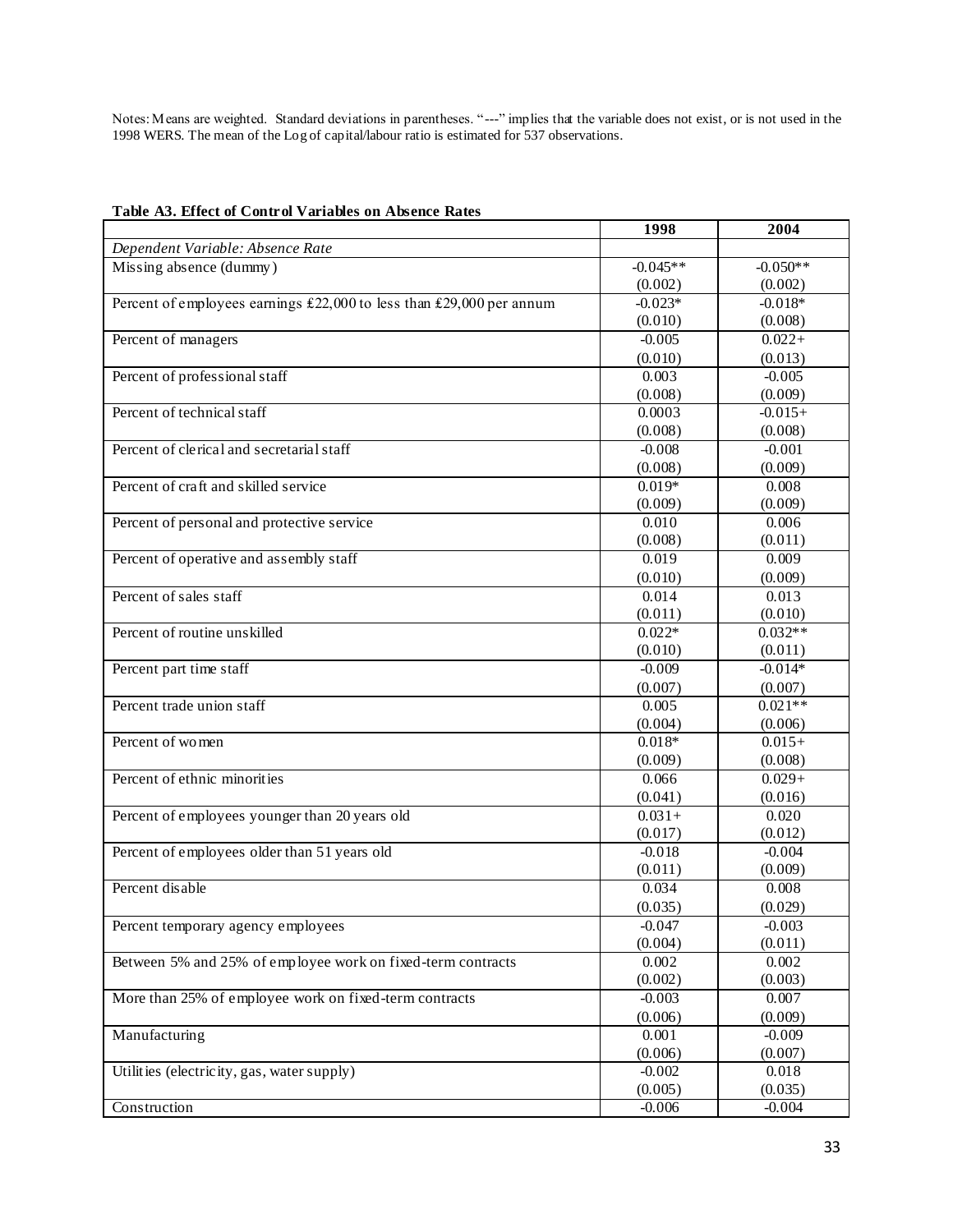|                                                                       | (0.005)             | (0.009)             |
|-----------------------------------------------------------------------|---------------------|---------------------|
| Wholesale                                                             | 0.0003              | $-0.008$            |
|                                                                       | (0.006)             | (0.007)             |
| Hotels and restaurants                                                | $-0.005$            | $-0.014$            |
|                                                                       | (0.008)             | (0.011)             |
| Transportation                                                        | 0.004               | $-0.007$            |
|                                                                       | (0.006)             | (0.007)             |
| Financial services                                                    | $0.009 +$           | 0.008               |
|                                                                       | (0.005)             | (0.008)             |
| Other businesses                                                      | 0.001               | $-0.001$            |
|                                                                       | (0.006)             | (0.007)             |
| Other community services                                              | $-0.006$            | 0.003               |
|                                                                       | (0.005)             | (0.008)             |
| Education                                                             | 0.005               | 0.006               |
|                                                                       | (0.007)             | (0.007)             |
| Health                                                                | $-0.00002$          | $-0.002$            |
|                                                                       | (0.006)             | (0.008)             |
| Public sector establishment                                           | $0.007 +$           | 0.004               |
|                                                                       | (0.004)             | (0.006)             |
| East Anglia                                                           | $-0.019*$           | $-0.005$            |
|                                                                       | (0.009)             | (0.006)             |
| Rest of the South East                                                | $-0.020+$           | $-0.0001$           |
|                                                                       | (0.011)             | (0.007)             |
| South West                                                            | $-0.018+$           | $-0.003$            |
|                                                                       | (0.010)             | (0.007)             |
| London                                                                | $-0.025$            | $-0.004$            |
|                                                                       | (0.017)             | (0.008)             |
| East Midlands                                                         | $-0.013$            | $-0.003$            |
|                                                                       | (0.012)             | (0.006)             |
| <b>West Midlands</b>                                                  | $-0.015$            | $-0.006$            |
|                                                                       | (0.011)             | (0.006)             |
| North East                                                            | $-0.017+$           | $-0.005$            |
|                                                                       | (0.010)             | (0.008)             |
| North West                                                            | $-0.017+$           | $-0.005$            |
|                                                                       | (0.009)             | (0.006)             |
| Scotland                                                              | $-0.016+$           | $-0.007$            |
|                                                                       | (0.010)             | (0.006)             |
| Wales                                                                 | $-0.006$            | 0.001               |
|                                                                       | (0.014)             | (0.009)             |
| Sick pay in excess of statutory requirements                          | $0.009*$            | $-0.004$            |
|                                                                       | (0.004)             | (0.003)             |
| System designed to minimize inventories, supplies or work in progress | 0.001               | 0.0002              |
|                                                                       | (0.002)             | (0.003)             |
| Operating at this address or other for more than 5 years              | $-0.018$            | 0.002               |
|                                                                       | (0.011)             | (0.005)             |
| Size of the establishment between 5 and 10 employees                  |                     | 0.005               |
|                                                                       | $0.013+$            | (0.007)<br>$0.014+$ |
| Size of the establishment between 10 and 25 employees                 | (0.007)             |                     |
|                                                                       | $0.013*$            | (0.008)             |
| Size of the establishment between 26 and 50 employees                 |                     | 0.011<br>(0.007)    |
| Size of the establishment between 51 and 100 employees                | (0.006)<br>$0.009*$ | 0.010               |
|                                                                       | (0.004)             | (0.006)             |
| Size of the establishment between 101 and 200 employees               | 0.005               | 0.001               |
|                                                                       | (0.003)             | (0.005)             |
|                                                                       |                     |                     |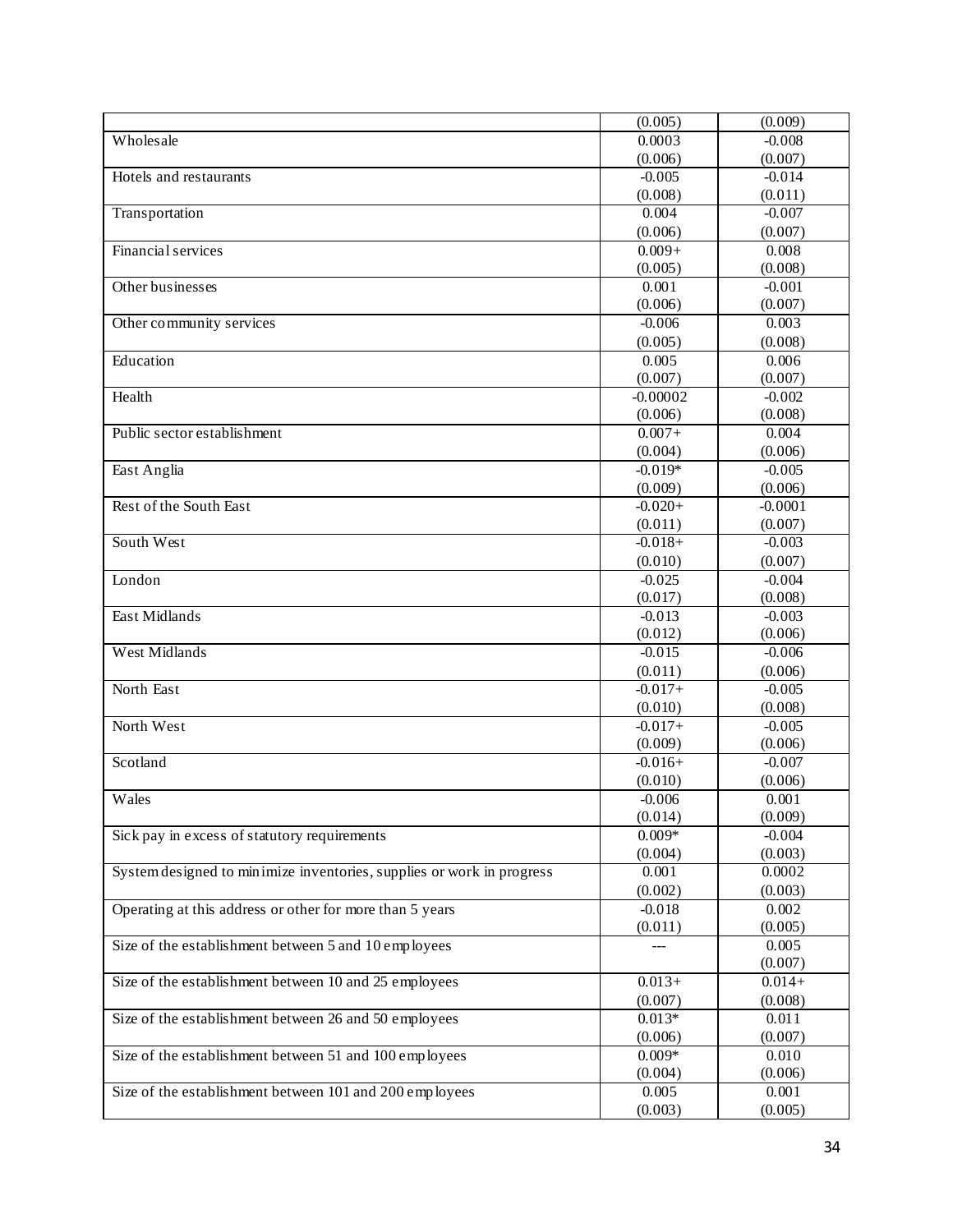| Size of the establishment between 201 and 500 employees             | $0.006*$   | $0.009 +$ |
|---------------------------------------------------------------------|------------|-----------|
|                                                                     | (0.003)    | (0.005)   |
| Size of the establishment between 501 and 1,000 employees           | $0.009**$  | 0.008     |
|                                                                     | (0.003)    | (0.006)   |
| Organization size 200 to less than 1,000 employees                  | 0.001      | $-0.001$  |
|                                                                     | (0.006)    | (0.009)   |
| Organization size 1,000 to less than 5,000 employees                | 0.004      | $-0.001$  |
|                                                                     | (0.006)    | (0.009)   |
| Organization size 5,000 to less than 5,0000 employees               | 0.003      | 0.001     |
|                                                                     | (0.006)    | (0.008)   |
| Organization size more than 50,000 employees                        | 0.003      | $-0.008$  |
|                                                                     | (0.006)    | (0.009)   |
| Working arrangements for non-managerial employees: annualised hours | $-0.010**$ | 0.004     |
|                                                                     | (0.003)    | (0.005)   |
| Working arrangements for non-managerial employees: shift working    | $0.006+$   | $0.009**$ |
|                                                                     | (0.003)    | (0.003)   |
| Specific health and safety committee                                | $-0.005**$ | $-0.007*$ |
|                                                                     | (0.002)    | (0.003)   |
| Teams jointly decide how the work is to be done                     | $-0.001$   | $-0.001$  |
|                                                                     | (0.002)    | (0.003)   |
| Joint consultative committee/work councils/representative forums    | $0.007*$   | 0.005     |
|                                                                     | (0.003)    | (0.004)   |
| Briefing groups/team briefings                                      | $-0.001$   | 0.004     |
|                                                                     | (0.005)    | (0.004)   |
| Relationship between management and employees is very good/good     | $-0.003$   | $-0.003$  |
|                                                                     | (0.003)    | (0.004)   |
| Unemployment rate by travel to work area between 2% and 5%          | $-0.006$   | 0.0004    |
|                                                                     | (0.005)    | (0.004)   |
| Unemployment rate by travel to work area above 5%                   | $-0.003$   | $-0.001$  |
|                                                                     | (0.005)    | (0.005)   |
| Number of observations                                              | 2,173      | 2,006     |

Notes:

1. The omitted categories are: no variably pay schemes, zero proportion of employees work on fixed term contracts, public administration, Yorkshire and Humberside, no sick pay in excess of statutory requirements, no system to minimize inventories, operating at this address or other less than 5 years, more than 1,000 employees at the establishment, less than 200 employees in the organization, no annualized hours, no shift working, general joint committee, team members do not jointly decide how the work is to be done, no joint consultative committee, no briefing, relationship between management and employees is neither good nor bad/poor/poor/very poor, unemployment rate by travel to work area between 0 and 2 percent.

2. Estimates are weighted and robust standard deviations in parentheses.

3. "---" implies that the variable does not exist in the 1998 WERS.

#### **Section A4: Description of the IV Estimation Methodology**

In order to test whether PRP, monitoring (*M*) and absenteeism are endogenously related, the methodology proposed by Smith and Blundell (1986) and Rivers and Vuong (1988) is adopted. This methodology seeks to identify whether there is any correlation between the errors of the structural equation of absence,  $\varepsilon_j$ , and those of two reduced-form regression equations, one for the provision of PRP (probit) and another for the existence of monitoring (*M*) in the workplace (ordered probit). Wooldridge (2002) has shown that provided that consistent coefficients of the first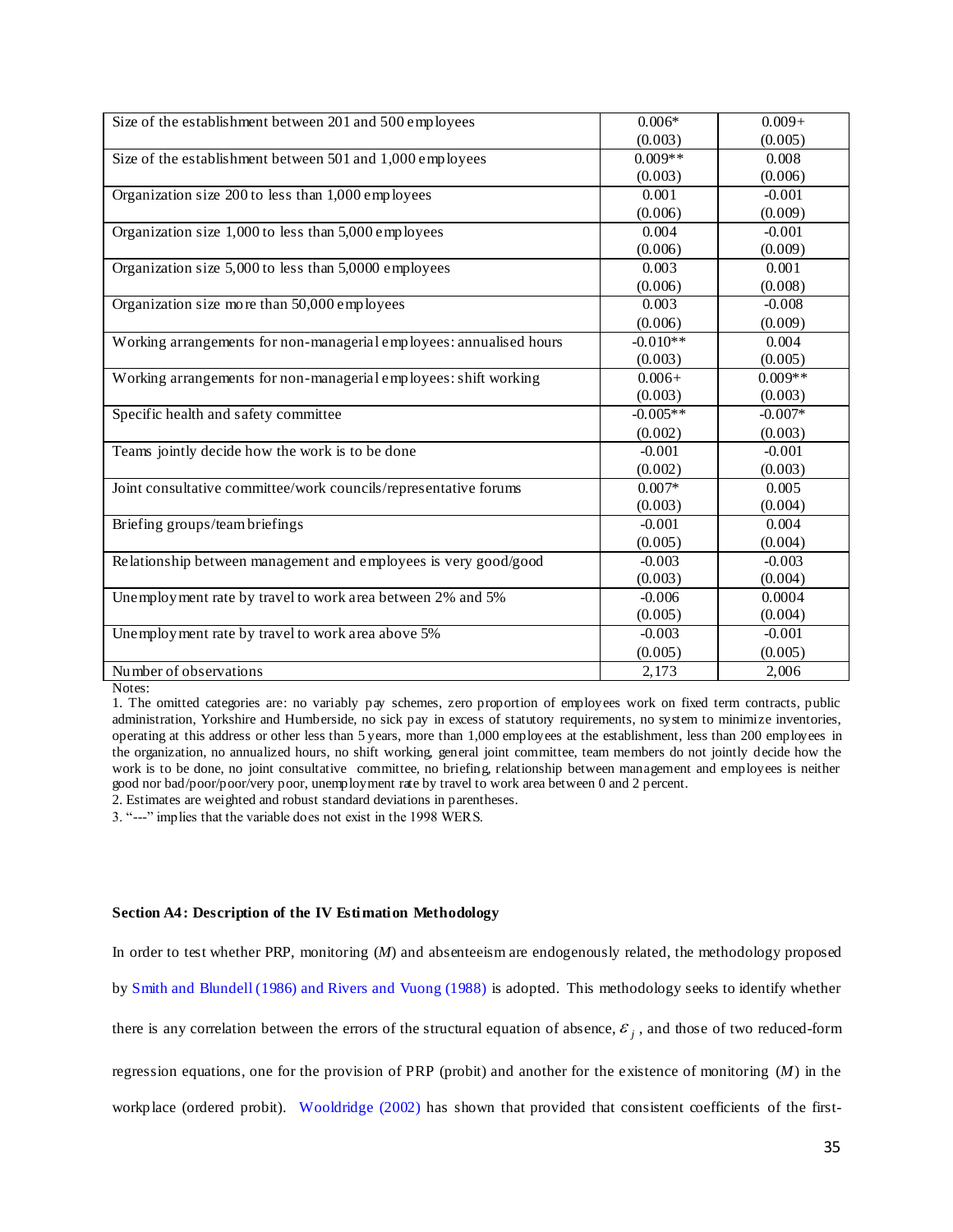stage equations are obtained, the estimated generalized residuals can be included as additional covariates in an augmented absence equation. The presence of endogeneity in the OLS coefficients of  $PRP_j$  and  $M_j$  is then detected via a test of the joint significance of the coefficients of the two residual terms.

As part of the first-stage of the IV estimation, a regression equation describing the incidence of PRP has been fitted to the data using a probit estimator (see Table A4). It is hence confirmed that extensive monitoring used by firms (proxied by a proportion of supervisors that exceeds half of the non-managerial workforce) is associated with a smaller probability of PRP being employed as a method of remuneration.

In order to implement the testing procedure, the set of explanatory variables has also been augmented with a number of identifying restrictions. These instrumental variables (IVs) are chosen to be strongly correlated with either of the two endogenous variables, but not related in any causal manner with the absence rate. Although it is acknowledged that the selection of reliable instruments is a difficult and sometimes *ad hoc* process, the specific instruments used to identify the PRP equation are as follows; *1998 wave*: whether firms use individual or team objectives and targets as the main method to make employees in the largest occupational group aware of their job responsibilities; whether management introduced any change in the organization of work in the past five years. *2004 wave*: whether the organization is UK and foreign owned/controlled; and if a single individual or family own at least 50 percent of the company. Similarly, the monitoring equation is identified with the addition of the following variables that we anticipate to influence monitoring: *1998 wave*: management did not introduce any change in the past five years; *2004 wave*: Manager is the proprietor/owner of the firm.

This choice of the aforementioned instruments can be justified as it is expected that firms which employ individual/team objectives, those which have undergone organizational changes in the recent past, and those whose ownership transcends domestic barriers, are more likely to use innovative compensation rewards, such as PRP. By contrast, the nature of incentive provision within establishments that are predominantly owned by a single individual or family is expected to be geared by factors other than financial rewards. Similarly, companies which did not undertake any significant changes in previous years, and those in which the manager is concurrently the owner of the firm, are less likely to require supervising employees. As shown in Table A4, these a priori expectations are confirmed.

In addition, there is no strong reason to believe that these variables are causally related to the (present) absence record of establishments. Indeed, the lack of correlation between the selected IVs and absenteeism is confirmed via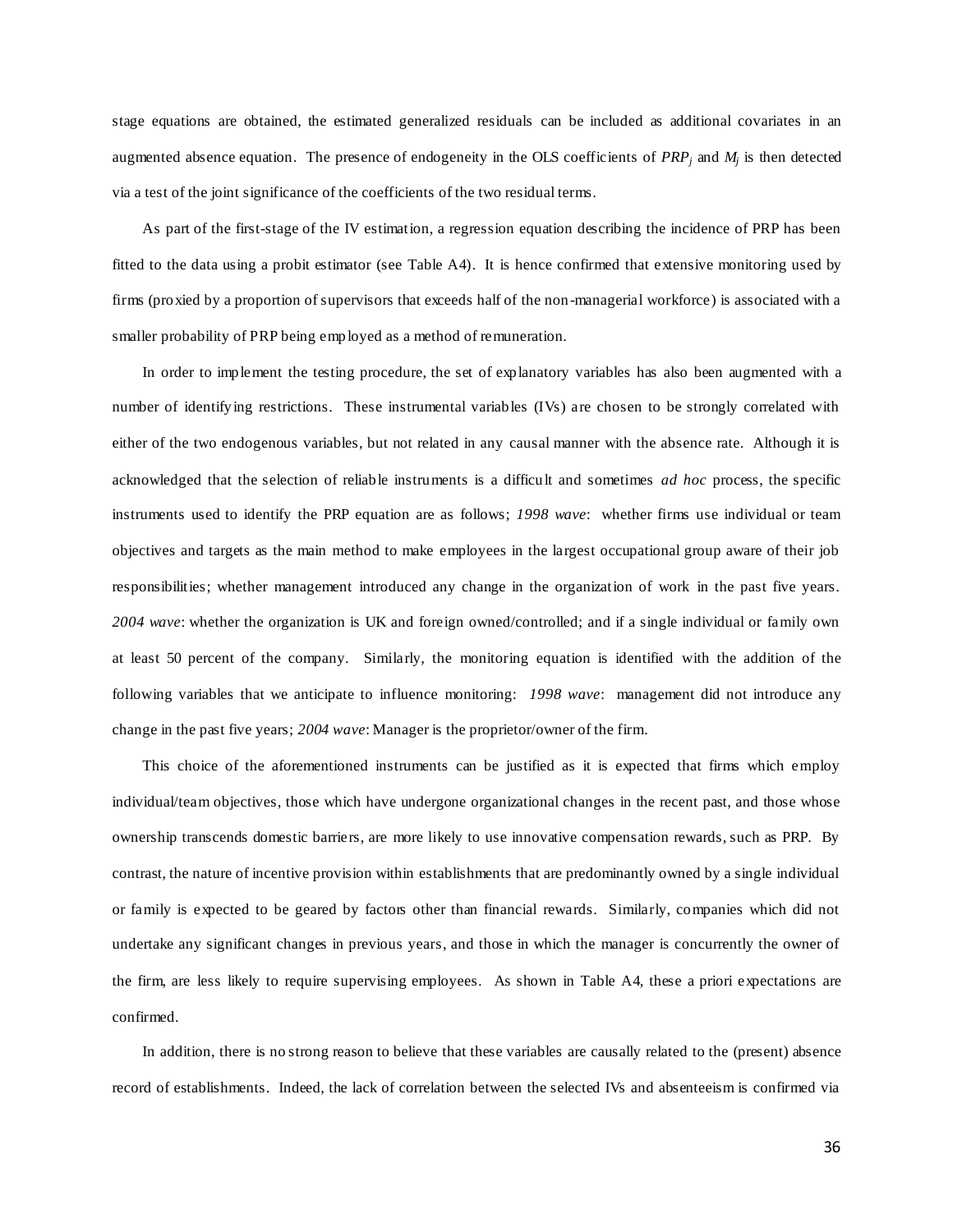separate OLS absenteeism regressions that include the IVs as extra controls in the spec ification (available upon request). In all cases the selected IVs are found to be unrelated to absenteeism, at statistical significance levels that exceed by far what are regarded to be acceptable thresholds. It has also been corroborated that the chosen IVs for the PRP equation are insignificant determinants in the monitoring function, and vice versa.

|                                                                        | <b>Probit PRP</b> | <b>Ordered Probit Monitoring</b> |
|------------------------------------------------------------------------|-------------------|----------------------------------|
| <b>WERS 1998</b>                                                       |                   |                                  |
| Individual or group PRP                                                |                   | $-0.138$                         |
|                                                                        |                   | $(0.073) +$                      |
| Monitoring: Less than half                                             | $-0.142$          |                                  |
|                                                                        | (0.136)           |                                  |
| Monitoring: More than half                                             | $-0.445$          |                                  |
|                                                                        | $(0.214)$ *       |                                  |
| IV: Employees made aware of                                            | 0.422             |                                  |
| responsibilities with one of individual                                | $(0.113)$ **      |                                  |
| or group targets                                                       |                   |                                  |
| IV: Employees made aware of<br>responsibilities via both individual or | 0.487             |                                  |
| group targets                                                          | $(0.113)$ **      |                                  |
| IV: Changes in work organization over                                  | 0.256             |                                  |
| last 5 years                                                           | $(0.102)*$        |                                  |
| IV: Organization owns or controls                                      |                   | 0.184                            |
| subsidiary companies outside the UK                                    |                   | $(0.093)*$                       |
| $\mathbf N$                                                            | 2170              | 2170                             |
| <b>WERS 2004</b>                                                       |                   |                                  |
| Merit pay                                                              |                   | $-0.035$                         |
|                                                                        |                   | (0.078)                          |
| Monitoring: Less than half                                             | $-0.165$          |                                  |
|                                                                        | (0.135)           |                                  |
| Monitoring: More than half                                             | $-0.034$          |                                  |
|                                                                        | (0.236)           |                                  |
| IV: Ownership of firm is UK and                                        | 0.462             |                                  |
| foreign                                                                | $(0.193)*$        |                                  |
| IV: Individual or family owns more                                     | $-0.258$          |                                  |
| than 50% of company                                                    | $(0.105)$ *       |                                  |
| IV: Manager is proprietor/owner                                        |                   | $-0.401$                         |
|                                                                        |                   | $(0.142)$ **                     |
| N (*Private sector firms)                                              | 1503              | 1503                             |

**Table A4. First Stage Es timates of Reduced Form Equations**

Notes: Full controls are included as in Table A3 in the Appendix. Robust standard errors are in parentheses. Levels of significance: \*\* 1%, \* 5%, + 10 %.